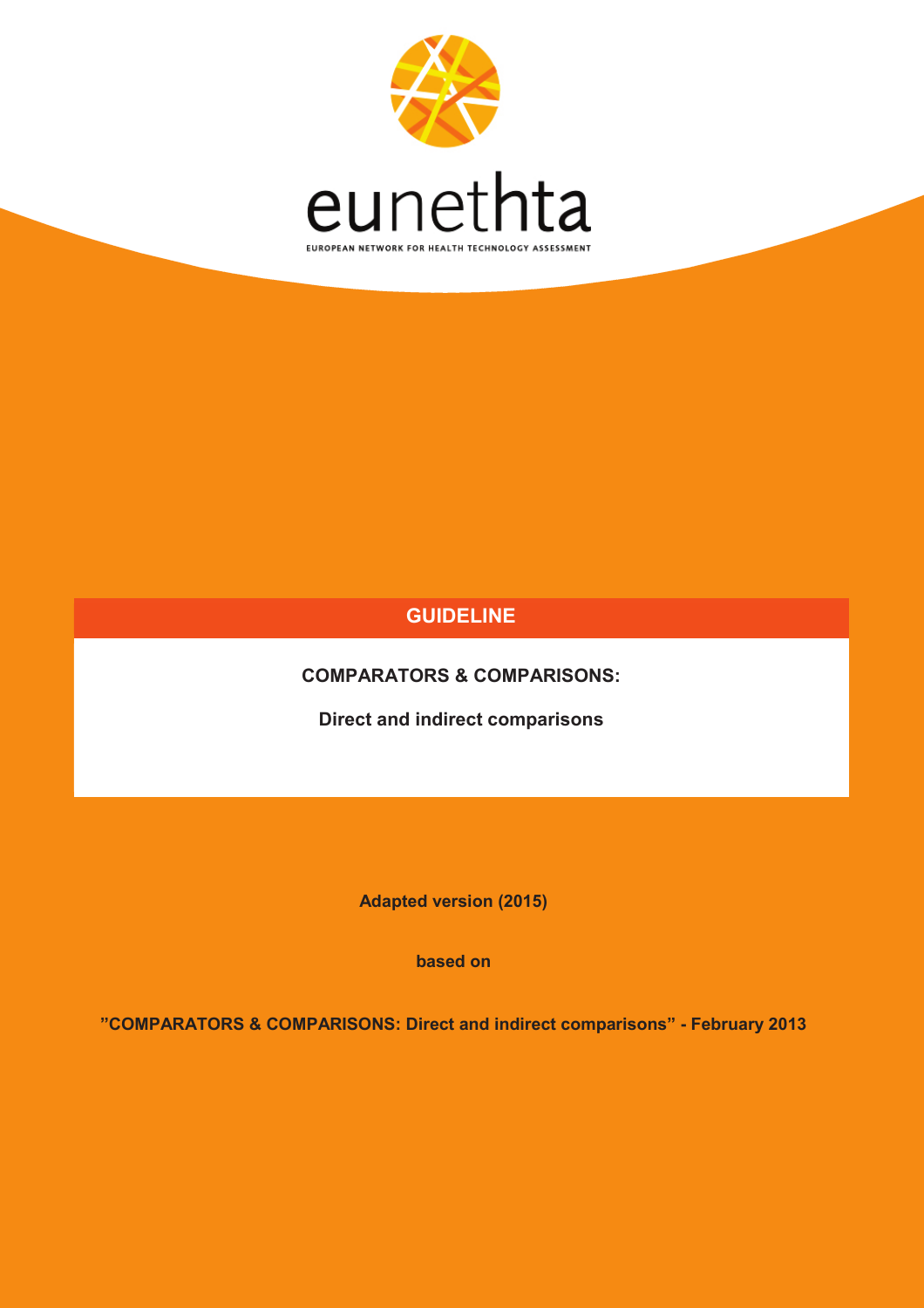The primary objective of EUnetHTA JA1 WP5 methodology guidelines was to focus on methodological challenges that are encountered by HTA assessors while performing a rapid relative effectiveness assessment (REA) of pharmaceuticals.

The guideline "COMPARATORS & COMPARISONS: Direct and indirect comparisons" has been elaborated during JA1 by experts from HIQA, reviewed and validated by HAS and all members of WP5 of the EUnetHTA network; the whole process was coordinated by HAS.

During Joint Action 2 the wording in this document has been revised by WP7 in order to extend the scope of the text and recommendations from pharmaceuticals only to the assessment of all health technologies. Content and recommendations remained unchanged.

This guideline represents a consolidated view of non-binding recommendations of EUnetHTA network members and in no case an official opinion of the participating institutions or individuals.

**Disclaimer:** EUnetHTA Joint Action 2 is supported by a grant from the European Commission. The sole responsibility for the content of this document lies with the authors and neither the European Commission nor EUnetHTA are responsible for any use that may be made of the information contained therein.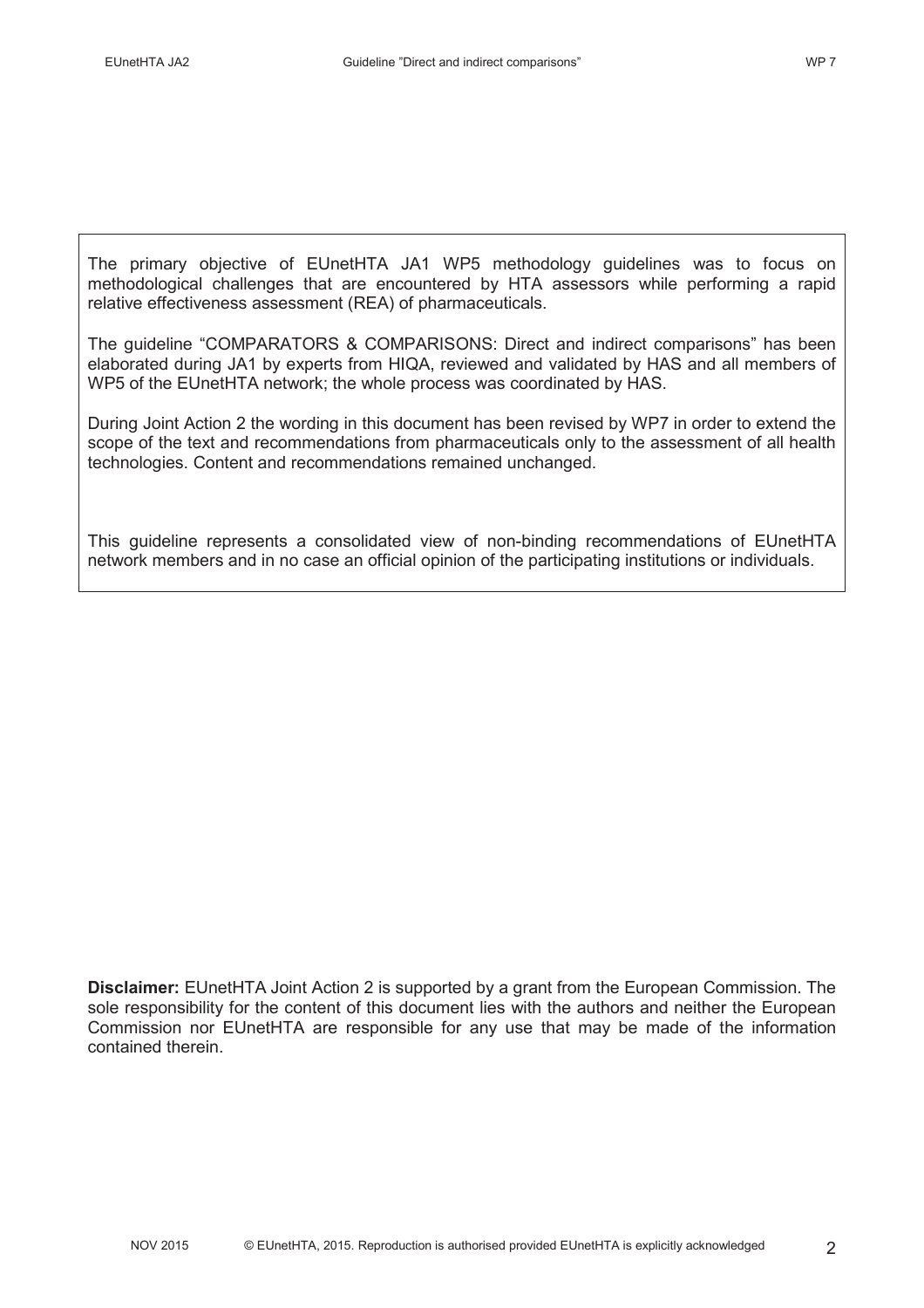WP<sub>7</sub>

## **Table of contents**

| 1.2.1.<br>1.2.2.                                              |  |
|---------------------------------------------------------------|--|
|                                                               |  |
|                                                               |  |
|                                                               |  |
|                                                               |  |
|                                                               |  |
|                                                               |  |
| 2.2.1.                                                        |  |
| 2.2.2.                                                        |  |
| 2.3.1.                                                        |  |
| 2.3.2.                                                        |  |
|                                                               |  |
| 2.4.1.                                                        |  |
| 2.4.2.                                                        |  |
| 2.4.3.                                                        |  |
|                                                               |  |
| 2.5.1.                                                        |  |
| 2.6.1.                                                        |  |
| 2.6.2.                                                        |  |
| 2.6.3.                                                        |  |
| 2.6.4.                                                        |  |
| 2.6.5.<br>2.6.6.                                              |  |
|                                                               |  |
| 3.                                                            |  |
| 4.                                                            |  |
| Annexe 1. Methods of documentation and selection criteria  19 |  |
|                                                               |  |
|                                                               |  |
|                                                               |  |
|                                                               |  |
|                                                               |  |
|                                                               |  |
|                                                               |  |
|                                                               |  |
|                                                               |  |
|                                                               |  |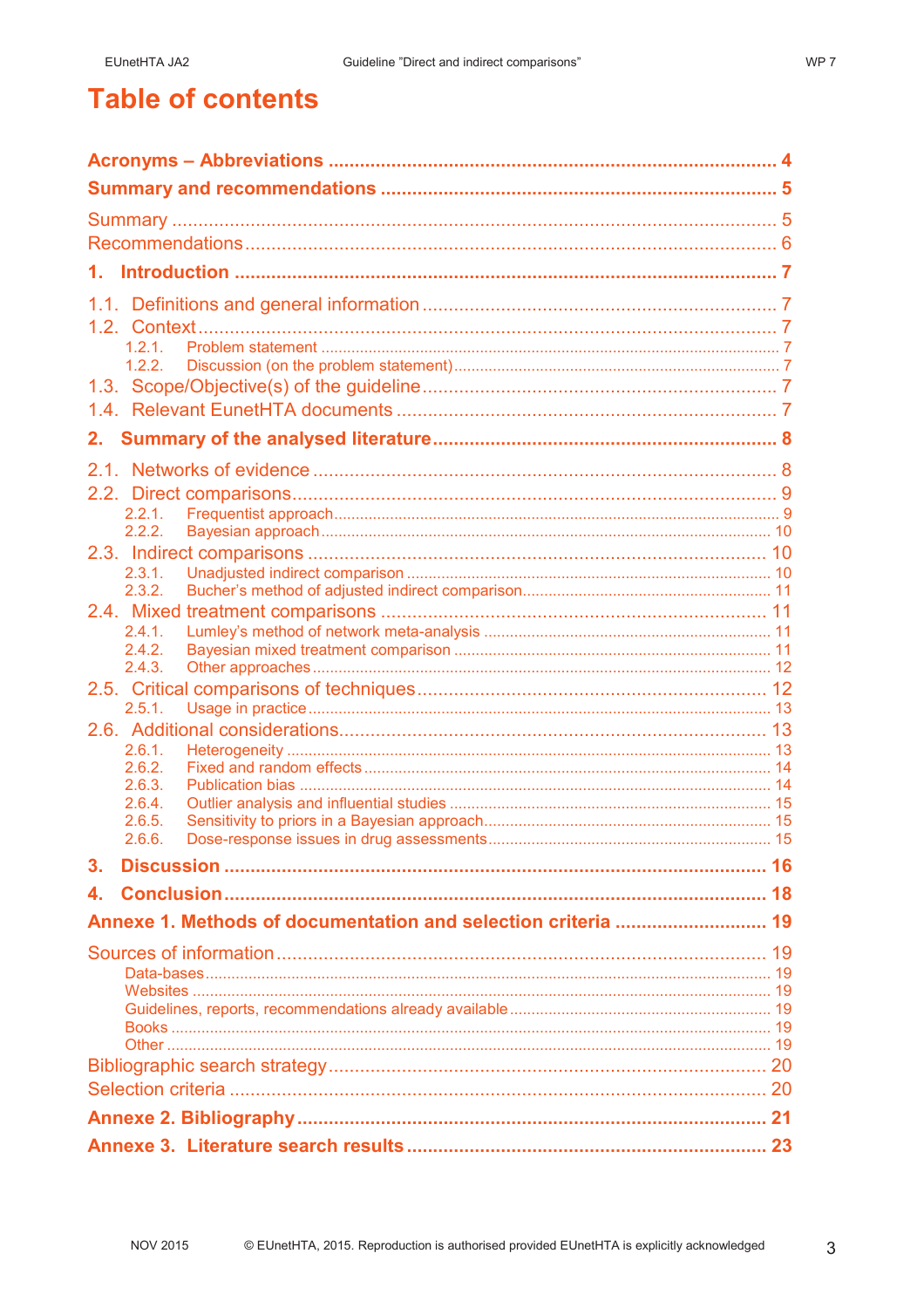## **Acronyms – Abbreviations**

| <b>IPD</b>  | individual patient data                           |
|-------------|---------------------------------------------------|
| MTC         | mixed treatment comparison                        |
| <b>NICE</b> | National Institute for Health and Care Excellence |
| <b>RCT</b>  | randomised controlled trial                       |

REA relative effectiveness assessment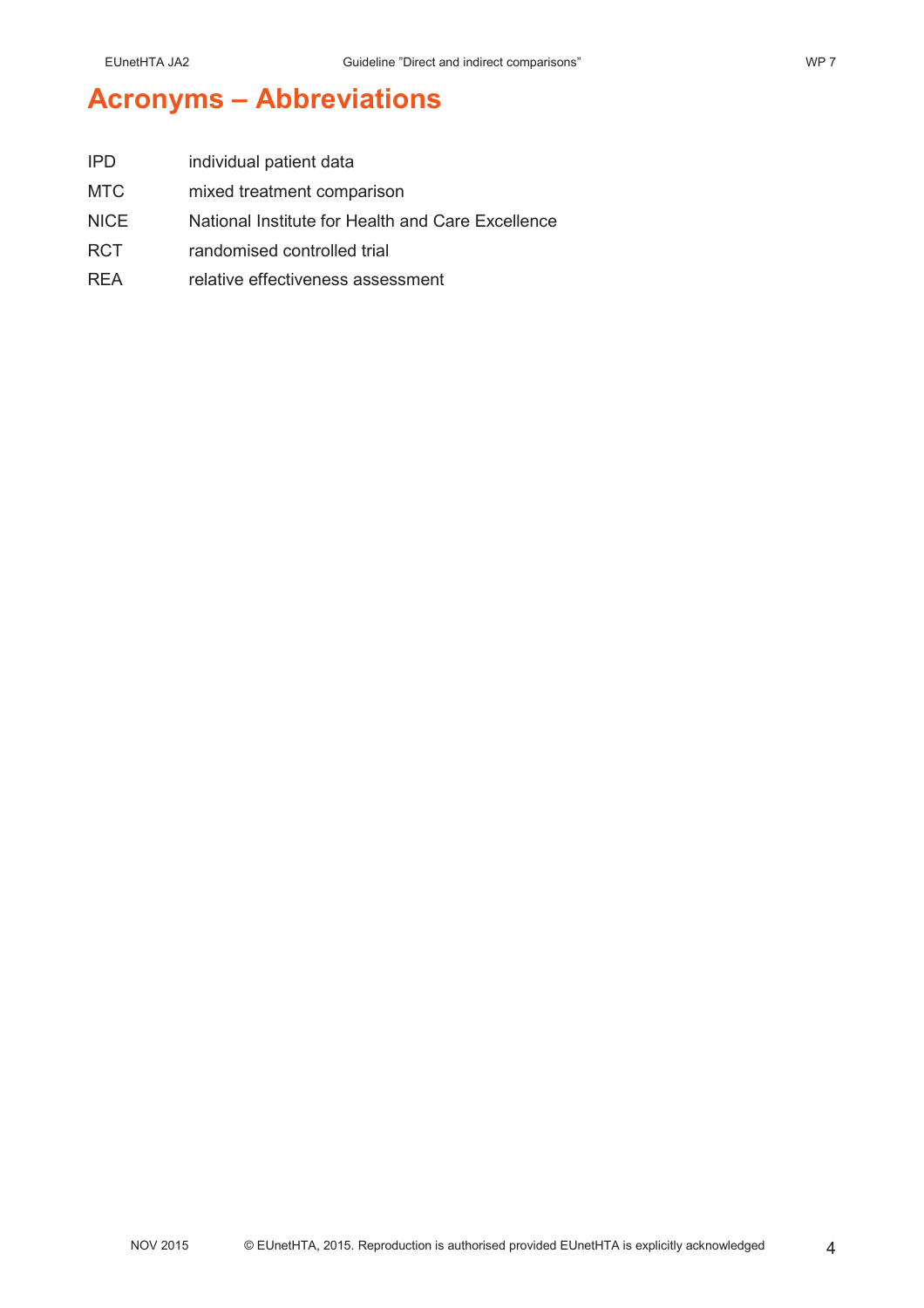## **Summary and recommendations**

### *Summary*

To make the best use of available evidence on the efficacy of a treatment, it is common to combine results from several randomised controlled trials (RCTs) in a meta-analysis. This guideline focuses on the methods available for treatment comparisons. Their strengths and limitations are discussed and recommendations are provided in order to support Relative Effectiveness Assessors in their activity. The planning stages of a systematic review are not covered here.

Direct comparisons combine the results of multiple head-to-head trials to generate a pooled estimate of the relative effectiveness of the two treatments using well described meta-analysis methods. These methods can be broadly split into frequentist and Bayesian approaches. When there is no prior expectation about what distributions parameters will take, Bayesian methods generate results that are approximately equivalent to frequentist methods. Bayesian methods can offer more sophisticated techniques than frequentist approaches to incorporate data from other sources such as observational studies. Sometimes insufficient data are available to reliably estimate the relative effectiveness of the two treatments or there may be a need to compare more than two treatments simultaneously in which case multiple treatment comparison methods are required.

Multiple treatment comparisons can be used to infer the relative effectiveness of two treatments in the absence of direct head-to-head evidence or through the combination direct and indirect evidence. A number of methods of multiple treatment comparison are available including Bucher's method of adjusted indirect comparison, Lumley's method of network meta-analysis, and Bayesian mixed treatment comparison (MTC). The comparisons available for analysis form a network of evidence. Depending on the method of multiple treatment comparison used, there may be restrictions on the type of evidence networks that can be analysed. Some methods of multiple treatment comparison produce a measure of inconsistency that can highlight where direct and indirect evidence is divergent. The application of multiple treatment comparison has become increasingly common since first being adopted in the last 1990's. Although Bucher's method of adjusted indirect comparison was initially the most popular methodology, its use has been surpassed by Bayesian MTC in recent years.

There are many issues that must be taken into account when conducting treatment comparisons. It is assumed that the relative effectiveness of a treatment is the same across all studies included in a metaanalysis. Heterogeneity across studies should be measured, reported and, if possible, explained. Study-level covariates can be used to partially account for heterogeneity using a meta-regression approach. If the observed relative effectiveness varies substantially across studies, then combining the results may not be appropriate. If there is substantial heterogeneity, then a random effects model may be preferable to a fixed effect model. Sources of bias such as publication bias may impact on results and attempts should be made to reduce the potential for bias to impact on the analysis. It is useful to assess whether there are influential or outlying observations and to test the impact of these studies using sensitivity analysis. The results of a metaanalysis using Bayesian methods can be sensitive to the choice of priors and sensitivity analysis should be considered to test alternative formulations of priors.

Direct comparison is generally thought to provide the best evidence of relative effectiveness and is in general recommended. However, the use of multiple treatment comparisons allows the consideration of a larger evidence base. When both direct and indirect evidence are available, it may be pragmatic to investigate both first separately and then pool the results. Although Bucher's method of adjusted indirect comparison is the most computationally straightforward of the multiple treatment methods, Bayesian MTC can be used to analyse very complex networks and can incorporate meta-regression to include study-level covariates. The choice of methodology is ultimately context specific and should be appropriate to the data available.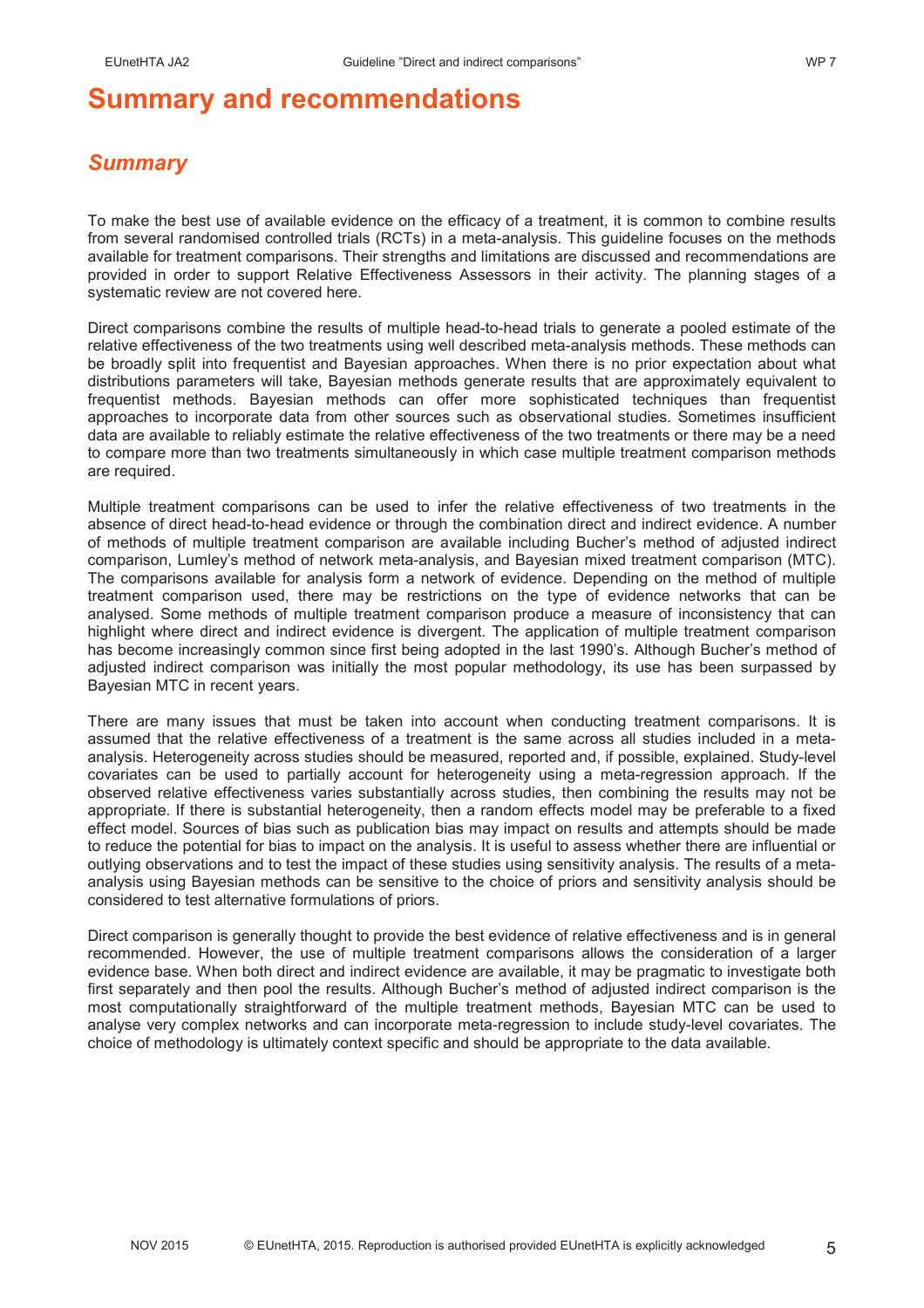### *Recommendations*

- 1. A systematic literature search is a pre-requisite to conducting a direct or indirect comparison. This must be documented according to existing guidelines. A comprehensive review will maximise the evidence base.
- 2. The application of direct or indirect comparisons relies on the assumption that only comparable studies should be combined. Studies that differ substantially in one or more key characteristics (e.g. participants, interventions, outcomes measured) should not be combined. Methods such as metaregression that account for study level covariates may be used, although the power to detect effect differences is reduced.
- 3. The choice between a fixed and random effects model should be made based on the characteristics of the studies being analysed. Heterogeneity should be assessed and a clear justification for the choice of model must be provided. Where a random effects model is preferred, results from a fixed effect model can still be presented in special situations (e.g. few studies and where sample sizes vary considerably).
- 4. Potential sources of bias should be investigated, if identified (e.g. funnel plots for publication bias).
- 5. Attention should be given to determining the presence of outliers or influential observations that may have an undue impact on results. Sensitivity analysis should be used to determine the impact of those influential or outlying studies.
- 6. The choice between direct and indirect comparison is context specific and dependent on the question posed as well as the different evidence available. Where sufficient good quality head-tohead studies are available, direct comparisons are preferred as the level of evidence is high. Should substantial indirect evidence be available, then it can act to validate the direct evidence. When there is limited head-to-head evidence or more than two treatments are being considered simultaneously, the use of indirect methods may be helpful.
- 7. If both direct and indirect evidence are available, they can be evaluated separately. Attempts should be made to explain any discrepancies between the results obtained in terms of study characteristics. In the event of indirect results differing substantially from the direct evidence, there must be close scrutiny of the data, although there is no consensus in the literature on how to deal with these discrepancies.
- 8. Only adjusted methods of indirect comparison that maintain randomisation should be used. Unadjusted indirect comparisons are not recommended.
- 9. The choice of indirect comparison method relies on the network of available evidence. Preference should be given to the most transparent method available (i.e. one should favour Bucher's method of adjusted indirect comparison over MTC if the data permit its usage and the appropriate assumptions are satisfied).
- 10. An indirect comparison should only be carried out if underlying data from comparable studies are homogeneous and consistent, otherwise the results will not be reliable.
- 11. The assumptions made for indirect comparisons must be explicitly stated. Particular attention should be given to the homogeneity, similarity and consistency assumptions. A general assumption of indirect comparisons is that the relative effectiveness of a treatment is the same across all studies included in a meta-analysis.
- 12. When Bayesian methods are applied, the choice of the prior distributions should be justified and documented. In the case of non-informative priors, where alternative specifications exist they should be applied as part of a sensitivity analysis. When informative priors are used, the source of that data must be clearly documented and consideration given to testing the impact of using a non-informative prior in place of the informative prior.
- 13. The complexity of a model is not a measure of its accuracy or utility and preference is for the most parsimonious model whose assumptions can be justified.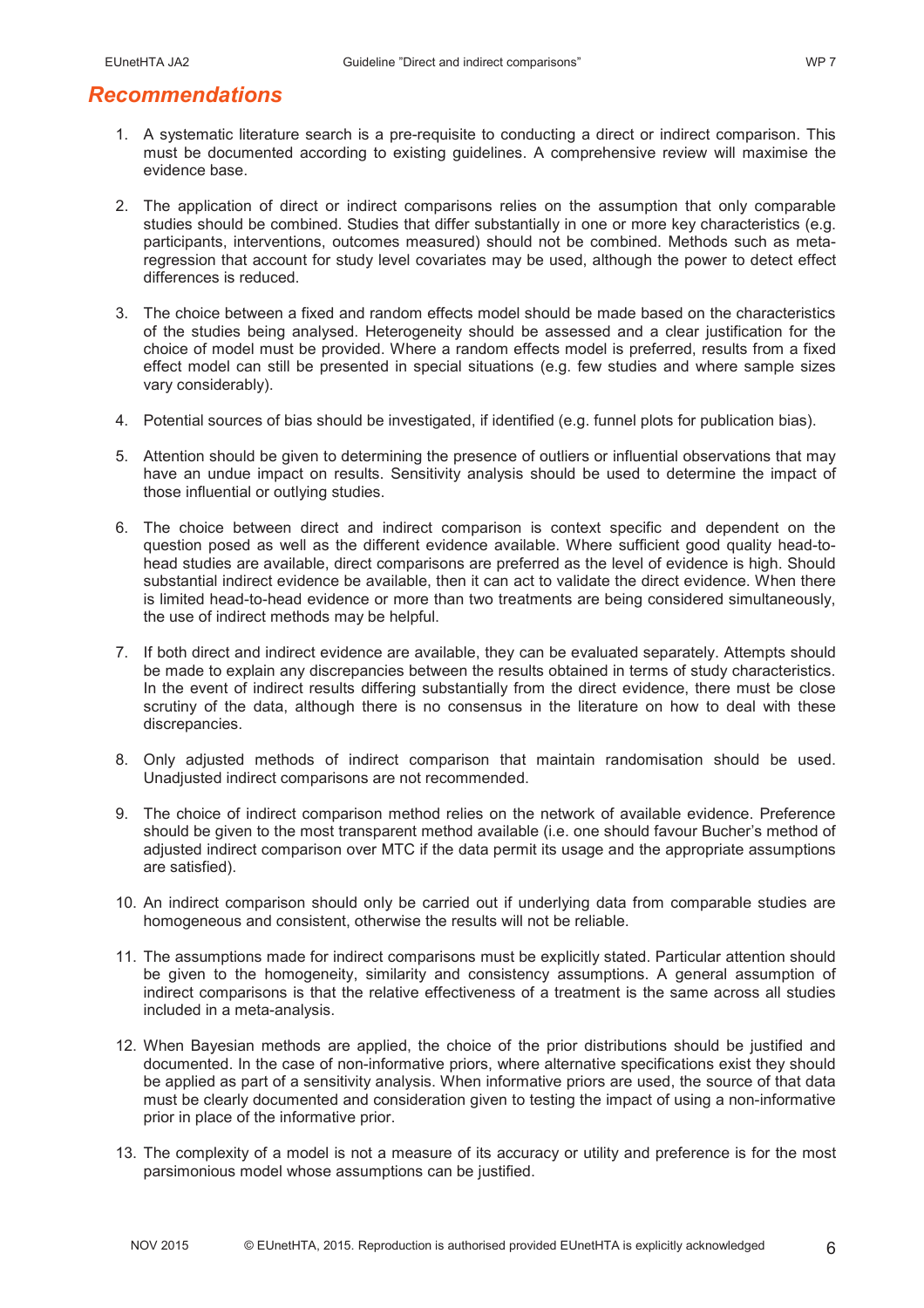### **1. Introduction**

### *1.1. Definitions and general information*

Direct comparison – the combination of multiple head-to-head trials to generate a pooled estimate of the relative effectiveness of the two treatments

Indirect comparison – the estimation of the relative effectiveness of two or more treatments in the absence of any head-to-head trials

Multiple treatment comparison – the estimation of the relative effectiveness of three or more treatments

Mixed treatment comparison – the simultaneous estimation of the relative effectiveness of three or more treatments using a combination of direct and indirect evidence

To compare two or more treatments, meta-analytic techniques are generally used to combine the results of multiple studies in an attempt to provide the best evidence base. A meta-analysis is the formal evaluation of the quantitative evidence from two or more studies addressing the same question. This most commonly involves the statistical combination of summary statistics from the various studies, but the term is sometimes also used to refer to the combination of raw data. Direct comparisons enable evidence synthesis based on multiple head-to-head trials. Where direct head-to-head evidence is lacking, indirect evidence can be used to supplement the relative effectiveness data from the direct comparisons available.

### *1.2. Context*

#### **1.2.1. Problem statement**

"What methods for direct and indirect comparisons are used; are more advanced methods like Bayesian mixed treatment comparison used?"

#### **1.2.2. Discussion (on the problem statement)**

A variety of methods are available to conduct direct and indirect comparisons. Each method rests on a number of assumptions about the data used. The choice of method and associated assumptions may impact on the findings of a relative effectiveness assessment (REA).

### *1.3. Scope/Objective(s) of the guideline*

This guideline is intended to describe the main methods of direct, indirect and mixed treatment comparison available in terms of the types of relationship they can model and the assumptions inherent in them. The guidelines are not intended to give a detailed understanding of the meta-analytic techniques described, but rather to explain the main strengths and weaknesses of the methodologies. The guideline discusses some common issues in meta-analysis that must be considered when interpreting results. Finally, the guideline provides a set of recommendations regarding the use of direct and indirect comparisons in a relative effectiveness assessment (REA).

### *1.4. Relevant EunetHTA documents*

Not applicable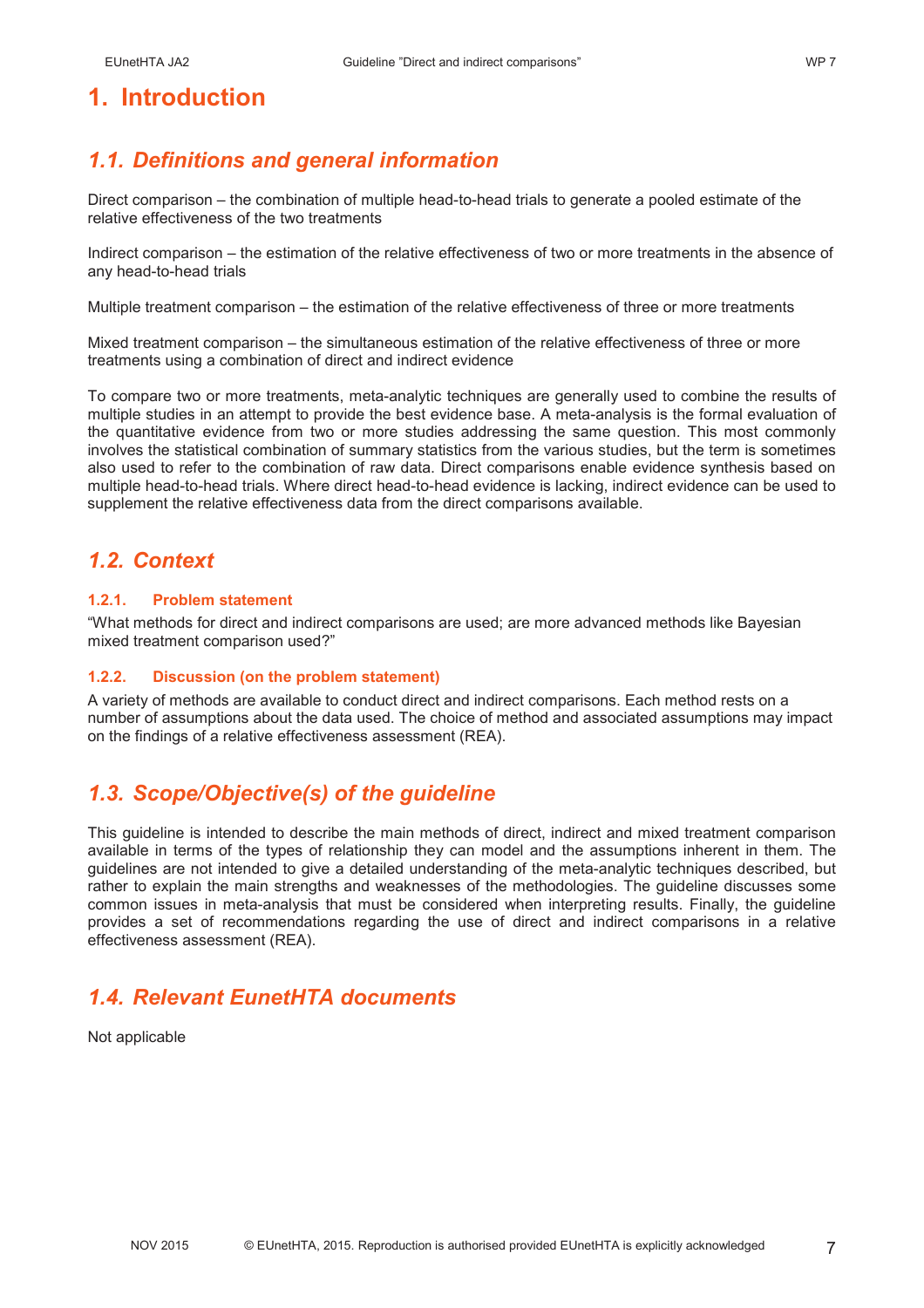## **2. Summary of the analysed literature**

The relative effectiveness of two treatments is generally measured in a randomised controlled trial (RCT) setting. To make the best use of the available evidence base it is common to combine results from several trials in a meta-analysis. The process of combining RCT results involves some form of weighted average usually related to precision of the treatment effect estimation. In cases where two treatments are being compared, there is sometimes insufficient data available to reliably estimate the relative effectiveness of the two treatments in which case it may be possible to estimate the relative effectiveness using an indirect comparison.(1) For the purposes of this document it is presumed that sufficient data of acceptable quality are available to justify a meta-analysis. It is also assumed that the collection of the data contributing to the comparisons involved an exhaustive search of published and unpublished trials and a rigorous selection process based on the methodological quality of the trials.

### *2.1. Networks of evidence*

The studies available for analysis form a network of evidence. Depending on the method of comparison used, there may be restrictions on the type of networks that can be analysed. For direct comparisons only a standard pair-wise meta-analysis can be used. Networks can include: a star pattern in which two or more treatments have a common comparator (e.g. A-B, C-B, D-B); a ladder where treatment comparisons appear in a sequence (e.g. A-B, B-C, C-D); a closed loop in which there is both direct and indirect evidence (e.g. A-B, A-C, C-B); or a complex combination of patterns such as a closed loop with a star (see Figure 1 for examples).(5)

Figure 1. Types of evidence network

Direct, or standard pair-wise, meta-

analysis  $\overline{A}$   $\overline{)}$   $\overline{B}$ 





Indirect: ladder Direct and indirect: closed loop Direct and indirect: network







with a closed loop

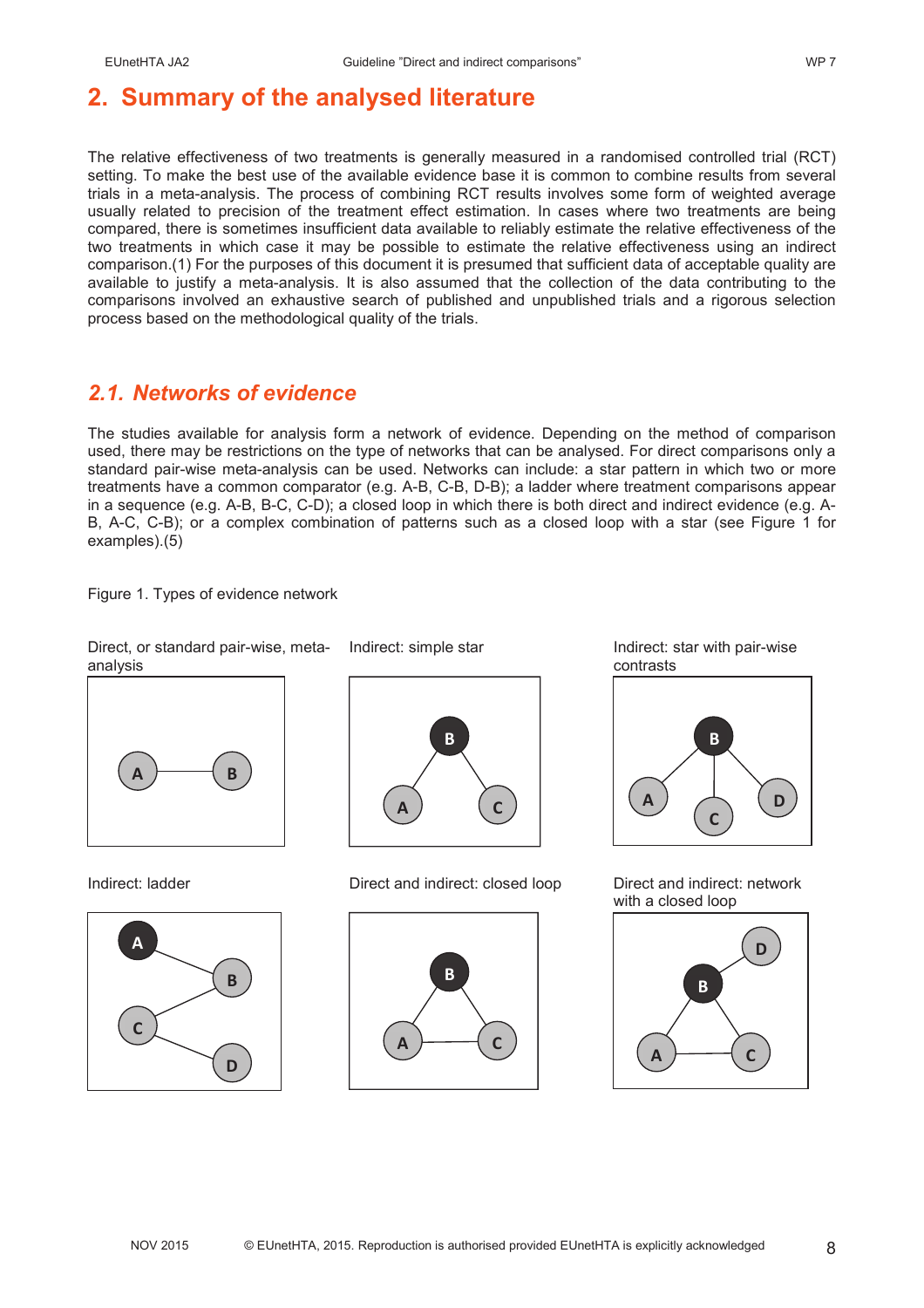Direct and indirect: extended network



Direct and indirect: multi-loop



### *2.2. Direct comparisons*

Direct comparisons involve a meta-analysis combining the results of multiple trials that all compare the treatment of interest to the same comparator (e.g. placebo). Meta-analysis involves the computation of a summary statistic for each trial followed by the combination of these studies into a weighted average.(2) Outcomes can be expressed as binary or continuous data. The summary statistic can be odds ratios, risk ratios, risk differences, hazard ratios, differences in means or effect sizes (standardised mean differences). The same summary statistic must be computed for each study. Standard meta-analytic techniques are applied for direct comparisons. The primary decision in direct comparisons relates to the choice between fixed and random effects meta-analysis (see 3.6.2 below). Approaches to direct comparisons meta-analysis can be sub-divided into two methodologies: frequentist and Bayesian. The former are standard for direct comparisons primarily due to the ease of application and the variety of software packages available to apply them.

### **2.2.1. Frequentist approach**

The frequentist methods available for direct comparison meta-analysis are divided into fixed and random effects methods. Fixed effect models include inverse variance, Mantel-Haenszel and Peto methods. Inverse variance methods can be used to pool binary or continuous data and weights are proportional to the inverse squared standard errors of the studies. Inverse variance methods are less reliable when data are sparse. The Mantel-Haenszel method provides more robust weighting when data are sparse and gives similar weights to inverse variance methods when data are not sparse, but may lack credibility when there are low numbers of events. The Mantel-Haenszel method can be applied to both binary and continuous data. The Peto method is used for odds ratios and can be extended for pooling time-to-event data. Peto's method has been shown to fail when treatment effects are very large and when the sizes of the trial arms are very unbalanced. The Peto method performs well when event rates are very low. Fixed effect methods tend to give small weights to small studies and large weights to large studies.

The most common random effects model is DerSimonian and Laird. A heterogeneity statistic is incorporated into the computation. When the heterogeneity statistic is small then the weights are equivalent to those given by the inverse variance method. With increasing heterogeneity the weights for each studies become increasingly similar to each other. The consequences of this property are that small studies get weights more similar to larger studies and the confidence intervals around the pooled estimate become wider than would be observed in the fixed effect meta-analysis. The differences between fixed and random effects are discussed further in section 2.6.2.

For certain outcomes, such as rate ratios, a study with zero cases can be problematic for some weighting approaches such as the inverse-variance method. The common solution to this problem is to apply a continuity correction by adding a constant (typically 0.5) to the number of cases. The constant may be added to all studies, only to all studies with zero cases or only to all study arms with zero cases. The addition of a constant can be done irrespective of whether any of the studies have zero cases. The use of a continuity correction can impact on the significance and interpretation of results.(3)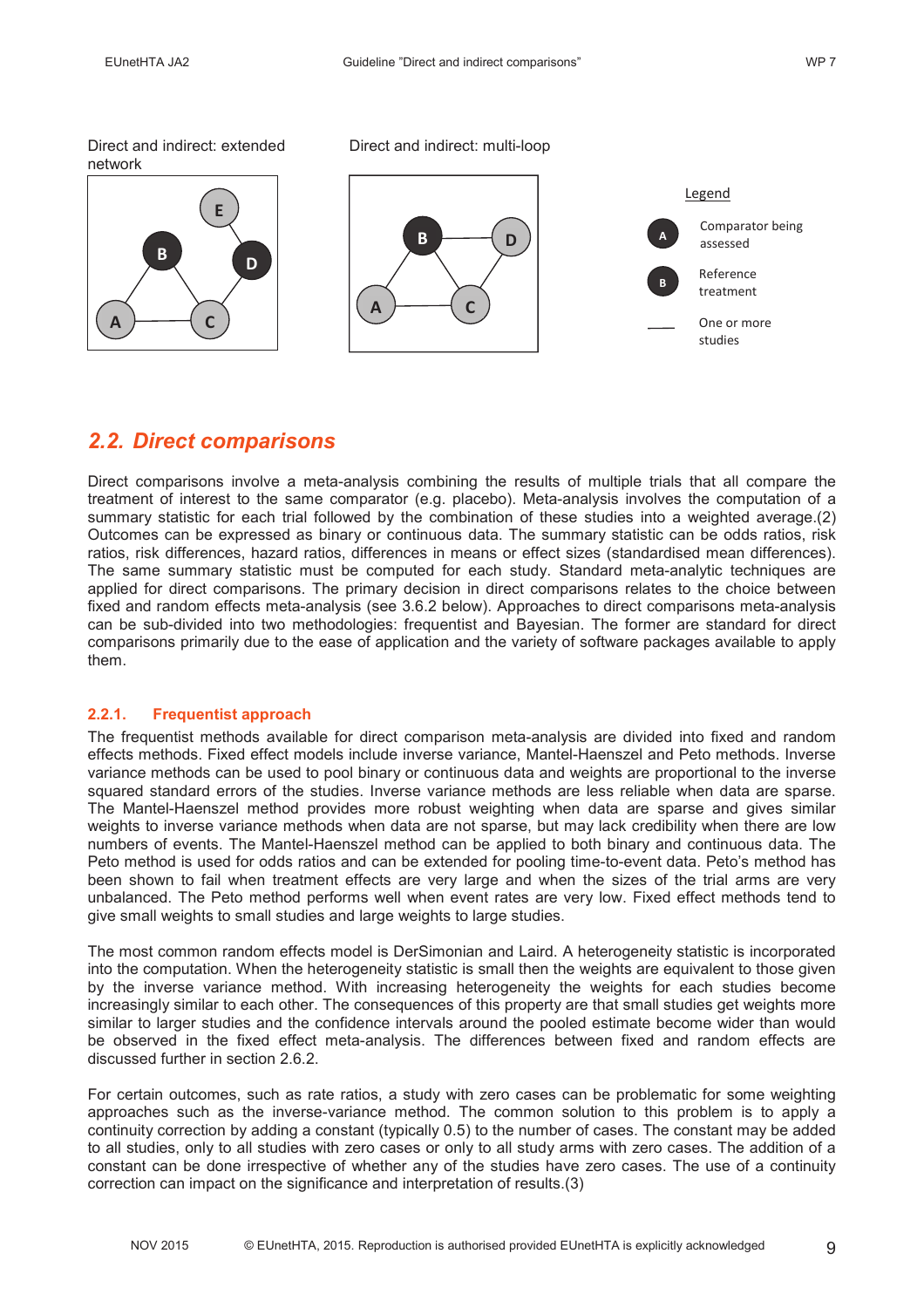While meta-analyses typically combine study level effect estimates, it is also possible to pool individual patient data (IPD) from studies. Use of individual data can improve the ability to include comparable subgroups or common outcomes which may not be reported in published studies. Analysis of patient data also enables more detailed time-to-event to be combined. The methods of IPD meta-analysis can be broadly classified into two groups: a one-step analysis, in which all patients are analysed simultaneously as though in a mega-trial, but with patients clustered by trial; or a two-step analysis in which the studies are analysed separately, but then summary statistics are combined using standard meta-analysis techniques. Hybrid methods are also available to combine individual patient data and aggregate study data. By modelling the individual risk across hundreds or thousands of patients, IPD meta-analyses generally have much higher power to detect differences in treatment effect than the equivalent aggregate data analyses that may have few studies. The main disadvantage of IPD meta-analysis is that it may not be possible to acquire individual level data from all relevant studies.

#### **2.2.2. Bayesian approach**

Bayesian methods for meta-analysis of direct comparisons are analogous to frequentist methods with the primary distinction being the use of prior distributions for the mean of the overall estimate, the means of the individual estimates of each study, and the between-study variance (for random effects models).(4) Priors provide an expectation of the distributions that parameters will take. Priors can be defined as non-informative or informative distributions. The former are used to make inferences that are not greatly affected by external information. The latter are based on some prior knowledge and have a stronger influence on the posterior distribution and hence on the estimate of relative effectiveness. The use of non-informative priors will generally result in effect estimates that are comparable to those in a frequentist approach. However, in some instances (e.g. expert opinion available in absence of collected data) it may be appropriate to form informative priors by way of other data. The use of informative priors is likely to generate results that depend on the choice of prior distribution and may differ to those from a frequentist approach.

The strength of Bayesian approaches in this context is that they can incorporate data from a wide variety of sources and are not restricted to using data from RCTs. For example, expert opinion can be used to elicit useful information that can then be incorporated into a Bayesian meta-analysis. While model flexibility is a strength of Bayesian methods, it is also a potential weakness as additional information may be incorporated in a biased or non-transparent manner. The use of informative priors must be accompanied by a justification and a clear description of how they were generated to maintain transparency.

### *2.3. Indirect comparisons*

The need for indirect comparisons arises when comparing treatments A and B, but the only available evidence comes from studies comparing A to C and B to C. By using a common comparator, in this case treatment C, it is possible to generate an indirect comparison of treatments A and B. For a variety of reasons, placebo-controlled trials are commonly conducted in preference to head-to-head trials giving rise to the need for indirect comparisons.(5,15)

Methods for indirect comparisons have only been readily applied since the late 1990s and have quickly gained popularity. In unadjusted indirect comparisons, the results from individual arms of different trials are compared naïvely as if they were from a single controlled trial.(6) Adjusted indirect comparisons preserve randomisation and should always be used in preference to unadjusted methods.

### **2.3.1. Unadjusted indirect comparison**

Unadjusted indirect comparisons combine study data as though they had come from a single large trial.(1) A weighted summary effect is computed for all study arms involving treatment A and is compared to a weighted summary effect for all study arms including treatment B. The two summary effects are then compared to determine the relative effectiveness of treatment A compared to treatment B.

The primary flaw of this approach is that it ignores the randomised nature of individual trials. Glenny et al. showed that when compared to direct estimates, unadjusted direct comparisons resulted in a large number of discrepancies in the significance and direction of relative effectiveness.(14) Although theoretically unbiased, this method clearly results in unpredictable results and is flawed by not acknowledging randomisation. As such this method of indirect comparison should not be used.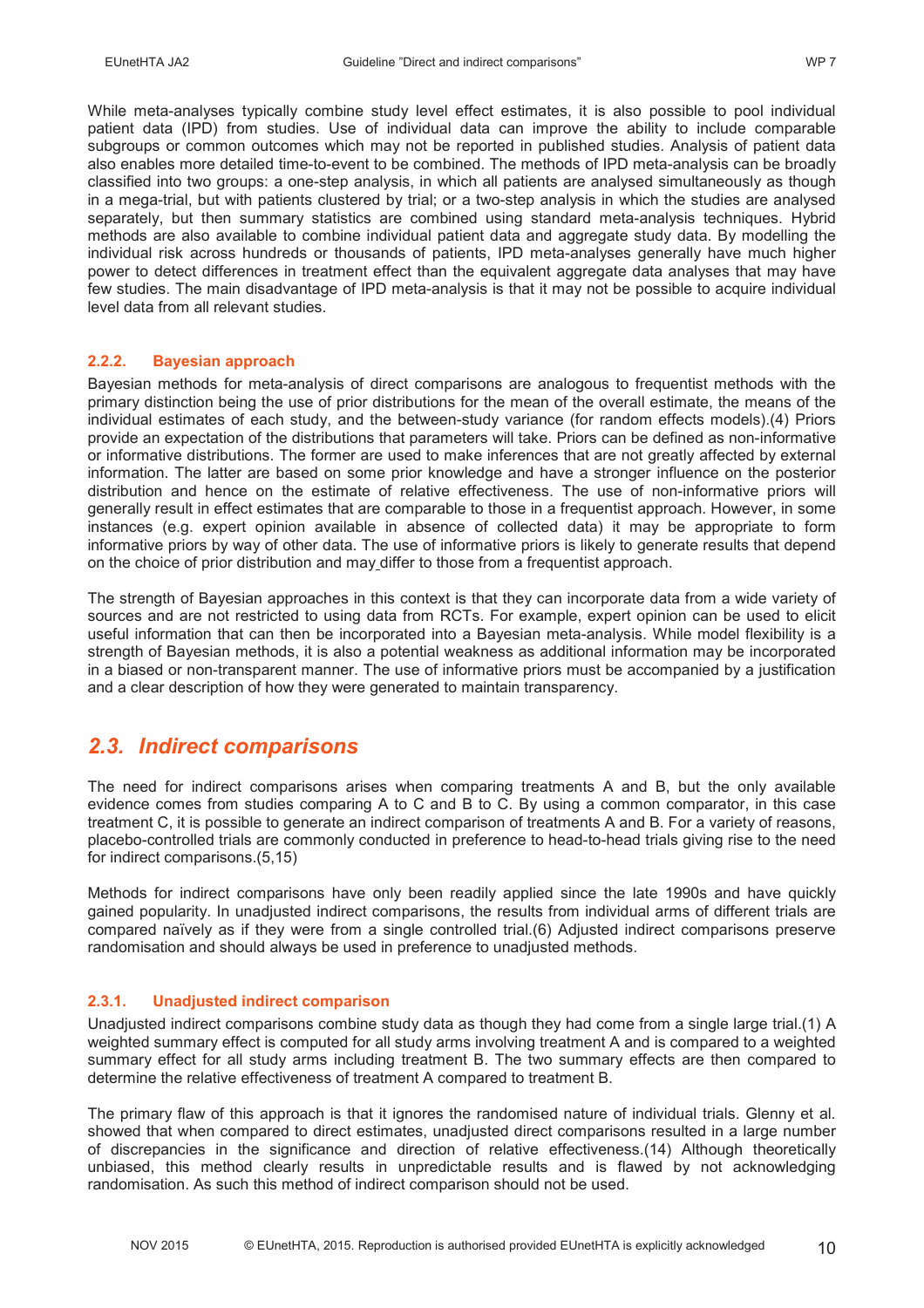### **2.3.2. Bucher's method of adjusted indirect comparison**

Bucher et al. presented an adjusted indirect method of treatment comparison that can estimate relative treatment effects for star pattern networks.(7) This method is based on the odds ratio as the measure of treatment effect, although it can be trivially extended for other measures.(5) This method is intended for situations where there is no direct evidence (e.g. we wish to compare treatments A and B, but the only evidence is through comparison with C). Certain more complex networks including closed loops can be analysed, but only in the form of pair-wise comparisons. As the method assumes independence between the pair-wise comparisons, it cannot readily be applied to multi-arm trials where this assumption fails.

Bucher's method of indirect comparison also assumes that the relative effectiveness of a treatment is the same across all trials used in the comparison. The assumption of constant efficacy requires all trials included in the analysis to be equivalent and attempting to measure the same treatment effect – that is, the results of one set of trials (A vs. B) should be generalisable to the other set of trials (A vs. C). Determining whether the assumption of generalisability holds is a subjective assessment based on a detailed review of the included studies in both comparisons. Were the sets of studies treating the same indications in comparable populations, and were they applying the common treatment in the same manner (e.g. dosing and frequency)?

### *2.4. Mixed treatment comparisons*

A mixed treatment comparison combines direct and indirect evidence to determine the relative effectiveness of a treatment compared to two or more other treatments.

### **2.4.1. Lumley's method of network meta-analysis**

The method of network meta-analysis proposed by Lumley allows the combination of both direct and indirect evidence.(8) In the subsequent text, 'network meta-analysis' refers specifically to the Lumley method. This methodology requires the data to contain a closed loop structure. Depending on the complexity of the closed loop design, it is generally possible to compute relative effectiveness by a number of routes. It is possible to compute the amount of agreement between the results obtained when different linking treatments are used. This agreement forms the basis of an incoherence measure which is used to estimate the consistency of the network paths. Incoherence is used to compute the 95% confidence interval for the indirect comparison.

As with Bucher's adjusted indirect comparison method, it is assumed for network meta-analysis that the relative effectiveness of a treatment is the same across all trials used in the comparison. Network metaanalysis also does not automatically account for correlations that may exist between different effect estimates when they are obtained from a single multi-armed trial. In trials with more than two treatment arms, estimates of relative treatment effects will be correlated due to the structure of the network of evidence. For example, in a multi-arm placebo-controlled trial the comparison between any two treatments will be correlated with the comparison of each of those treatments with placebo. Accounting for this correlation is possible and can impact on the confidence interval around the relative treatment effect.

#### **2.4.2. Bayesian mixed treatment comparison**

Bayesian mixed treatment comparison (MTC) meta-analysis is a generalisation of standard pair-wise metaanalysis for A vs. B trials to more complex networks of evidence.(9) Any combination of studies can be combined as long as all are connected in some way. Both direct and indirect evidence can be combined and there is no restriction to the number of arms in any given trial. Bayesian MTC facilitates simultaneous inference about all of the treatments included in the analysis, allowing estimation of effect estimates for all pair-wise comparisons and for treatments to be ranked according to relative effectiveness. Bayesian MTC is implemented in a Bayesian framework which provides more sophisticated methods for incorporating other sources of data such as observational studies or expert opinion. Methods have also been proposed and applied that combine Bayesian MTC and meta-regression which enables the incorporation of study-level covariates (e.g. setting, average patient characteristics, year of publication) in the Bayesian MTC framework as a means to reduce inconsistency although this adaptation has implications for compromised power.(10, 11) Such covariates could potentially account for some between-study heterogeneity.(12)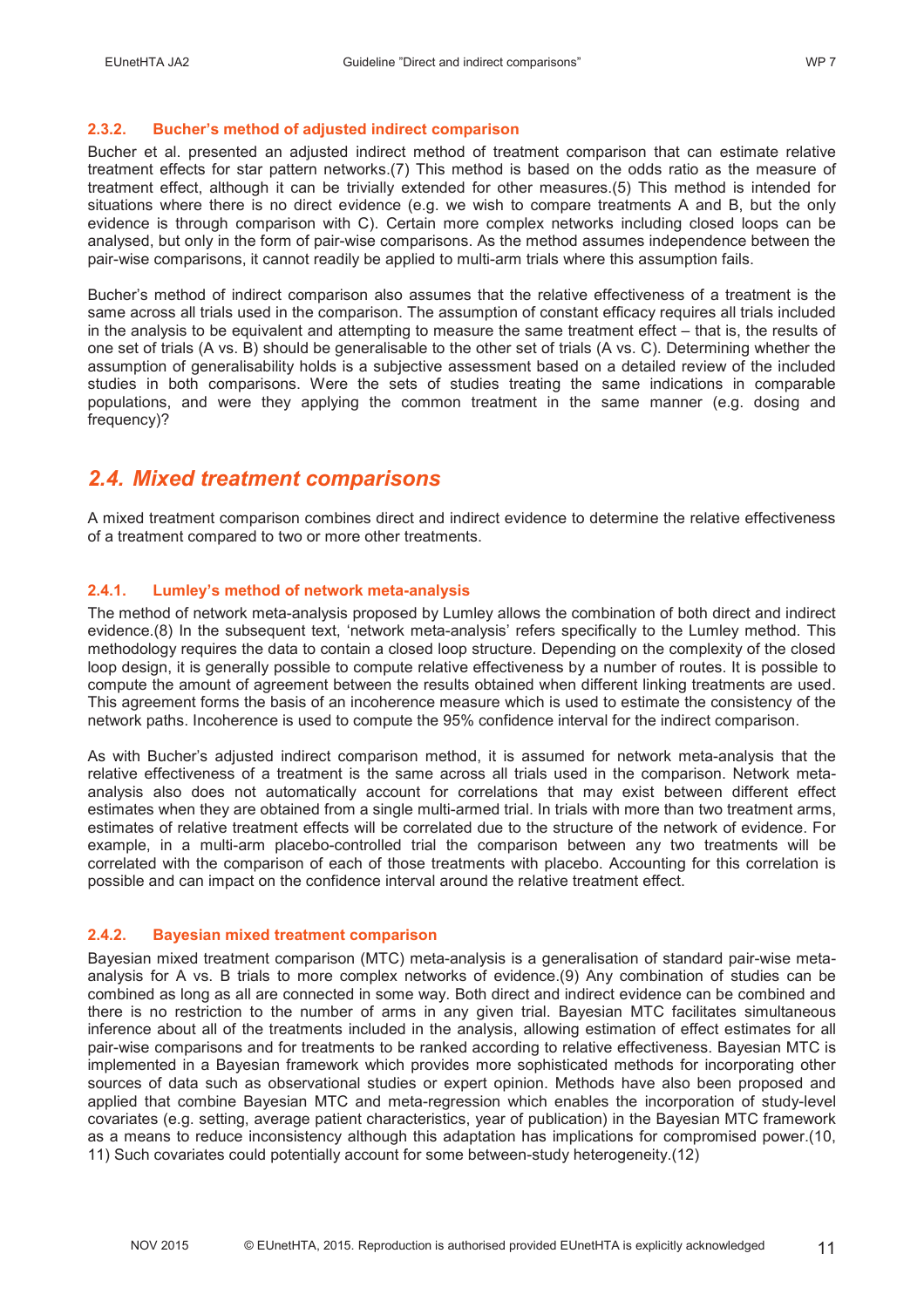As with the other approaches, a Bayesian MTC assumes that the true effect of a given treatment is the same in all trials included in the indirect comparison.(5) Bayesian MTC models assume that the correlation terms in the variance-covariance matrix have the same value and that the event rates, on the logit scale, follow a multivariate normal distribution. Being a Bayesian approach, there is scope for defining informative priors. While priors may be legitimately generated, it is critical that they are credible and clearly justified.

#### **2.4.3. Other approaches**

The confidence profile method provides a general framework for carrying out multi-parameter metaanalysis.(13) As well as incorporating trials with different treatment comparisons, it can encompass different designs, outcomes and measures of effect. The confidence profile method also allows explicit modelling of biases. Although this method is typically implemented as a fully Bayesian model, it can be formulated without prior distributions and fitted using maximum likelihood methods.(14) Where there is direct and indirect evidence available, cross-validatory predictive checking can be used to determine evidence consistency.(5) In the case of drug-assessments, if different doses of the same pharmaceutical were studied, looking at dose-response relationships can also generate cross-validatory information, provided the trial populations are comparable. The models available for this methodology are based on fixed-treatment effects although both fixed and random study-effects are possible. It is presumed that it is valid to combine the studies – that is the studies are measuring the same treatment effect.

Regression techniques can be used to combine trial data to evaluate relative effectiveness. Where the primary outcome is binary and data are available in the form of 2×2 frequency tables for each study, logistic regression can be used. Generalised linear mixed models (GLMMs) have also been proposed as a method of combining trial data in a regression framework.(14) GLMMs can be applied to individual level patient data which can be difficult to obtain. The advantage of regression techniques is the potential for including study level covariates that may be used to explain heterogeneity in the measured effects.

### *2.5. Critical comparisons of techniques*

A number of reviews have compared the methods of direct, indirect and mixed treatment comparison outlined above. Comparisons have generally revolved around discussion of the principles and assumptions of each method followed by application to a sample dataset to compare the estimates generated by each method.

In terms of direct comparisons, frequentist and Bayesian approaches have been compared by Vandermeer et al.(15) The authors investigated six outcomes relating to treatment for chronic insomnia. The two approaches produced very similar results, although the Bayesian approach yielded wider credible intervals (analogous to frequentist confidence intervals). The two approaches are essentially equivalent when noninformative priors are used. However, in a given context there may be multiple ways to define noninformative priors and sensitivity to the choice of priors was noted for certain parameters.

Glenny et al. used a sample data set of 15 trials to compare a variety of methods for indirect comparison.(14) They compared Bucher's method of adjusted indirect comparison (inverse variance, fixed and random effects), meta-regression (weighted linear and random effects), logistic regression and mixed models (that combined fixed and random effects). With the exception of the mixed models, the other seven models gave comparable effect estimates and confidence bounds. The mixed models, however, produced slightly lower estimates and larger confidence intervals.

Methods of indirect treatment comparison were compared by Edwards et al.(16) Using a single common comparator for indirect comparison is relatively inefficient in mathematical terms. Four times the amount of data are required to provide the same precision around an indirect comparison as would be required for a direct comparison. Furthermore, the use of a single comparator limits the number of RCTs available for inclusion in the analysis as only three treatments can be compared in any single analysis. Bias may also be introduced by 'lumping' individual treatments into convenient categories (e.g. drug classes) to achieve maximum statistical power with the available RCTs.

Bayesian MTC and Bucher's adjusted indirect comparison method were compared by O'Regan et al. across a range of network types. (17) They found that in most cases the two methods produced similar results although there were a limited number of instances where they produced estimates that differed in direction. For single and multi loop networks the results were very similar although it was remarked that results could be expected to differ for general single loop networks on the grounds that the Bayesian MTC approach is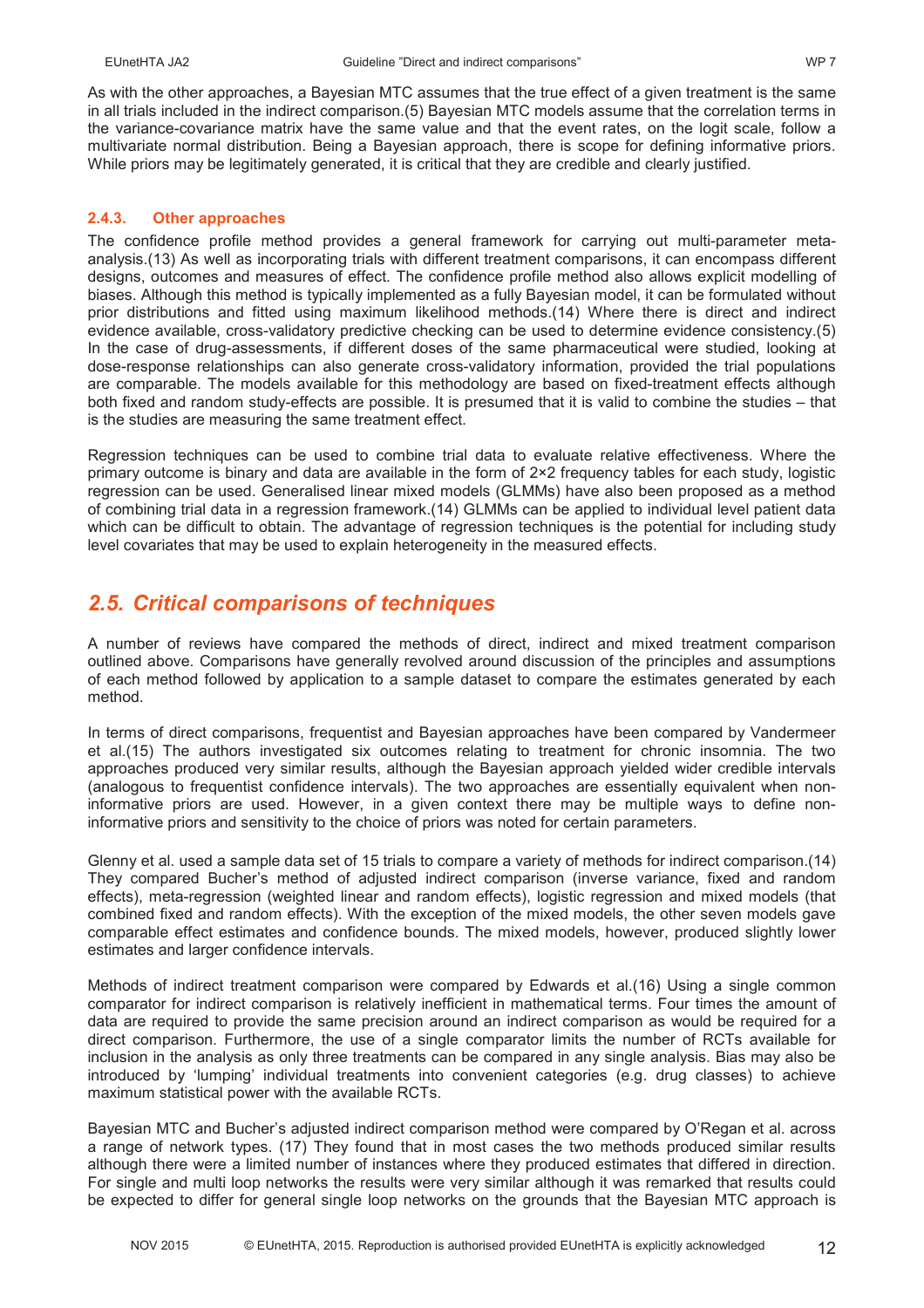based on all available information. For star shaped networks the results were equivalent and, given the ease of applying Bucher's method of adjusted indirect comparison, it may be preferable over the more complex Bayesian MTC.

Wells et al. compared Bucher's method of adjusted indirect comparison, network meta-analysis, the confidence profile method and Bayesian MTC.(5) Each method was applied to sample data followed by a discussion of the relative merits of each approach. Bucher's method of adjusted indirect comparison was extended to apply to relative risks, hazard ratios, risk differences and mean differences. The method was also adapted to be applicable to ladder networks. The authors conclude that although Bucher's adjusted indirect comparison method cannot always be applied, the simplicity of its application and interpretation is considered highly advantageous.

### **2.5.1. Usage in practice**

As part of the originally conducted literature search during JA1, on the basis of abstracts it was possible to classify papers that applied Bucher's adjusted indirect comparisons, Lumley's network meta-analysis and Bayesian MTC. There were also a number of studies that applied Bayesian methodology that could not be classified as either network meta-analysis or MTC. There were 40 studies identified that applied Bayesian MTC, making it the single most popular methodology. There were 27 and 24 studies applying network metaanalysis and Bucher's method of adjusted indirect comparison, respectively. Other Bayesian methods were used in 18 studies. One paper was identified that applied a naïve approach to indirect comparison. Lumley's network meta-analysis and Bayesian MTC appear to be gaining popularity, while Bucher's adjusted indirect comparison method appears to no longer be commonly used. The total number of published multiple comparisons is increasing year on year peaking at 34 in 2009, the last full year included.

Song et al. conducted a survey of systematic reviews published between 2000 and 2007 that used multiple comparisons.(6) They observed a year on year increase in the number of published papers that contained indirect comparisons. By 2007 the most common method was Bucher's method of adjusted indirect comparison. The results of the survey included an assessment of methodological problems found in published indirect comparisons. These problems include: poor understanding of underlying assumptions; use of flawed or inappropriate methods; inadequate comparison and inappropriate combination of direct and indirect evidence; incomplete literature search; and poor assessment of trial similarity. While methods for indirect comparison are widely available and frequently applied, they are often used without understanding and in situations where it may be inappropriate. In some instances, insufficient detail is provided in the published study to fully evaluate whether the findings are either accurate or valid. Further work by this group has found that significant inconsistency between direct and indirect comparisons may be more prevalent than previously observed.(18)

A systematic review by Schöttker et al. investigated multiple comparisons published between 1999 and 2008.(19) They found Bucher's method of adjusted indirect comparisons to be the most common methodology but noted the increasing popularity of Bayesian MTC. They also looked at the number of discrepancies in results where both direct and indirect comparisons were used. Discrepancies were highest when unadjusted indirect comparisons were used, followed by meta-regression, Bucher's adjusted indirect comparison and Bayesian MTC. Discrepancies were most commonly found where the assumption of between-study homogeneity did not hold.

### *2.6. Additional considerations*

The application of meta-analysis is multi-faceted and requires giving consideration to a wide range of issues that are not necessarily related to the methodology being used. Some of the key issues are outlined below.

### **2.6.1. Heterogeneity**

It is assumed that the relative effectiveness of a treatment is the same across all studies included in a metaanalysis – that is, we assume similarity of studies. If the results of the studies are very different then we observe heterogeneity and combining the results may not be appropriate.(20) Three broad forms of heterogeneity have been identified: statistical, where effect estimates vary more than expected by chance alone; clinical, due to differences in patient populations or study settings; and methodological, arising from differences in study design and analysis.(21) It is possible to test for heterogeneity to provide evidence for whether or not the study results differ greatly. This is not an optimal way to assess heterogeneity and, where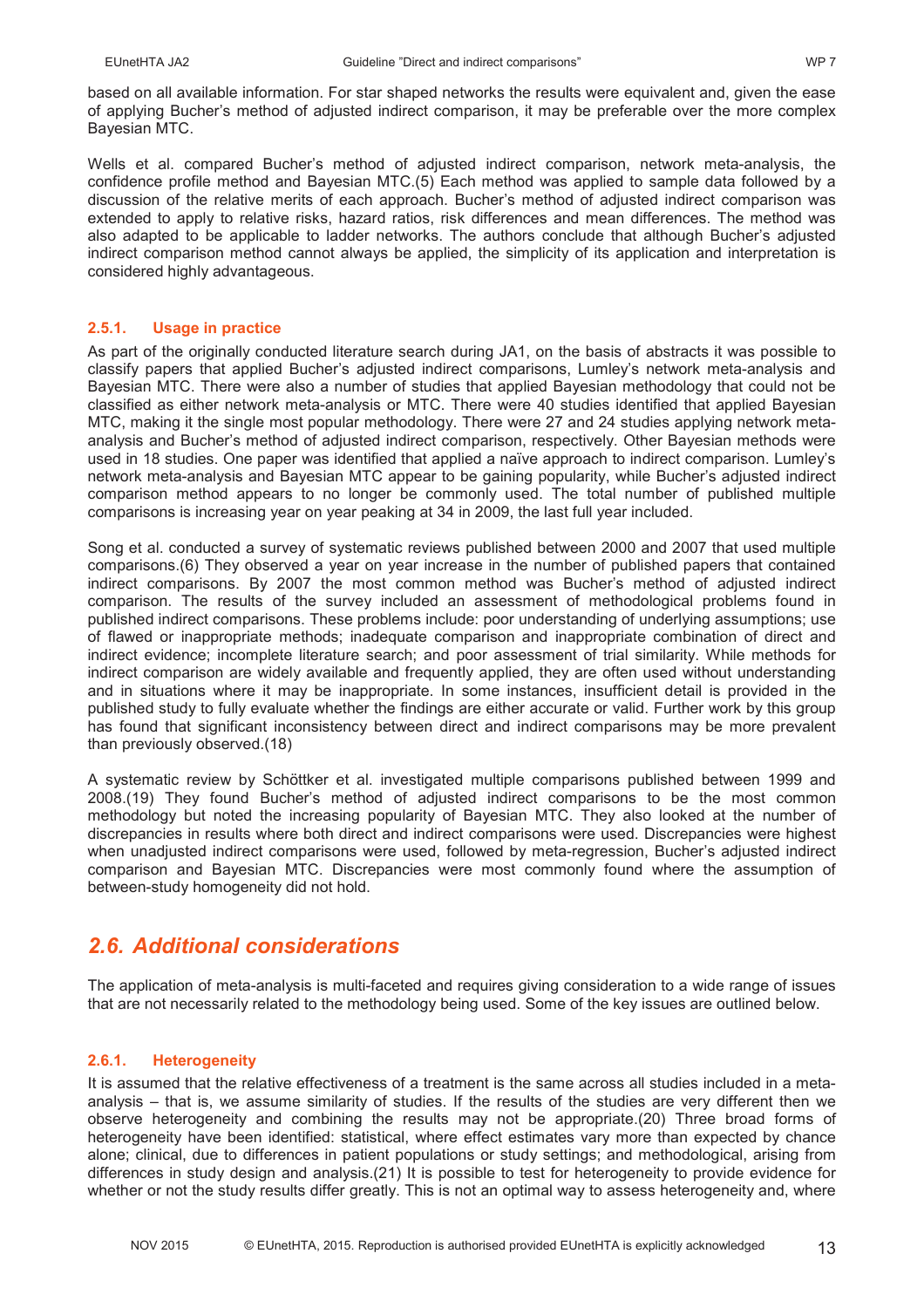significant heterogeneity is observed, it is critical to closely examine the studies being combined. There can be many causes of heterogeneity such as variations in study design, study subjects, setting, geographic location, and outcome measures. In some instances it will be possible to partially explain heterogeneity between studies by differences such as those listed above. Even if the variability can be explained, there must still be a decision whether or not to proceed with the meta-analysis and whether to consider subgroup analyses. A subgroup analysis can involve including studies that are considered equivalent according to a more narrowly defined set of criteria (e.g. age range of study participants).

Inconsistency is a measure of how closely a network of evidence fits together. A measure of inconsistency can be calculated within Bayesian MTC while Lumley's method of network analysis estimates incoherence which is analogous to inconsistency, but is calculated in a different manner. In mixed treatment comparisons, consistency between direct and indirect evidence is assumed. That is, if direct evidence suggests that treatment A is better than treatment B, then that evidence should not be contradicted by the indirect evidence. Depending on the amount of evidence available, indirect comparisons can sometimes generate estimates of relative effectiveness via two or more different paths. In comparing treatments A and B, the relative effectiveness should be similar whether derived via common comparator C or D. A statistically significant difference in the estimate of relative effectiveness would indicate inconsistency. A difference in direction of relative effectiveness, even if not statistically significant, would also raise concerns about consistency. In a multiple treatment comparison involving both direct and indirect evidence, the evidence network can become very complex with many comparisons based on only one or two studies. With increasing complexity and greater numbers of treatments the prospect of inconsistency increases. There is also a power trade-off between the number of pair-wise comparisons and the number of studies included in the analysis – too many comparisons with too few studies and the analysis may be underpowered to detect true differences.(10) Understanding the cause or source of inconsistency in a complex network can be difficult to determine, which raises questions about how elaborate an evidence network should be in order to be accepted for analysis. In the context of a multiple treatment comparison, the presence of heterogeneity may mask inconsistency. If relevant heterogeneity is present, it is not advisable to proceed with a multiple treatment comparison.

#### **2.6.2. Fixed and random effects**

In fixed effect meta-analyses the true effect of treatment is assumed to be the same in each study. Use of a fixed effect model therefore follows from the assumption that variability between studies is entirely due to chance. In a random effects meta-analysis the treatment effect in each study is assumed to vary around an overall average treatment effect.(2) As the random effects model assumes a different underlying effect for each study it tends to result in wider confidence intervals than the fixed effect model.(20) When the reported effect sizes are homogeneous the fixed and random effects approaches yield very similar results. The choice between random and fixed effect models is context specific and the decision is often made following an assessment of heterogeneity. Examples of common heterogeneity measures include  $I^2$  and Q. Substantial heterogeneity suggests use of a random effects model but also raises the question of whether the studies are actually comparable. The use of random effects has implications for the interpretation of results and the distribution of effect estimates should be discussed.(11) A measure of heterogeneity should be reported to support the choice between a fixed and random effects model. If relevant or explicable heterogeneity is present then using a fixed effect model would not be correct. In such instances a fixed effect model should only be presented in special situations (e.g. few studies and where sample sizes vary considerably).

#### **2.6.3. Publication bias**

The issue of publication bias arises due to journals being more likely to publish studies showing beneficial effects of treatments while equally valid studies showing no significant effect remain unpublished.(22) The consequence of this bias is that a meta-analysis will show a spurious significant effect. Publication bias may be detectable using funnel plots or regression techniques but these are not particularly powerful techniques.(23) Asymmetry in a funnel plot may indicate publication bias or it may be a reflection of how comprehensive the search strategy has been. English language bias and citation bias are forms of publication bias in which studies with negative findings are more likely to appear in non-English language publications and are less likely to be cited, respectively. It is of critical importance that the search strategy element of the systematic review is as comprehensive as possible and that clinical trial registers are searched, where possible. The presence of publication bias can impact on any meta-analysis irrespective of the methodology used (i.e. direct, indirect or mixed treatment comparison).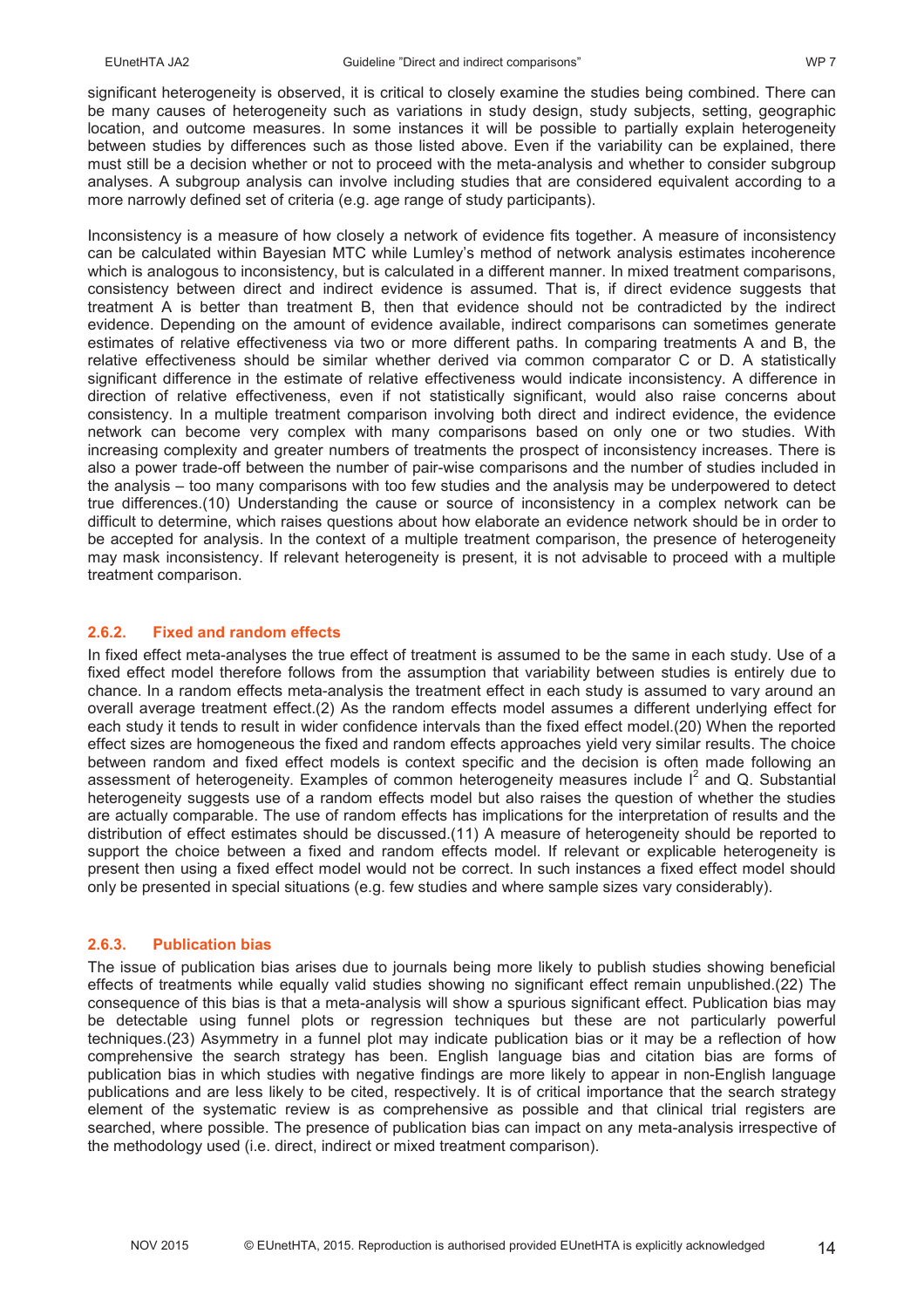#### **2.6.4. Outlier analysis and influential studies**

The results of a meta-analysis may be overly influenced by one or a small number of studies. Similarly, some studies may be outliers in a statistical sense. Outliers and influential studies are not synonymous: an outlier need not necessarily be influential and an influential study need not be an outlier. A first step is to visually inspect a forest plot to identify any unusual data points or where the pooled estimate appears to be driven by a single or small number of studies. In conventional direct comparisons, metrics such as Cook's distance can be used to identify influential studies and standardised study-level residuals can be used to identify outliers.(24) In Bayesian MTC, visual inspection of QQ-plots has been used to identify outliers.(9) Sensitivity analysis techniques can be used to determine the impact of influential studies and outliers on the results of a meta-analysis. For example, an analysis can be conducted with and without a particular study to determine the impact of that study on the results.(25) It is also useful to characterise outliers and gain an understanding of why they might be different from other studies.

#### **2.6.5. Sensitivity to priors in a Bayesian approach**

A common criticism of Bayesian techniques is that they rely on the use of priors for key parameters. A point of criticism is that priors are subjectively chosen. In reality, most Bayesian analyses employ vague or noninformative priors. However, even with a non-informative prior, assumptions are made about the distribution of that prior and often there are alternative formulations available so the use of sensitivity analysis is important.(26) For a number of example analyses, Wells et al. found that the Bayesian methods were insensitive to the prior chosen for the mean, but were sensitive to the prior chosen for the between study variance.(5) They also found that the between study prior sensitivity was directly related to the number of studies included in the analysis. A sensitivity analysis in this context is not trivial as there will be a number of parameters with specified priors and there may be several potential priors for each parameter. In the event that conclusions on the effects size are affected by the choice of prior then additional evidence will have to be gathered to justify the choice of priors.

#### **2.6.6. Dose-response issues in drug assessments**

For addressing the issue of REA of pharmaceuticals, it is also important to define which doses of pharmaceuticals have been compared and to address the question of whether the dose-response relationships of the individual pharmaceuticals allow extrapolation to other doses. In sponsored trials there is also a risk that the comparator treatment may be administered at a sub-optimal dose or frequency to show the active treatment in a more favourable light. For trials to be considered comparable it is therefore important to assess the comparability of treatment regimens across the included trials.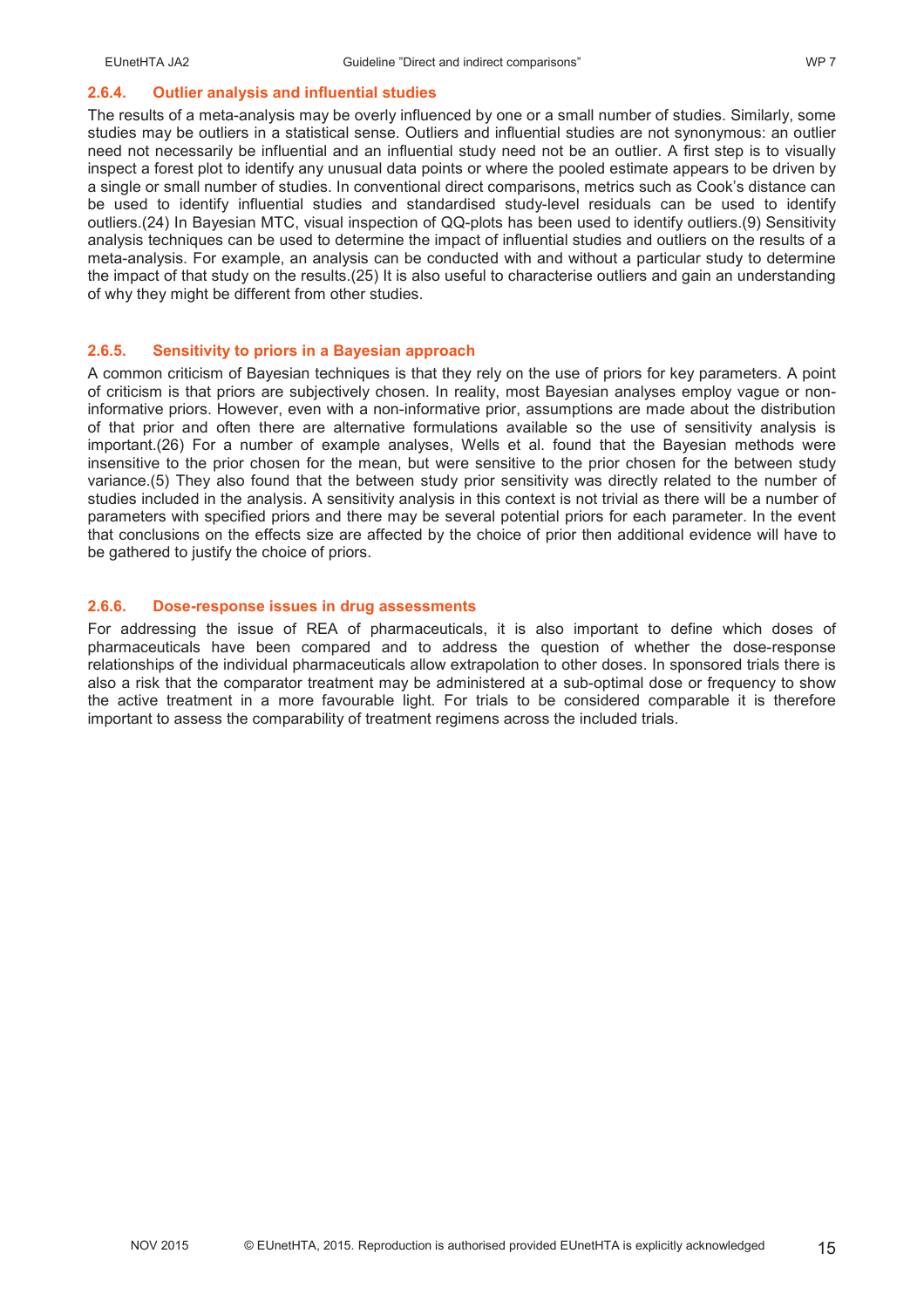### **3. Discussion**

Direct comparisons require a number of head-to-head studies to estimate the relative effectiveness of two treatments. Should a third treatment be considered, unless sufficient studies were three-arm trials, a direct comparison is no longer possible and a multiple treatment comparison would be required.(11) The ability to consider more complex networks of evidence is an advantage of indirect methods, but this benefit may increase the potential of introducing inconsistencies. It is recommended that comparisons should be based on a focused research question with careful attention to ensuring that only comparable studies are included.

In presenting the indirect comparison method, Bucher contended that direct methods should be used whenever possible in preference to indirect methods.(7) However, more recent developments suggest that the combination of direct and indirect evidence may achieve a more accurate and comprehensive analysis.(27) The use of indirect and mixed treatment comparisons highlights the importance of a thorough literature search and identification of all relevant studies. Multiple treatment comparisons can be sensitive to data, particularly when there may be only one study for a given pair-wise comparison.(28) Furthermore, there is a power trade-off between the number of pair-wise comparisons and the number of studies included in the analysis – too many comparisons with too few studies and the analysis may be underpowered to detect true differences.(10)

Irrespective of methodology, a key principle of meta-analysis is that only comparable studies should be combined.(29) For both direct and indirect comparisons, it is critical that only comparable studies are selected for inclusion in the analysis. As an adjunct to studies being comparable, the results of the studies should be consistent. That is to say, if A is more effective than B and B is more effective than C, then it is anticipated that A will be more effective than C. Such a relationship is not a given and there is the potential for inconsistencies to arise in indirect comparisons. Within Bayesian MTC there is the possibility of assessing the level of inconsistency between direct and indirect evidence.(30) Lumley's network meta-analysis enables the estimation of incoherence in the evidence network which is analogous to inconsistency.(8) When direct and indirect evidence differ or inconsistencies arise then the first step is to assess the similarity of participants and interventions across studies.(1) In terms of study population or interventions, the studies providing direct evidence may be sufficiently different from those providing indirect evidence to account for inconsistency in the results. That is to say, there may be systematic heterogeneity between direct and indirect evidence which may explain the conflicting results. In the event of such identifiable differences, presenting both combined and individual results of direct and indirect comparisons is the most appropriate approach. It should be borne in mind that the results of indirect comparisons are not valid if relevant inconsistency is present.

In contrast to the frequentist approach, the output of a Bayesian approach can be interpreted in terms of probabilities.(26) Thus Bayesian approaches facilitate the computation of useful measures such as the probability of treatment superiority, the probability that a clinically meaningful difference exists, or the probability of clinical equivalence.(31) It is possible to compute the probability that a given treatment is the best amongst those analysed and how the other treatments are ranked, which constitutes information useful clinically and to decision makers.(32) Bayesian methods also facilitate predicting the utility of conducting additional head-to-head studies.(26) The benefits to the decision maker of Bayesian outputs need to be weighed against the increased complexity of the modelling and expertise required in applying these methods.

Indirect comparisons can be affected by the same forms of bias as direct comparisons but these forms of bias can arise in subtle ways. For example, studies of new treatments often find them to be more effective than existing treatments even though the benefit may be spurious.(33) In an indirect comparison the chronology of studies will impact on the relative effectiveness of each treatment and it may be difficult to tease out what is genuine and what may be spurious even with the aid of measures of inconsistency. With a direct comparison a cumulative meta-analysis, for example, could be used to reveal changes in relative effectiveness over time. In applying indirect comparisons, a thorough assessment of inconsistency or incoherence must be carried out and reported. Song et al. suggest that Bucher's adjusted indirect comparison method could be used as a means to cross-examine evidence from direct comparisons as it may be subject to different forms of bias.(34) Hence the two approaches, direct and indirect comparison, may act to validate each other's results. The use of indirect and mixed treatment comparisons highlights the importance of a thorough literature search and identification of all relevant studies, including observational studies and unpublished data.

The mixed treatment comparison incorporating direct evidence could be considered the 'gold standard' approach of carrying out indirect comparisons.(15) Of the indirect comparison methods, where the available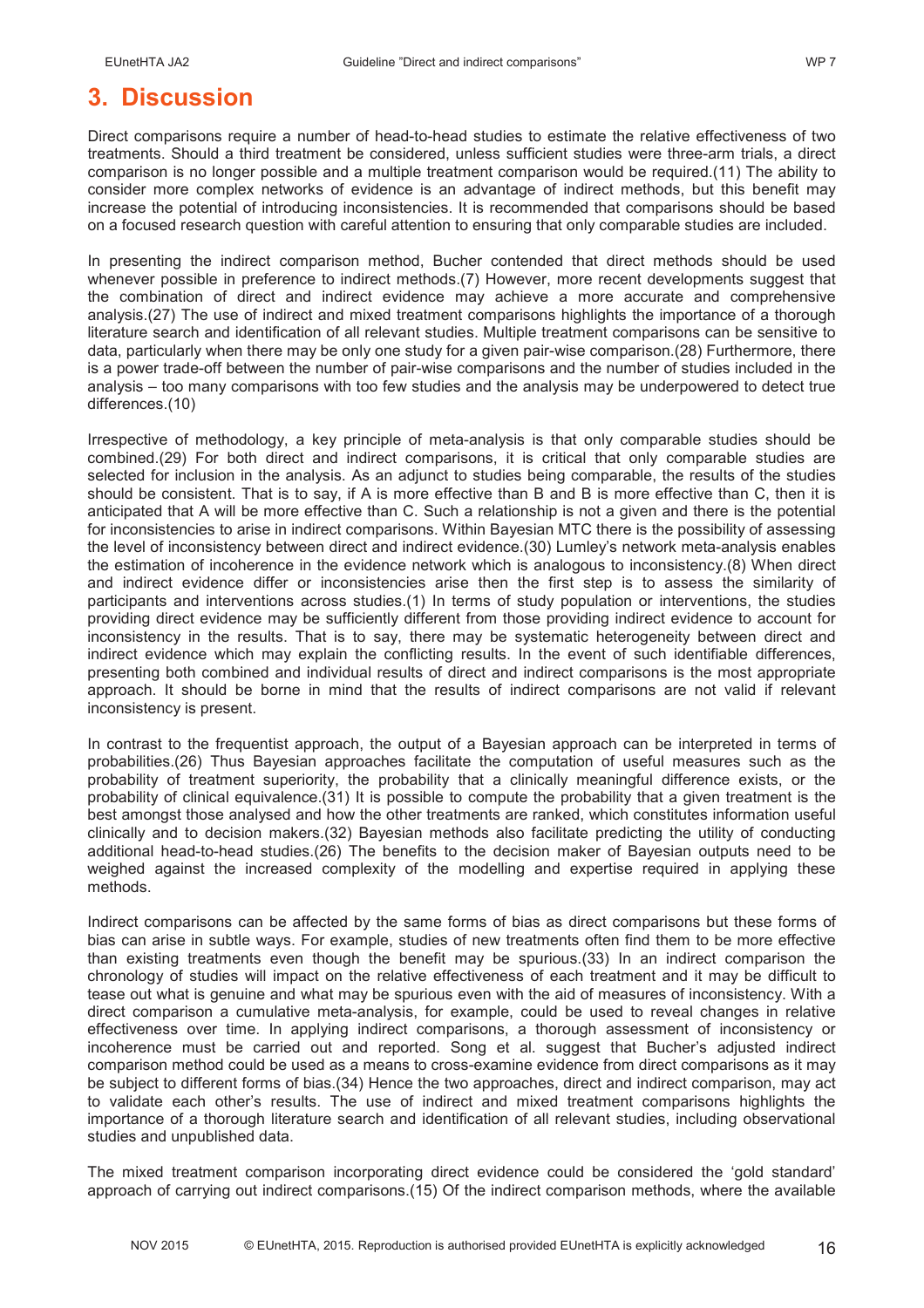evidence supports the use of either Bucher's method of adjusted indirect comparison or Bayesian MTC, the former approach offers the most in terms of transparency and relative ease of application.(5;35) Bayesian MTC has gained popularity and has greater flexibility with regard to the network of evidence available but these benefits must be counterbalanced by the difficulty in applying this methodology and the scope for incorrect specification of the model. The application of Bayesian MTC involves many choices that may alter the conclusions of the analysis but the justifications for those choices may seem somewhat arbitrary.(36) The complexity of the Bayesian MTC models renders them less advantageous than Bucher's method of adjusted indirect comparison or network meta-analysis when the latter methods can be applied.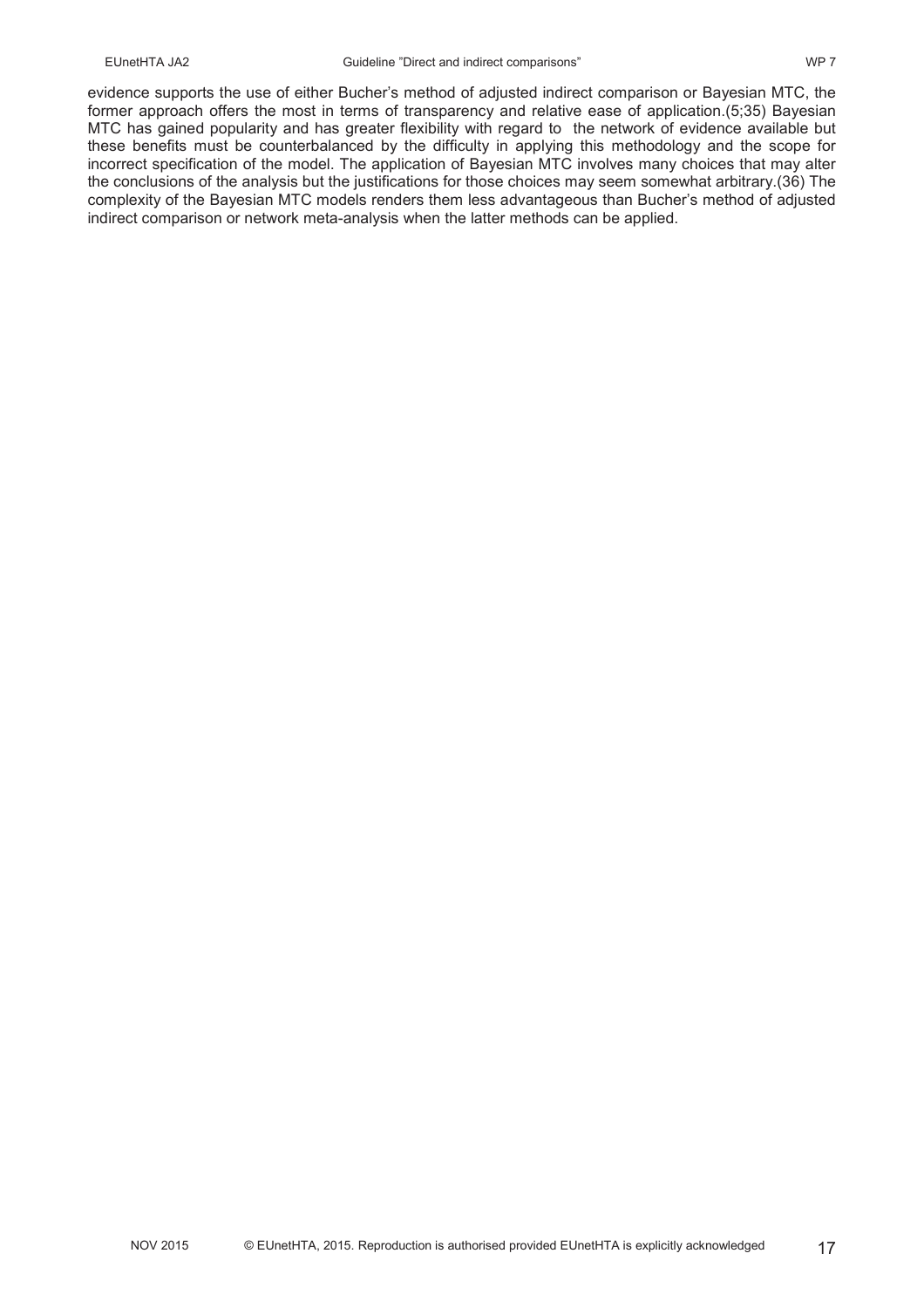## **4. Conclusion**

To maximise the evidence on the relative effectiveness of an intervention it is common to combine results from several randomised controlled trials (RCTs) in a meta-analysis. Direct comparisons combine the results of multiple head-to-head trials whereas indirect comparisons can infer the relative effectiveness in the absence of direct head-to-head evidence. Irrespective of the methodology used, a meta-analysis must be preceded by a properly conducted and transparent systematic literature review.

Direct methods use well known meta-analysis techniques which may be either frequentist or Bayesian although the former are more common. Methods of indirect comparison are a more recent development and still evolving. Bucher's adjusted indirect comparison method is being supplanted by the Bayesian MTC approach. Both of these methods generate similar results when applied to the same data but Bayesian MTC can be used to analyse far more complex networks of evidence and can include study-level covariates. It has been suggested by a number of commentators that the least complex model that can be applied in a given analysis is generally preferable.

There is no consensus on the best approach to comparisons, particularly when both direct and indirect evidence are available. In the case of a head-to-head comparison where sufficient good quality studies are available for a direct comparison, an indirect comparison may not be necessary. However, where the direct evidence is limited, then combining the direct with indirect evidence is advantageous. Alternatively, if a number of treatments are being considered simultaneously, then indirect or multiple treatment comparison may be helpful. It may also be desirable to carry out direct and mixed treatment comparison separately to determine the impact of incorporating indirect evidence. Alternatively, if a number of treatments are being considered simultaneously, then a multiple treatment comparison is preferable. When both direct and indirect evidence exists, it is important to investigate inconsistencies between the direct and indirect evidence and to attempt to account for the discrepancies.

Bucher's method of adjusted indirect comparison, Lumley's method of network meta-analysis and Bayesian MTC are acceptable methods for indirect comparisons in the context of REA.

Bayesian methods are advantageous for a number of reasons (e.g. they can incorporate additional sources of evidence and they produce output that is inherently interpretable by decision makers). However, these advantages must be weighed against the sometimes increased complexity of the Bayesian models and a potential lack of transparency.

When conducting a treatment comparison, irrespective of methodology used there are a number of additional issues to consider: heterogeneity; fixed and random effects models; the presence of bias; influential observations and outliers; and, in a Bayesian context, to investigate the sensitivity of results to the choice of priors.

In making a comparison between two or more treatments, it is critical that the reported relative effectiveness is an accurate reflection of reality. That accuracy can only be achieved by using the best evidence available synthesised using the most appropriate methods. The choice of methodology is context specific and should be based on an objective assessment of the quality and quantity of the direct and indirect evidence, the comparability of the selected studies, and of the fundamental assumptions in the different models. The complexity of a model is not a measure of its accuracy or utility and preference is for the most parsimonious model.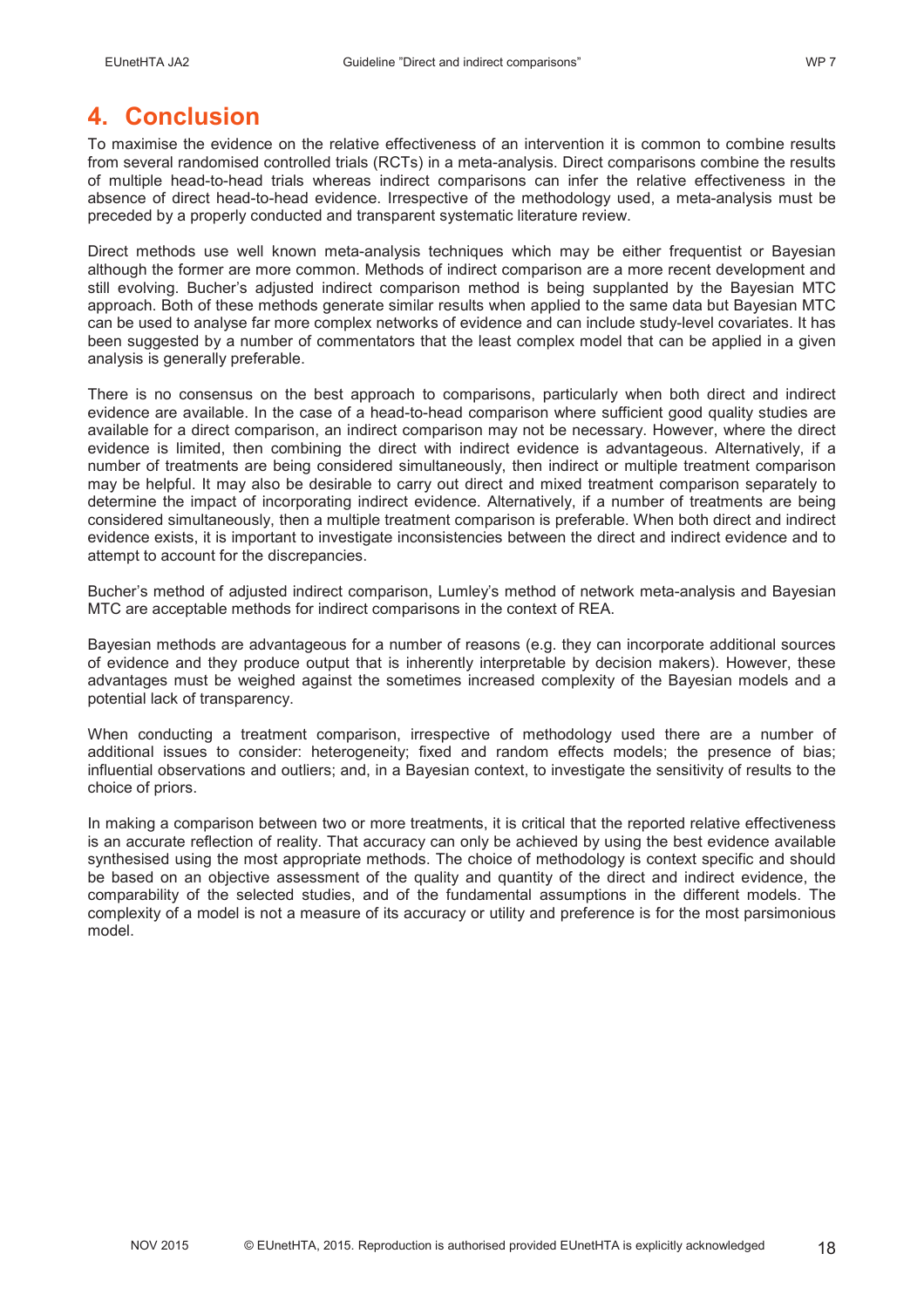## **Annexe 1. Methods of documentation and selection criteria (related to original guideline elaboration in JA1)**

Keywords that will be used for the bibliographic research:

- Meta-analysis
- Meta-regression
- Direct comparison
- Direct treatment comparison
- Indirect comparison
- Unadjusted indirect comparison
- Adjusted indirect comparison
- Mixed treatment comparison
- Indirect treatment comparison
- Multiple treatment comparison
- Network meta-analysis
- Bayesian

### *Sources of information*

#### **Data-bases**

MEDLINE MEDLINE via OVID DARE Cochrane Database of Systematic Reviews CADTH/CEDAC **EBSCOhost** 

### **Websites**

National Guideline Clearinghouse National Institute for Health and Clinical Excellence ISPOR Pharmaceutical Benefits Advisory Committee (PBAC) Centre for Reviews and Dissemination, University of York University of Bristol Haute Autorité de Santé (HAS)

### **Guidelines, reports, recommendations already available**

Gartlehner G, Moore CG. Direct versus indirect comparisons: A summary of the evidence. International Journal of Technology Assessment in Health Care, 24:2 (2008), 170–177.

Wells GA, Sultan SA, Chen L, Khan M, Coyle D. Indirect Evidence: Indirect Treatment Comparisons in Meta-Analysis. Ottawa: Canadian Agency for Drugs and Technologies in Health; 2009.

### **Books**

The topic is relatively new; no relevant books were identified.

#### **Other**

Google and Google Scholar ScienceDirect Wiley-InterScience Hand searching of references cited in relevant documents The Cochrane Collaboration The Cochrane Methodology Register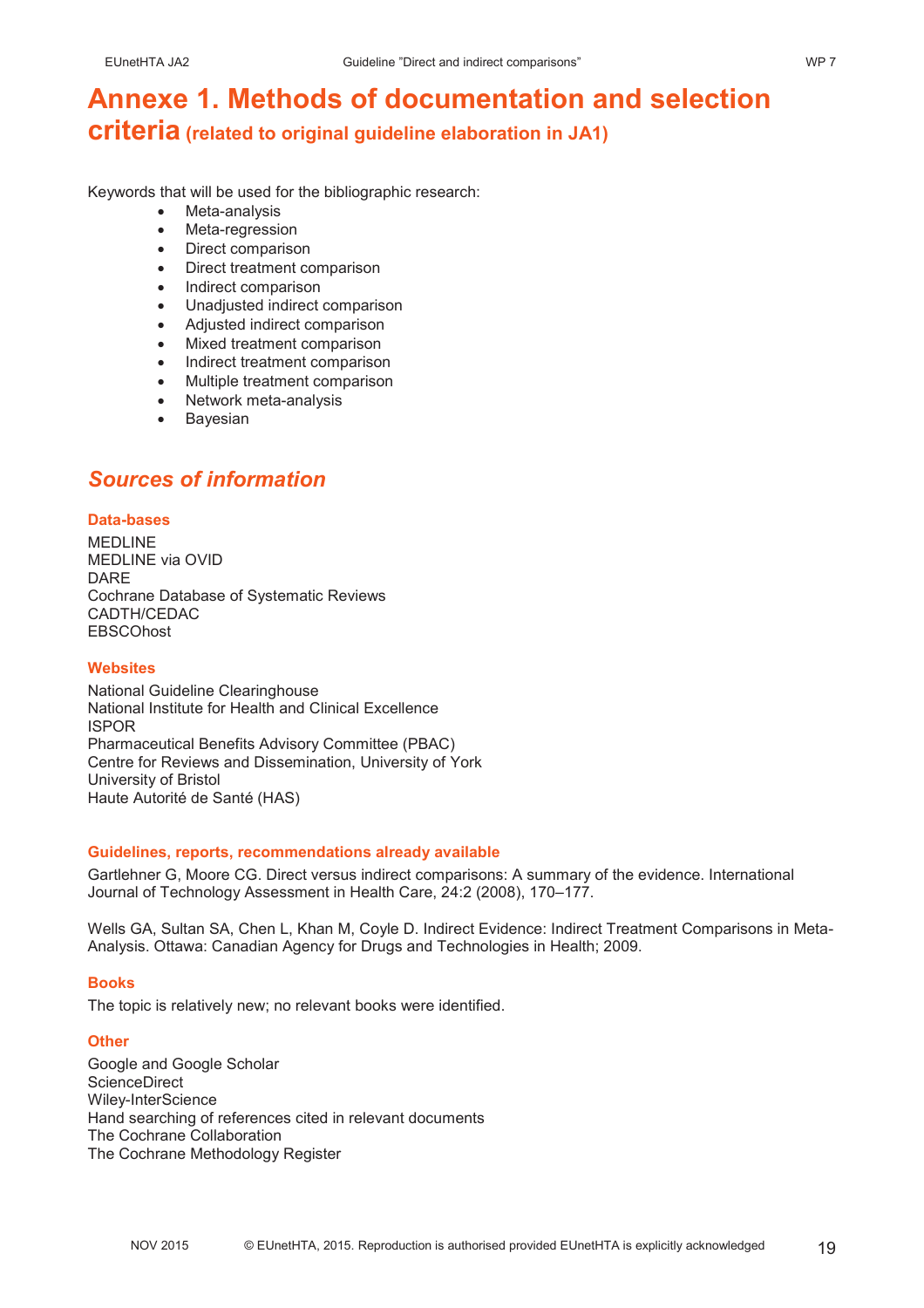### *Bibliographic search strategy*

Direct comparisons are generally dealt with by way of standard meta-analytic techniques that are welldocumented. Indirect comparisons are a more recent development and most applications have occurred since the paper of Bucher et al. in 1997. For PubMed, the search was limited to the period "last ten years". In EBSCO the search was limited to 2000 to 2010 (inclusive). In both cases the search was limited to English language publications and human subjects.

Database searches used the following search strategy:

(("network meta-analysis" OR "mixed treatment" OR "multiple treatment" OR "multiple comparison" OR "cross-trial") AND (meta-analysis OR systematic)) OR ((indirect comparison OR "direct comparison") AND (meta-analysis OR systematic))

### *Selection criteria*

Reports, papers and other guidance documents were assessed on the basis of whether they described, applied or assessed methods of direct and indirect treatment comparisons. Documents that only mentioned methods, but did not describe, apply or assess them were discarded after being checked for useful references. Documents describing new methods provided keywords and were also used to identify subsequent citing documents that then either applied or assessed those new methods. Documents that applied methods were used to determine the scope of application, utility and possible limitations of those methods. Finally, documents that assessed methods were used to compare methods directly and to elicit recommendations.

The full bibliography is provided in Annexe 2 and is split into two – methodological/review articles and application articles. The former articles were used to form opinion and recommendations. The latter articles were not reviewed in depth, but were used to determine the frequency with which the different methods are applied as a marker of acceptability and diffusion into common practice.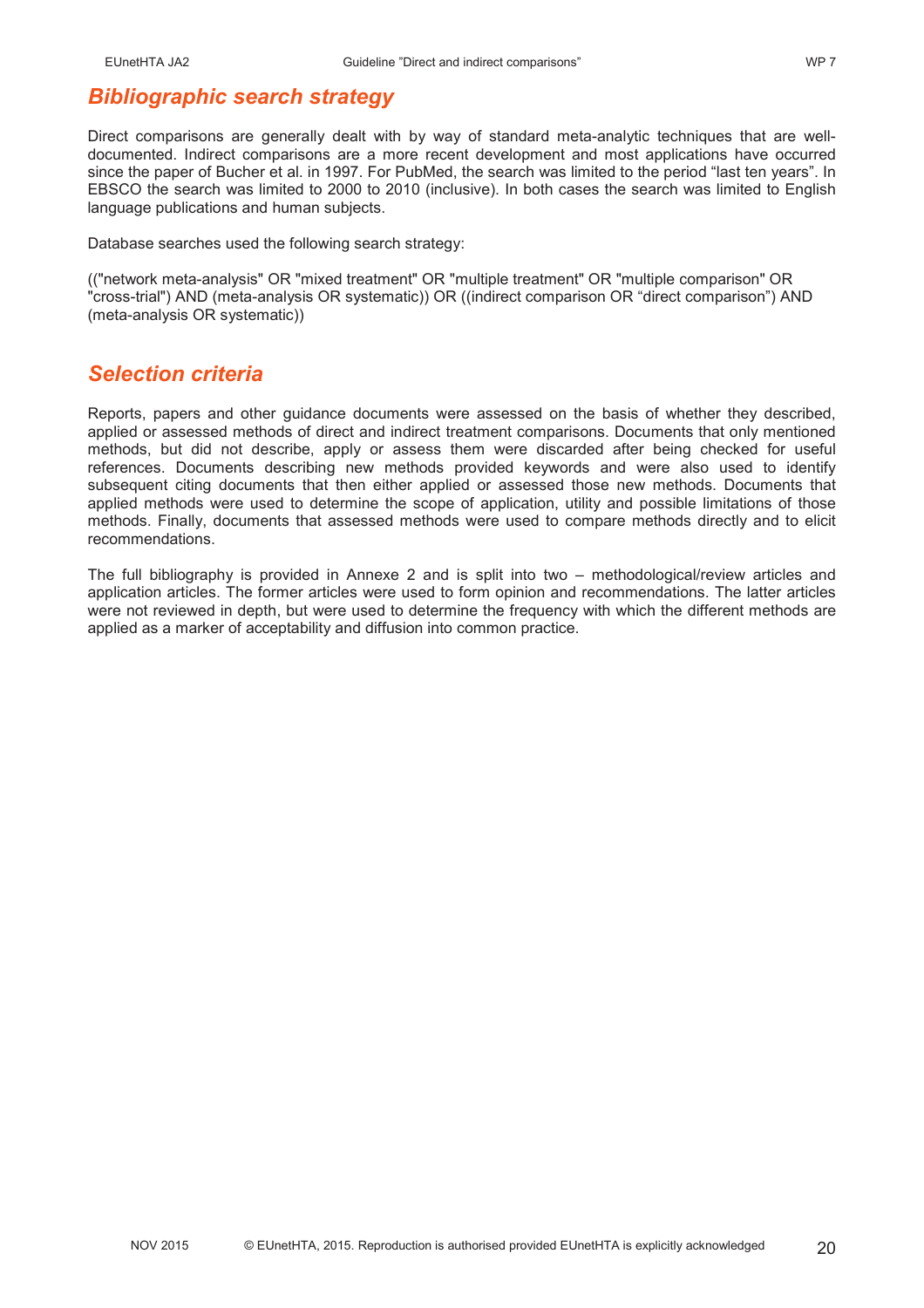## **Annexe 2. Bibliography**

- (1) Gartlehner G, Moore CG. Direct versus indirect comparisons: A summary of the evidence. International Journal of Technology Assessment in Health Care 2008;24(02):170-7.
- (2) Systematic Reviews in Health Care: Meta-analysis in Context. London: BMJ Publishing Group; 2007.
- (3) Diamond GA, Bax L, Kaul S. Uncertain Effects of Rosiglitazone on the Risk for Myocardial Infarction and Cardiovascular Death. Annals of Internal Medicine 2007; 147:578-581.
- (4) Vandermeer BW, Buscemi N, Liang Y, Witmans M. Comparison of meta-analytic results of indirect, direct, and combined comparisons of drugs for chronic insomnia in adults: a case study. Medical Care 2007 Oct;45(10 Supl 2):S166-S172.
- (5) Wells GA, Sultan SA, Chen L, Khan M, Coyle D. Indirect Evidence: Indirect Treatment Comparisons in Meta-Analysis. Ottawa: Canadian Agency for Drugs and Technologies in Health; 2009.
- (6) Song F, Loke YK, Walsh T, Glenny AM, Eastwood AJ, Altman DG. Methodological problems in the use of indirect comparisons for evaluating healthcare interventions: survey of published systematic reviews. BMJ 2009;338:b1147.
- (7) Bucher HC, Guyatt GH, Griffith LE, Walter SD. The results of direct and indirect treatment comparisons in meta-analysis of randomized controlled trials. Journal of Clinical Epidemiology 1997 Jun;50(6):683-91.
- (8) Lumley T. Network meta-analysis for indirect treatment comparisons. Statistics in Medicine 2002;21(16):2313-24.
- (9) Lu G, Ades AE. Combination of direct and indirect evidence in mixed treatment comparisons. Statistics in Medicine 2004;23(20):3105-24.
- (10) Cooper NJ, Sutton AJ, Morris D, Ades AE, Welton NJ. Addressing between-study heterogeneity and inconsistency in mixed treatment comparisons: Application to stroke prevention treatments in individuals with non-rheumatic atrial fibrillation. Statistics in Medicine 2009;28(14):1861-81.
- (11) Sutton A, Ades AE, Cooper N, Abrams K. Use of Indirect and Mixed Treatment Comparisons for Technology Assessment. PharmacoEconomics 2008 Jun;26(9):753.
- (12) Nixon RM, Bansback N, Brennan A. Using mixed treatment comparisons and meta-regression to perform indirect comparisons to estimate the efficacy of biologic treatments in rheumatoid arthritis. Statistics in Medicine 2007;26(6):1237-54.
- (13) Sutton AJ, Higgins JPT. Recent developments in meta-analysis. Statistics in Medicine 2008;27:625-50.
- (14) Glenny AM, Altman DG, Song F, Sakarovitch C, Deeks JJ, D'Amico R, et al. Indirect comparisons of competing interventions. Health Technology Assessment 2005;9(26).
- (15) Haute Authorité De Santé. Indirect comparisons: methods and validity. HAS; 2009.
- (16) Edwards SJ, Clarke MJ, Wordsworth S, Borrill J. Indirect comparisons of treatments based on systematic reviews of randomised controlled trials. International Journal of Clinical Practice 2009;63(6):841-54.
- (17) O'Regan C, Ghement I, Eyawo O, Guyatt GH, Mills EJ. Incorporating multiple interventions in metaanalysis: an evaluation of the mixed treatment comparison with the adjusted indirect comparison. Trials 2009;10(86).
- (18) Song F, Xiong T, Parekh-Bhurke S, Loke YK, Sutton AJ, Eastwood AJ, Holland R, Chen YF, Glenny AM, Deeks JJ, Altman DJ. Inconsistency between direct and indirect comparisons of competing interventions: meta-epidemiological study. BMJ 2011; 343:d4909.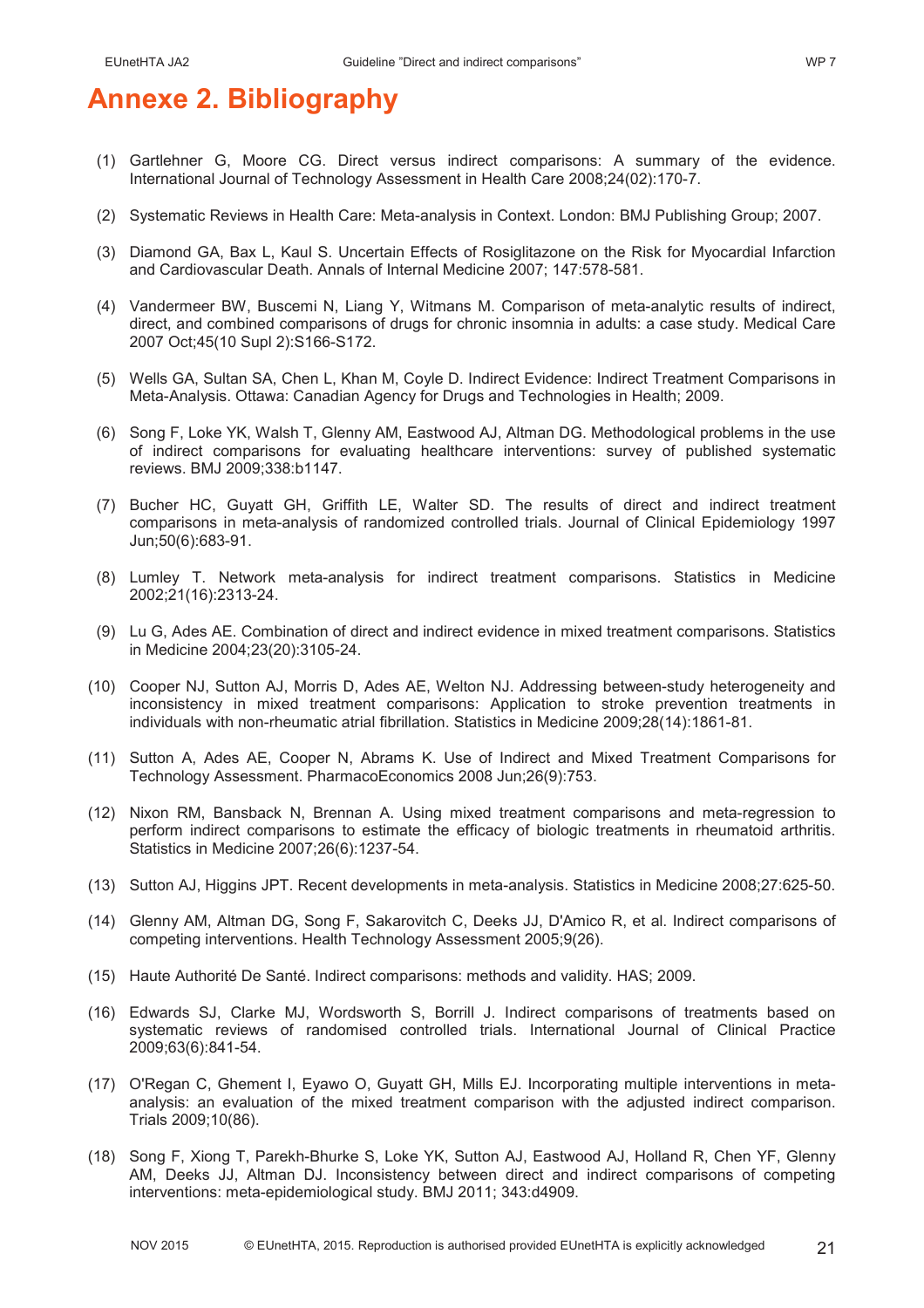- (19) Schöttker B, Lühmann D, Boulkhemair D, Raspe H. Indirekte Vergleiche von Therapieverfahren. (German). GMS Health Technology Assessment 2009 Jan;5:1-13.
- (20) Egger M, Smith GD, Phillips AN. Meta-analysis: Principles and procedures. BMJ 1997;315:1533-7.
- (21) Ades AE, Sculpher M, Sutton A, Abrams K, Cooper N, Welton N, et al. Bayesian Methods for Evidence Synthesis in Cost-Effectiveness Analysis. PharmacoEconomics 2006 Jan;24(1):1-19.
- (22) Egger M, Smith GD, Schneider M, Minder C. Bias in meta-analysis detected by a simple, graphical test. BMJ 1997;315:629-34.
- (23) Peters JL, Sutton AJ, Jones DR, Abrams KR, Rushton L. Comparison of Two Methods to Detect Publication Bias in Meta-analysis. JAMA 2006;295:676-80.
- (24) Harbord RM, Whiting P. metandi: Meta-analysis of diagnostic accuracy using hierarchical logistic regression. Stata Journal 2009;9(2):211-29.
- (25) Cooper NJ, Sutton AJ, Lu G, Khunti K. Mixed Comparison of Stroke Prevention Treatments in Individuals With Nonrheumatic Atrial Fibrillation. Arch Intern Med 2006 Jun 26;166(12):1269-75.
- (26) Jansen JP, Crawford B, Bergman G, Stam W. Bayesian Meta-Analysis of Multiple Treatment Comparisons: An Introduction to Mixed Treatment Comparisons. Value in Health 2008;11(5):956-64.
- (27) Caldwell DM, Ades AE, Higgins JPT. Simultaneous comparison of multiple treatments: combining direct and indirect evidence. BMJ 2005 Oct 15;331(7521):897-900.
- (28) Hawkins N, Scott DA, Woods BS, Thatcher N. No Study Left Behind: A Network Meta-Analysis in Non Small-Cell Lung Cancer Demonstrating the Importance of Considering All Relevant Data. Value in Health 2009;12(6):996-1003.
- (29) Caldwell DM, Gibb DM. Validity of indirect comparisons in meta-analysis. The Lancet 2007;369(9558):270.
- (30) Dias S, Welton NJ, Caldwell DM, Ades AE. Checking consistency in mixed treatment comparison meta-analysis. Statistics in Medicine 2010;29(7-8):932-44.
- (31) Brophy JM, Joseph L. Medical Decision Making with Incomplete Evidence--Choosing a Platelet Glycoprotein IIbIIIa Receptor Inhibitor for Percutaneous Coronary Interventions. Med Decis Making 2005 Mar 1;25(2):222-8.
- (32) Ioannidis JPA. Integration of evidence from multiple meta-analyses: a primer on umbrella reviews, treatment networks and multiple treatments meta-analyses. CMAJ 2009 Oct 13;181(8):488-93.
- (33) Salanti G, Higgins JPT, Ades AE, Ioannidis JPA. Evaluation of networks of randomized trials. Statistical Methods In Medical Research 2008 Jun;17(3):279-301.
- (34) Song F, Harvey I, Lilford R. Adjusted indirect comparison may be less biased than direct comparison for evaluating new pharmaceutical interventions. Journal of Clinical Epidemiology 2008 May;61(5):455- 63.
- (35) Nuijten M, Mickisch G. SUN vs BEV[thorn]IFN in first-line mRCC therapy: no evidence for a statistically significant difference in progression-free survival. Br J Cancer 2010;102(1):232-3.
- (36) Pocock SJ. Safety of drug-eluting stents: demystifying network meta-analysis. The Lancet 2007 Dec 22;370(9605):2099-100.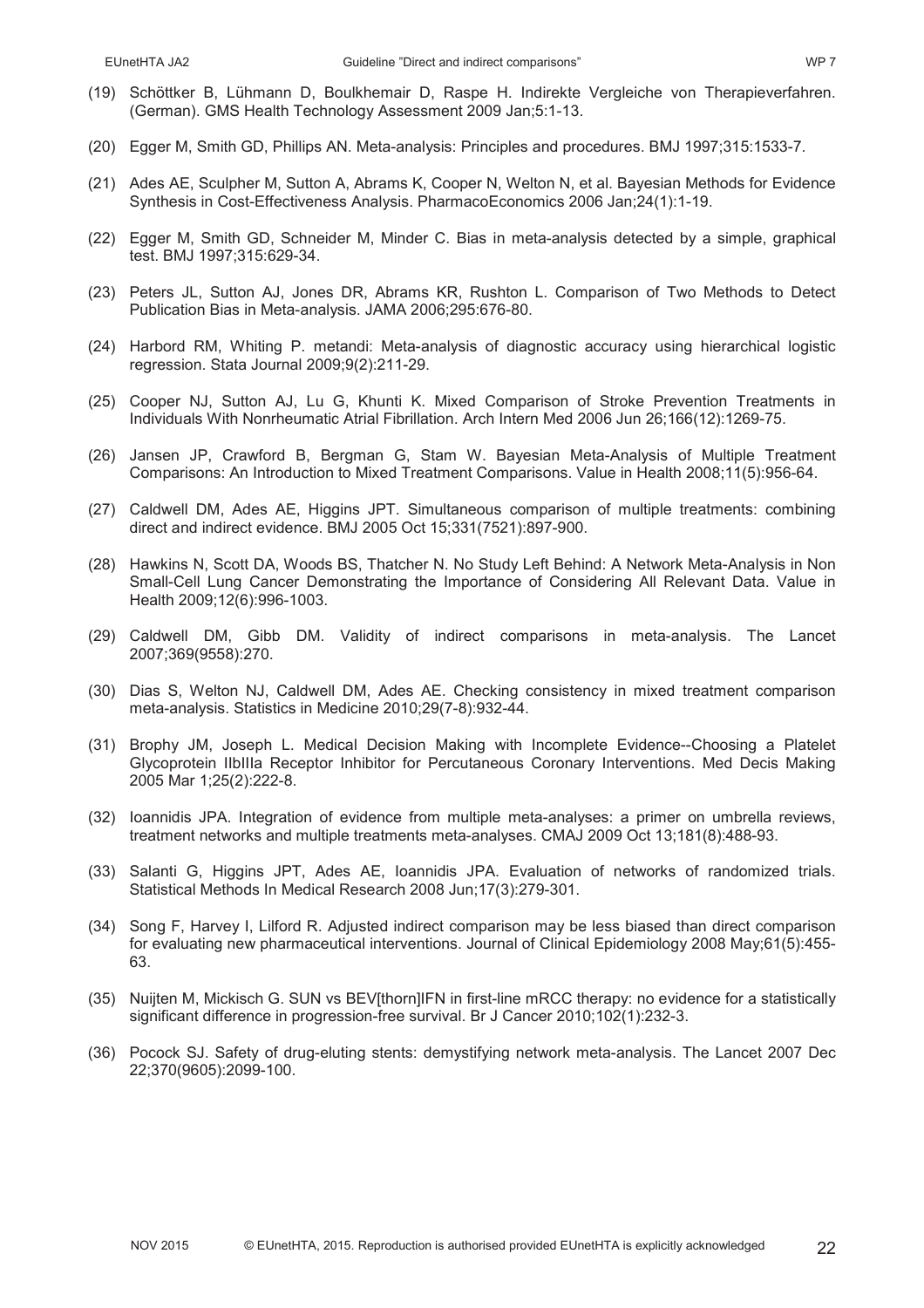# **Annexe 3. Literature search results (related to original**

### **guideline elaboration in JA1)**

#### **Methodological and review articles:**

- (1) Ades AE, Sculpher M, Sutton A, Abrams K, Cooper N, Welton N, et al. Bayesian methods for evidence synthesis in cost-effectiveness analysis. Pharmacoeconomics 2006;24(1):1-19.
- (2) Ballesteros J. Orphan comparisons and indirect meta-analysis: a case study on antidepressant efficacy in dysthymia comparing tricyclic antidepressants, selective serotonin reuptake inhibitors, and monoamine oxidase inhibitors by using general linear models. Journal Of Clinical Psychopharmacology 2005 Apr;25(2):127-31.
- (3) Bender R, Bunce C, Clarke M, Gates S, Lange S, Pace NL, et al. Attention should be given to multiplicity issues in systematic reviews. Journal Of Clinical Epidemiology 2008 Sep;61(9):857-65.
- (4) Caldwell D. Making sense of umbrella reviews [abstract]. Sao Paulo, Brazil 2010 p. 96-7.
- (5) Caldwell DM, Ades AE, Higgins JP. Simultaneous comparison of multiple treatments: combining direct and indirect evidence. BMJ 2005 Oct 15;331(7521):897-900.
- (6) Caldwell DM, Gibb DM, Ades AE. Validity of indirect comparisons in meta- analysis. Lancet 369[9558], 270. 27-1- 2007. Ref Type: Generic
- (7) Carey TS, Williams JW, Jr., Melvin C, Oldham J, Goodman F. Best practices: comparing medication treatments in mental health: drug class reviews and policy challenges. Psychiatric Services (Washington, D C ) 2007 Jun;58(6):746- 8.
- (8) Centre for Reviews and Dissemination. Indirect comparisons of competing interventions (Structured abstract). 2005.
- (9) Chou R, Fu R. Validity of indirect comparisons in meta- analysis. Lancet 369[9558], 271. 27-1-2007. Ref Type: Generic
- (10) Chung H, Lumley T. Graphical exploration of network meta-analysis data: the use of multidimensional scaling. Clinical Trials (London, England) 2008;5(4):301-7.
- (11) Cipriani A, Furukawa TA, Churchill R, Barbui C. Validity of indirect comparisons in meta- analysis. Lancet 369[9558], 270-271. 27-1-2007. Ref Type: Generic
- (12) Cooper NJ, Sutton AJ, Ades AE, Welton NJ. Addressing between-study heterogeneity and inconsistency in mixed treatment comparisons: application to stroke prevention treatments for Atrial Fibrillation patients. Oral presentation at the 16th Cochrane Colloquium: Evidence in the era of globalisation; 2008 Oct 3-7; Freiburg, Germany [abstract]. Zeitschrift fur Evidenz, Fortbildung und Qualitat im Gesundheitswesen 2008;102(Suppl VI):21.
- (13) Cooper NJ, Sutton AJ, Morris D, Ades AE, Welton NJ. Addressing between-study heterogeneity and inconsistency in mixed treatment comparisons: Application to stroke prevention treatments in individuals with non-rheumatic atrial fibrillation. Statistics In Medicine 2009 Jun 30;28(14):1861-81.
- (14) Dias S, Welton NJ, Caldwell DM, Ades AE. Checking consistency in mixed treatment comparison meta-analysis. Stat Med 2010 Mar 30;29(7-8):932-44.
- (15) Donegan S, Tudur SC, Gamble C, Williamson P. Methodological and reporting quality of indirect comparisons. Poster presentation at the 16th Cochrane Colloquium: Evidence in the era of globalisation; 2008 Oct 3-7; Freiburg, Germany [abstract]. Zeitschrift fur Evidenz, Fortbildung und Qualitat im Gesundheitswesen 2008;012(Suppl VI):92.
- (16) Eckermann S, Coory M, Willan AR. Indirect comparison: relative risk fallacies and odds solution. Journal Of Clinical Epidemiology 2009;62(10):1031-6.
- (17) Edwards SJ, Clarke MJ, Wordsworth S, Borrill J. Indirect comparisons of treatments based on systematic reviews of randomised controlled trials. International Journal of Clinical Practice 2009 Jun;63(6):841-54.
- (18) Falissard B, Zylberman M, Cucherat M, Izard V, Meyer F. Real medical benefit assessed by indirect comparison. Therapie 2009 May;64(3):225-32.
- (19) Glenny AM, Altman DG, Song F, Sakarovitch C, Deeks JJ, D'Amico R, et al. Indirect comparisons of competing interventions. Health Technology Assessment (Winchester, England) 2005 Jul;9(26):1.
- (20) Griffin S, Bojke L, Main C, Palmer S. Incorporating direct and indirect evidence using bayesian methods: an applied case study in ovarian cancer. Value In Health: The Journal Of The International Society For Pharmacoeconomics And Outcomes Research 2006 Mar;9(2):123-31.
- (21) Hawkins N, Scott DA, Woods B. How far do you go? Efficient searching for indirect evidence. Medical Decision Making 2009;29(3):273-81.
- (22) Ioannidis JP. Indirect comparisons: the mesh and mess of clinical trials. Lancet 2006 Oct 28;1470-1472.
- (23) Jansen JP, Crawford B, Bergman G, Stam W. Bayesian meta-analysis of multiple treatment comparisons: an introduction to mixed treatment comparisons. Value In Health: The Journal Of The International Society For Pharmacoeconomics And Outcomes Research 2008 Sep;11(5):956-64.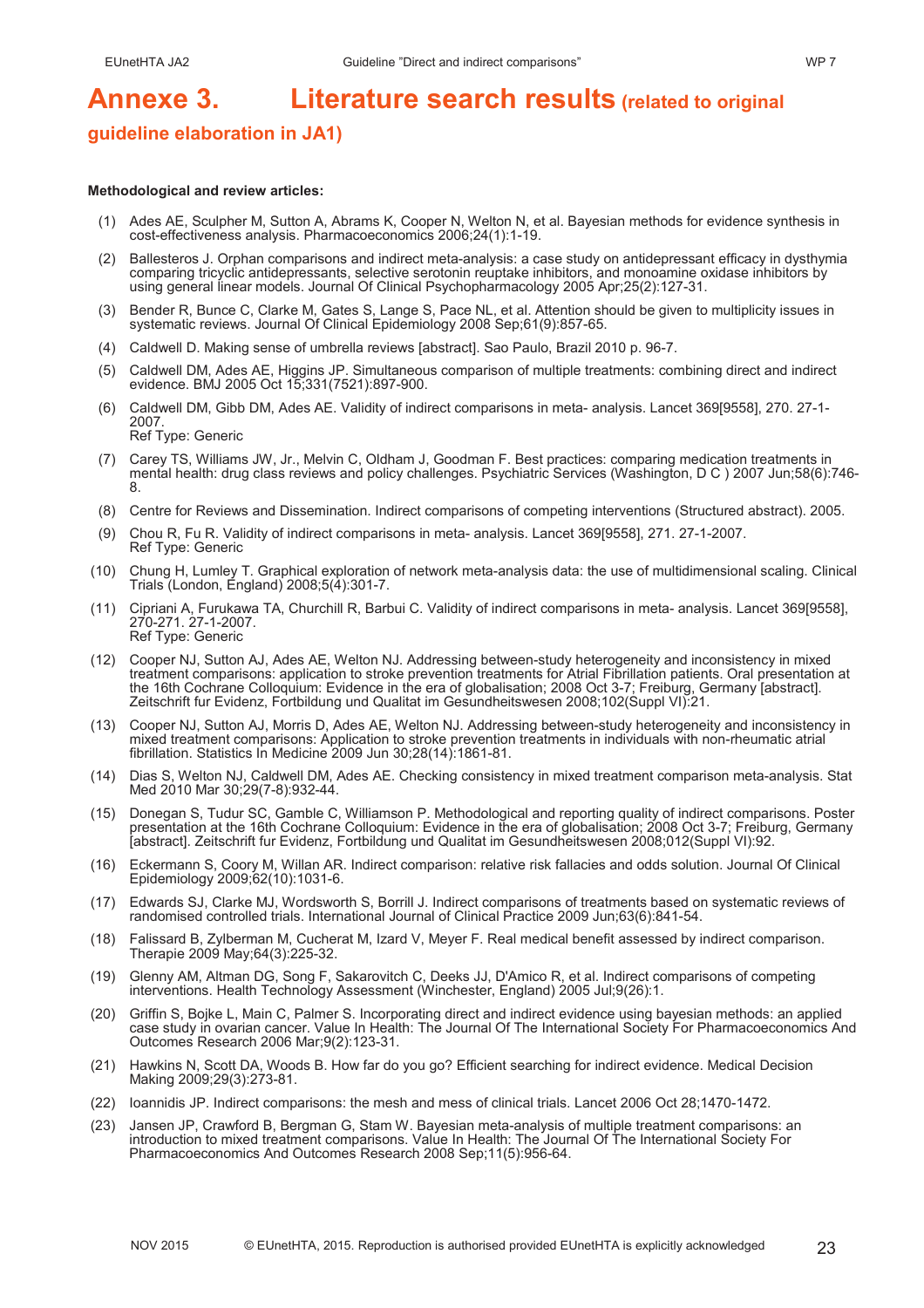- (24) Juni P, Stettler C, Shang A, Reichenbach S, Allemann S, Windecker S. Exploring and summarising networks of trials comparing multiple interventions. Frequentist and Bayesian approaches to network meta-analysis [abstract]. XIV Cochrane Colloquium; 2006 October 23-26; Dublin, Ireland 2006;129.
- (25) Le H, Schmidt FL. Correcting for indirect range restriction in meta-analysis: testing a new meta-analytic procedure. Psychol Methods 2006 Dec;11(4):416-38.
- (26) Lu G, Ades AE. Combination of direct and indirect evidence in mixed treatment comparisons. Statistics In Medicine 2004 Oct 30;23(20):3105-24.
- (27) Lu G, Ades AE, Sutton AJ, Cooper NJ, Briggs AH, Caldwell DM. Meta-analysis of mixed treatment comparisons at multiple follow-up times. Statistics In Medicine 2007 Sep 10;26(20):3681-99.
- (28) Lu G, Ades A. Modeling between-trial variance structure in mixed treatment comparisons. Biostatistics 2009 Oct;10(4):792-805.
- (29) Lumley T. Network meta-analysis for indirect treatment comparisons. Statistics In Medicine 2002 Aug 30;21(16):2313- 24.
- (30) O'Regan C, Ghement I, Eyawo O, Guyatt GH, Mills EJ. Incorporating multiple interventions in meta-analysis: an evaluation of the mixed treatment comparison with the adjusted indirect comparison. Trials 2009;10:86.
- (31) Salanti G, Higgins JPT, Ades AE, Ioannidis JPA. Evaluation of networks of randomized trials. Statistical Methods In Medical Research 2008 Jun;17(3):279-301.
- (32) Salonen R. Drug comparisons: why are they so difficult? Cephalalgia: An International Journal Of Headache 2000;20 Suppl 2:25-32.
- (33) Schöttker B, Lühmann D, Boulkhemair D, Raspe H. Indirekte Vergleiche von Therapieverfahren. (German). GMS Health Technology Assessment 2009 Jan;5:1-13.
- (34) Shrier I, Steele R, Platt R. A novel approach to mixed-treatment meta-analyses [abstract]. XIV Cochrane Colloquium; 2006 October 23-26; Dublin, Ireland 2006;55.
- (35) Song F, Glenny AM, Altman DG. Indirect comparison in evaluating relative efficacy illustrated by antimicrobial prophylaxis in colorectal surgery. Controlled Clinical Trials 2000 Oct;21(5):488-97.
- (36) Song F, Altman DG, Glenny AM, Deeks JJ. Validity of indirect comparison for estimating efficacy of competing interventions: empirical evidence from published meta-analyses. British Medical Journal 2003;326(7387):472.
- (37) Song F, Harvey I, Lilford R. Discrepancy between direct comparison and adjusted indirect comparison of new versus conventional pharmaceutical interventions [abstract]. XIV Cochrane Colloquium; 2006 October 23-26; Dublin, Ireland 2006;167.
- (38) Song F, Harvey I, Lilford R. Adjusted indirect comparison may be less biased than direct comparison for evaluating new pharmaceutical interventions. Journal Of Clinical Epidemiology 2008 May;61(5):455-63.
- (39) Song F, Loke YK, Walsh T, Glenny AM, Eastwood AJ, Altman DG. Methodological problems in the use of indirect comparisons for evaluating healthcare interventions: survey of published systematic reviews. BMJ 2009;338:b1147.
- (40) Song F, Loke Y, Walsh T, Glenny A-M, Eastwood A, Deeks J, et al. Empirical evidence on the validity of adjusted indirect comparison: an updated review [abstract]. 17th Cochrane Colloquium; 2009 Oct 11-14; Singapore 2009;69.
- (41) Song FJ, Yoon YK WT, Glenny AM, Eastwood AJ, Altman DG. Indirect comparisons for evaluation healthcare interventions: review of published systematic reviews and discussion of methodological problems. Oral presentation at the 16th Cochrane Colloquium: Evidence in the era of globalisation; 2008 Oct 3-7; Freiburg, Germany [abstract]. Zeitschrift fur Evidenz, Fortbildung und Qualitat im Gesundheitswesen 2008;102(Suppl VI):12.
- (42) Sutton A, Ades AE, Cooper N, Abrams K. Use of indirect and mixed treatment comparisons for technology assessment. Pharmacoeconomics 2008;26(9):753-67.
- (43) Sutton AJ, Cooper NJ, Jones DR. Formalising the use of evidence synthesis to designing future research coherently and efficiently: a framework proposal. Poster presentation at the 16th Cochrane Colloquium: Evidence in the era of globalisation; 2008 Oct 3-7; Freiburg, Germany [abstract]. Zeitschrift fur Evidenz, Fortbildung und Qualitat im Gesundheitswesen 2008;102:45.
- (44) Sutton AJ, Cooper NJ, Jones DR. Evidence synthesis as the key to more coherent and efficient research. BMC Medical Research Methodology 2009;9:29.
- (45) Thorlund K, Steele R, Platt R, Carlisle J, Shrier I. Combining multiple imputation and Bayesian model selection to reduce inconsistency in multiple treatment meta-analysis. Poster presentation at the 16th Cochrane Colloquium: Evidence in the era of globalisation; 2008 Oct 3-7; Freiburg, Germany [abstract]. Zeitschrift fur Evidenz, Fortbildung und Qualitat im Gesundheitswesen 2008;102(Suppl VI):93.
- (46) Tudur SC, Williamson P, Marson A. Totality of evidence: using indirect evidence to bridge the gaps [abstract]. 12th Cochrane Colloquium: Bridging the Gaps; 2004 Oct 2-6; Ottawa, Ontario, Canada 2004;78.
- (47) Wiebe N, Barrowman N, Platt R, Klassen T. Methods for variance imputation in meta-analysis: a systematic review [abstract]. XI Cochrane Colloquium: Evidence, Health Care and Culture; 2003 Oct 26-31; Barcelona, Spain 2003;51.

#### **Application of direct and indirect methods:**

- (1) Zonisamide: new drug. No advantage in refractory partial epilepsy. Prescrire International 2007 Jun;16(89):95-7.
- (2) Department of Error. Lancet 369[9572], 1518. 5-5-2007.
- (3) Department of Error. Lancet 374[9687], 378. 8-8-2009.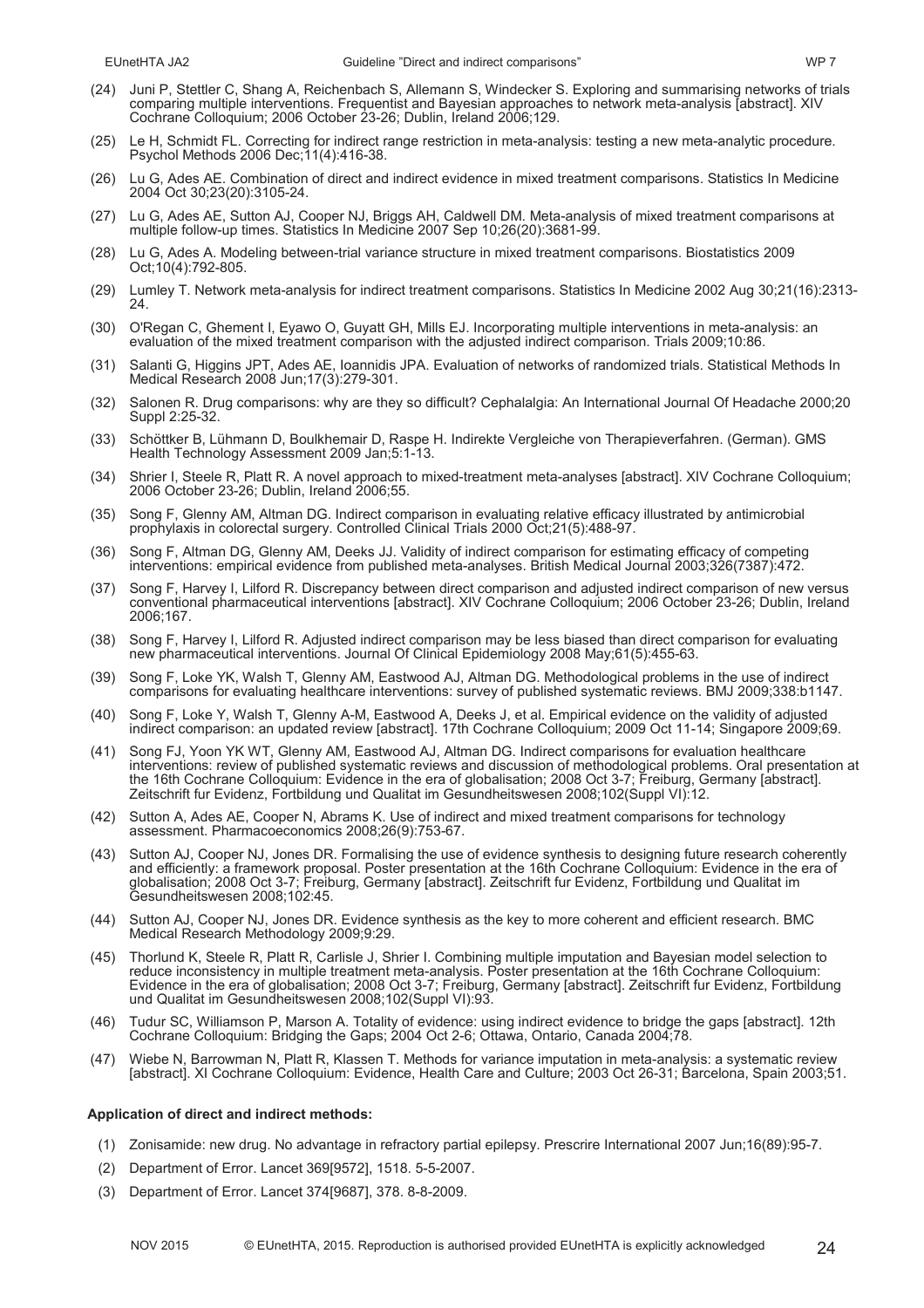- (4) Correction: Research. CMAJ: Canadian Medical Association Journal 182[8], 806. 18-5-2010. Canadian Medical Association.
- (5) Abdullah AK, Khan S. Relative oral corticosteroid-sparing effect of 7 inhaled corticosteroids in chronic asthma: a metaanalysis [corrected] [published erratum appears in ANN ALLLERGY ASTHMA IMMUNOL 2008 Nov;101(5):557]. Annals of Allergy, Asthma & Immunology 2008 Jul;101(1):74-81.
- (6) Abdullah AK, Khan S. Relative oral corticosteroid-sparing effect of 7 inhaled corticosteroids in chronic asthma: a metaanalysis. Ann Allergy Asthma Immunol 2008 Jul;101(1):74-81.
- (7) Abou-Setta AM. Firm embryo transfer catheters for assisted reproduction: a systematic review and meta-analysis using direct and adjusted indirect comparisons. Reproductive Biomedicine Online 2006 Feb;12(2):191-8.
- (8) Ara R, Pandor A, Stevens J, Rees A, Rafia R. Early high-dose lipid-lowering therapy to avoid cardiac events: a systematic review and economic evaluation. Health Technology Assessment 2009;13(34):1-118.
- Bagust A, Boland A, Hockenhull J, Fleeman N, Greenhalgh J, Dundar Y, et al. Rituximab for the treatment of rheumatoid arthritis. Health Technology Assessment 2009 Feb;13:23-9.
- (10) Baker WL, White CM, Coleman CI. The impact of angiotensin II receptor blocker potency on the clinical outcomes of stroke, acute myocardial infarction, or death. (cover story). Formulary 2007 Oct;42(10):581-98.
- (11) Baker WL, Baker EL, Coleman CI. Pharmacologic treatments for chronic obstructive pulmonary disease: a mixedtreatment comparison meta-analysis. Pharmacotherapy 2009 Aug;29(8):891-905.
- (12) Ballesteros J. Orphan comparisons and indirect meta-analysis: a case study on antidepressant efficacy in dysthymia comparing tricyclic antidepressants, selective serotonin reuptake inhibitors, and monoamine oxidase inhibitors by using general linear models. Journal Of Clinical Psychopharmacology 2005 Apr;25(2):127-31.
- (13) Bandelow B, Seidler-Brandler U, Becker A, Wedekind D, RA¼ther E. Meta-analysis of randomized controlled comparisons of psychopharmacological and psychological treatments for anxiety disorders. The World Journal Of Biological Psychiatry: The Official Journal Of The World Federation Of Societies Of Biological Psychiatry 2007;8(3):175-87.
- (14) Bansback N, Sizto S, Sun H, Feldman S, Willian MK, Anis A. Efficacy of systemic treatments for moderate to severe plaque psoriasis: systematic review and meta-analysis. Dermatology 2009;219(3):209-18.
- (15) Batterham MJ. Investigating heterogeneity in studies of resting energy expenditure in persons with HIV/AIDS: a metaanalysis. American Journal of Clinical Nutrition 2005 Mar;81(3):702-13.
- (16) Baumgartner RW. Network meta-analysis of antiplatelet treatments for secondary stroke prevention. European Heart Journal 2008 May;29(9):1082-3.
- (17) Benish SG, Imel ZE, Wampold BE. The relative efficacy of bona fide psychotherapies for treating post-traumatic stress disorder: a meta-analysis of direct comparisons. Clinical Psychology Review 2008 Jun;28(5):746-58.
- (18) Berner MM, Kriston L, Harms A. Efficacy of PDE-5-inhibitors for erectile dysfunction. A comparative meta-analysis of fixed-dose regimen randomized controlled trials administering the International Index of Erectile Function in broadspectrum populations. International Journal Of Impotence Research 2006 May;18(3):229-35.
- (19) Berry C, Norrie J, McMurray JJV. Ximelagatran compared with warfarin for the prevention of systemic embolism and stroke. An imputed placebo analysis. Cardiovascular Drugs And Therapy / Sponsored By The International Society Of Cardiovascular Pharmacotherapy 2005 Mar;19(2):149-51.
- (20) Bhandari M, Tornetta P, III, Hanson B, Swiontkowski MF. Optimal internal fixation for femoral neck fractures: multiple screws or sliding hip screws? J Orthop Trauma 2009 Jul;23(6):403-7.
- (21) Biondi-Zoccai G, Lotrionte M, Moretti C, Agostoni P, Sillano D, Laudito A, et al. Percutaneous coronary intervention with everolimus-eluting stents (Xience V): systematic review and direct-indirect comparison meta-analyses with paclitaxel-eluting stents (Taxus) and sirolimus-eluting stents (Cypher). Minerva Cardioangiologica 2008 Feb;56(1):55- 65.
- (22) Biondi-Zoccai GG, Agostoni P, Abbate A, Testa L, Burzotta F, Lotrionte M, et al. Adjusted indirect comparison of intracoronary drug-eluting stents: evidence from a metaanalysis of randomized bare-metal-stent-controlled trials. Int J Cardiol 2005 Apr 8;100(1):119-23.
- (23) Biondi-Zoccai GGL, Lotrionte M, Abbate A, Valgimigli M, Testa L, Burzotta F, et al. Direct and indirect comparison meta-analysis demonstrates the superiority of sirolimus- versus paclitaxel-eluting stents across 5854 patients. International Journal of Cardiology 2007 Jan 2;114(1):104-5.
- (24) Bolon MK, Wright SB, Gold HS, Carmeli Y. The magnitude of the association between fluoroquinolone use and quinolone-resistant Escherichia coli and Klebsiella pneumoniae may be lower than previously reported. Antimicrob Agents Chemother 2004 Jun;48(6):1934-40.
- (25) Bond M, Hoyle M, Moxham T, Napier M, Anderson R. Sunitinib for the treatment of gastrointestinal stromal tumours: a critique of the submission from Pfizer. Health Technology Assessment 2009 Feb;13:69-74.
- (26) Boonen S, Lips P, Bouillon R, Bischoff-Ferrari HA, Vanderschueren D, Haentjens P. Need for additional calcium to reduce the risk of hip fracture with vitamin d supplementation: evidence from a comparative meta-analysis of randomized controlled trials. J Clin Endocrinol Metab 2007 Apr;92(4):1415-23.
- (27) Bravo VY, Dunn G, Asseburg C, Beynon S, Woolacott N, Soares-Weiser K, et al. A simultaneous comparison of multiple pharmacological treatments for bipolar disorder: an application of Bayesian statistical methods [abstract]. XIV Cochrane Colloquium; 2006 October 23-26; Dublin, Ireland 2006;159.
- (28) Brophy JM, Joseph L. Medical decision making with incomplete evidence--choosing a platelet glycoprotein IIbIIIa receptor inhibitor for percutaneous coronary interventions. Medical Decision Making: An International Journal Of The Society For Medical Decision Making 2005 Mar;25(2):222-8.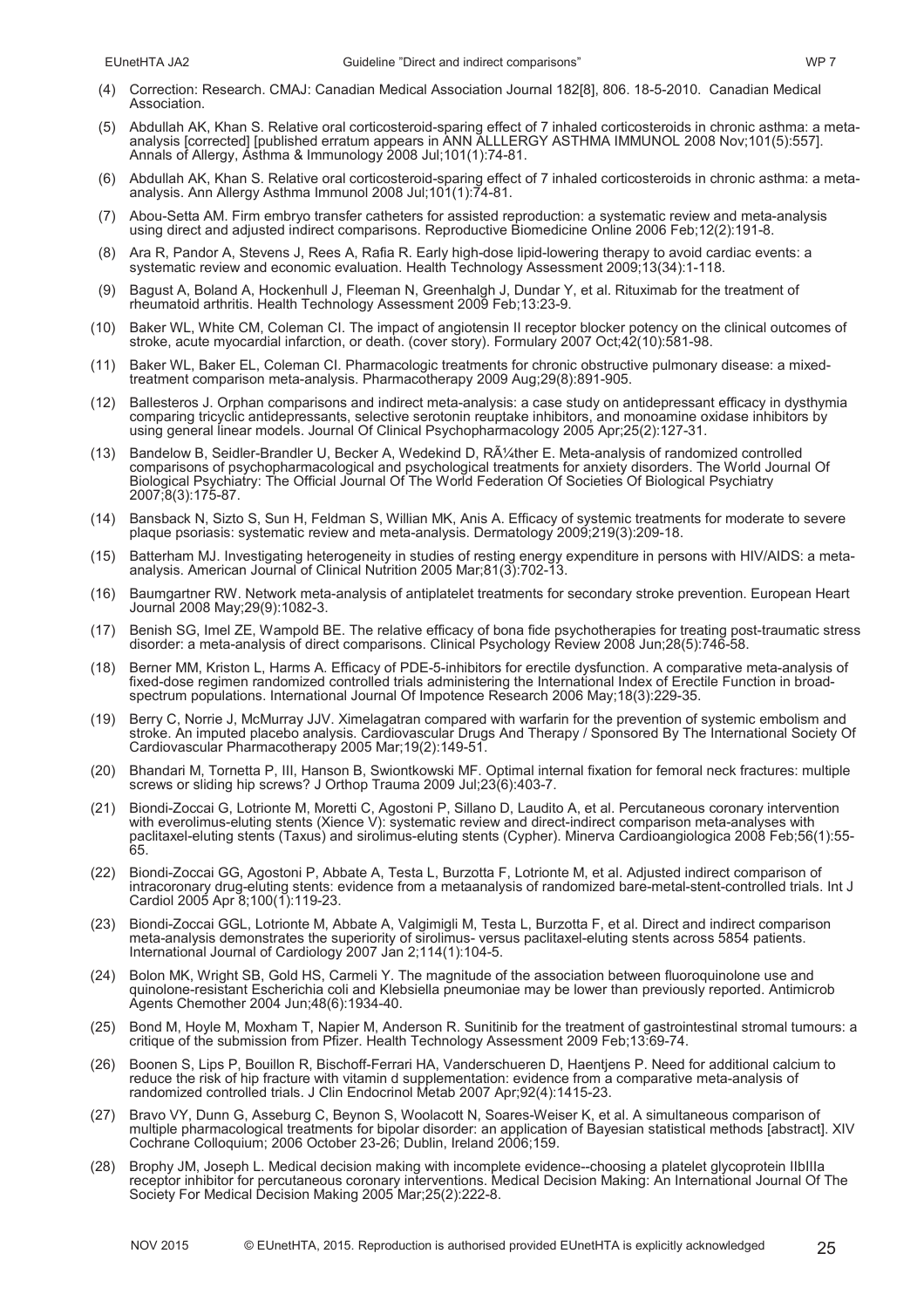- 
- (29) Brown TJ, Hooper L, Elliott RA, Payne K, Webb R, Roberts C, et al. A comparison of the cost-effectiveness of five strategies for the prevention of non-steroidal anti-inflammatory drug-induced gastrointestinal toxicity: a systematic review with economic modelling. Health Technol Assess 2006 Oct;10(38):iii-xiii, 1.
- (30) Caldwell D, Ades T, Higgins J. Mixed treatment comparison analysis of seven treatments for acute myocardial infarction [abstract]. XIII Cochrane Colloquium; 2005 Oct 22-26; Melbourne, Australia 2005;58.
- (31) Carre-Pierrat Mt, Baillie D, Johnsen R, Hyde R, Hart A, Granger L, et al. Characterization of the Caenorhabditis elegans G protein-coupled serotonin receptors. Invertebrate Neuroscience: IN 2006 Dec;6(4):189-205.
- (32) Casetta I, Iuliano G, Filippini G. Azathioprine for multiple sclerosis. Cochrane Database of Systematic Reviews 2007 Dec;(4).
- (33) Centre for Reviews and Dissemination. Atypical antipsychotics in the treatment of schizophrenia: systematic overview and meta-regression analysis (Structured abstract). Geddes J, Freemantle N, Harrison P, Bebbington P, editors. BMJ 321, 1371-1376. 2000.
- (34) Centre for Reviews and Dissemination. Antiplatelet therapy and other interventions after revascularisation procedures in patients with peripheral arterial disease: a meta-analysis (Structured abstract). Girolami B, Bernardi E, Prins MH, Cate JW, Prandoni P, Simioni P et al., editors. European Journal of Vascular and Endovascular Surgery 19[4], 370- 380. 2000.
- (35) Centre for Reviews and Dissemination. Helicobacter pylori eradication: proton pump inhibitor versus ranitidine bismuth citrate plus two antibiotics for 1 week. A meta-analysis of efficacy (Structured abstract). Gisbert JP, Gonzalez L, Calvet X, Roque M, Gabriel R, Pajares JM, editors. Alimentary Pharmacology and Therapeutics 14[9], 1141-1150. 2000.
- (36) Centre for Reviews and Dissemination. Meta-analysis of the effect of latanoprost and brimonidine on intraocular pressure in the treatment of glaucoma (Structured abstract). Einarson TR, Kulin NA, Tingey D, Iskedjian M, editors. Clinical Therapeutics 22[12], 1502-1515. 2000.
- (37) Centre for Reviews and Dissemination. Peripheral arterial disease: gadolinium-enhanced MR angiography versus color-guided duplex US. A meta-analysis (Structured abstract). Visser K, Hunink MG, editors. Radiology 216[1], 67-77. 2000.
- (38) Centre for Reviews and Dissemination. Combination regimens of topical calcipotriene in chronic plaque psoriasis: systematic review of efficacy and tolerability (Structured abstract). Ashcroft DM, Li Wan Po A, Williams HC, Griffiths CE, editors. Archives of Dermatology 136[12], 1536-1543. 2000.
- (39) Centre for Reviews and Dissemination. Do the low molecular weight heparins improve efficacy and safety of the treatment of deep venous thrombosis: a meta-analysis (Structured abstract). Rocha E, Martinez-Gonzalez MA, Montes R, Panizo C, editors. Haematologica 85[9], 935-942. 2000.
- (40) Centre for Reviews and Dissemination. Effectiveness of interventions to improve follow-up after abnormal cervical cancer screening (Structured abstract). Yabroff KR, Kerner JF, Mandelblatt JS, editors. Preventive Medicine 31[4], 429-439. 2000.
- (41) Centre for Reviews and Dissemination. Risk of cardiovascular events associated with selective COX-2 inhibitors (Structured abstract). Mukherjee D, Nissen SE, Topol EJ, editors. JAMA 286[8], 954-959. 2001.
- (42) Centre for Reviews and Dissemination. Systematic review of long term anticoagulation or antiplatelet treatment in patients with non-rheumatic atrial fibrillation (Structured abstract). Taylor FC, Cohen H, Ebrahim S, editors. BMJ 322. 2001.
- (43) Centre for Reviews and Dissemination. Treatment of open fractures of the shaft of the tibia: a systematic overview and meta-analysis (Structured abstract). Bhandari M, Guyatt GH, Swiontkowski MF, Schemitsch EH, editors. Journal of Bone and Joint Surgery.British volume 83GÇÉB[1], 62-68. 2001.
- (44) Centre for Reviews and Dissemination. A systematic review of the peripheral analgesic effects of intraarticular morphine (Structured abstract). Gupta A, Bodin L, Holmstrom B, Berggren L, editors. Anesthesia And Analgesia 93[3], 761-770. 2001.
- (45) Centre for Reviews and Dissemination. An effect-size analysis of the relative efficacy and tolerability of serotonin selective reuptake inhibitors for panic disorder (Structured abstract). Otto MW, Tuby KS, Gould RA, McLean RY, Pollack MH, editors. American Journal of Psychiatry 158[12], 1989-1992. 2001.
- (46) Centre for Reviews and Dissemination. Infarct artery reocclusion after primary angioplasty, stent placement, and thrombolytic therapy for acute myocardial infarction (Structured abstract). Wilson SH, Bell MR, Rihal CS, Bailey KR, Holmes DR, Berger PB, editors. American Heart Journal 141[5], 704-710. 2001.
- (47) Centre for Reviews and Dissemination. Labor induction with 25 microg versus 50 microg intravaginal misoprostol: a systematic review (Structured abstract). Sanchez Ramos L, Kaunitz AM, Delke I, editors. Obstetrics And Gynecology 99[1], 145-151. 2002.
- (48) Centre for Reviews and Dissemination. Health outcomes associated with various antihypertensive therapies used as first-line agents: a network meta-analysis (Structured abstract). Psaty BM, Lumley T, Furberg CD, Schellenbaum G, Pahor M, Alderman MH et al., editors. JAMA 289[19], 2534-2544. 2003.
- (49) Centre for Reviews and Dissemination. Meta-analysis of trials of interventions to improve medication adherence (Structured abstract). Peterson AM, Takiya L, Finley R, editors. American Journal of Health System Pharmacy 60[7], 657-665. 2003.
- (50) Centre for Reviews and Dissemination. The effect of treatment on radiological progression in rheumatoid arthritis: a systematic review of randomized placebo-controlled trials (Structured abstract). Jones G, Halbert J, Crotty M, Shanahan EM, Batterham M, Ahern M, editors. Rheumatology 42[1], 6-13. 2003.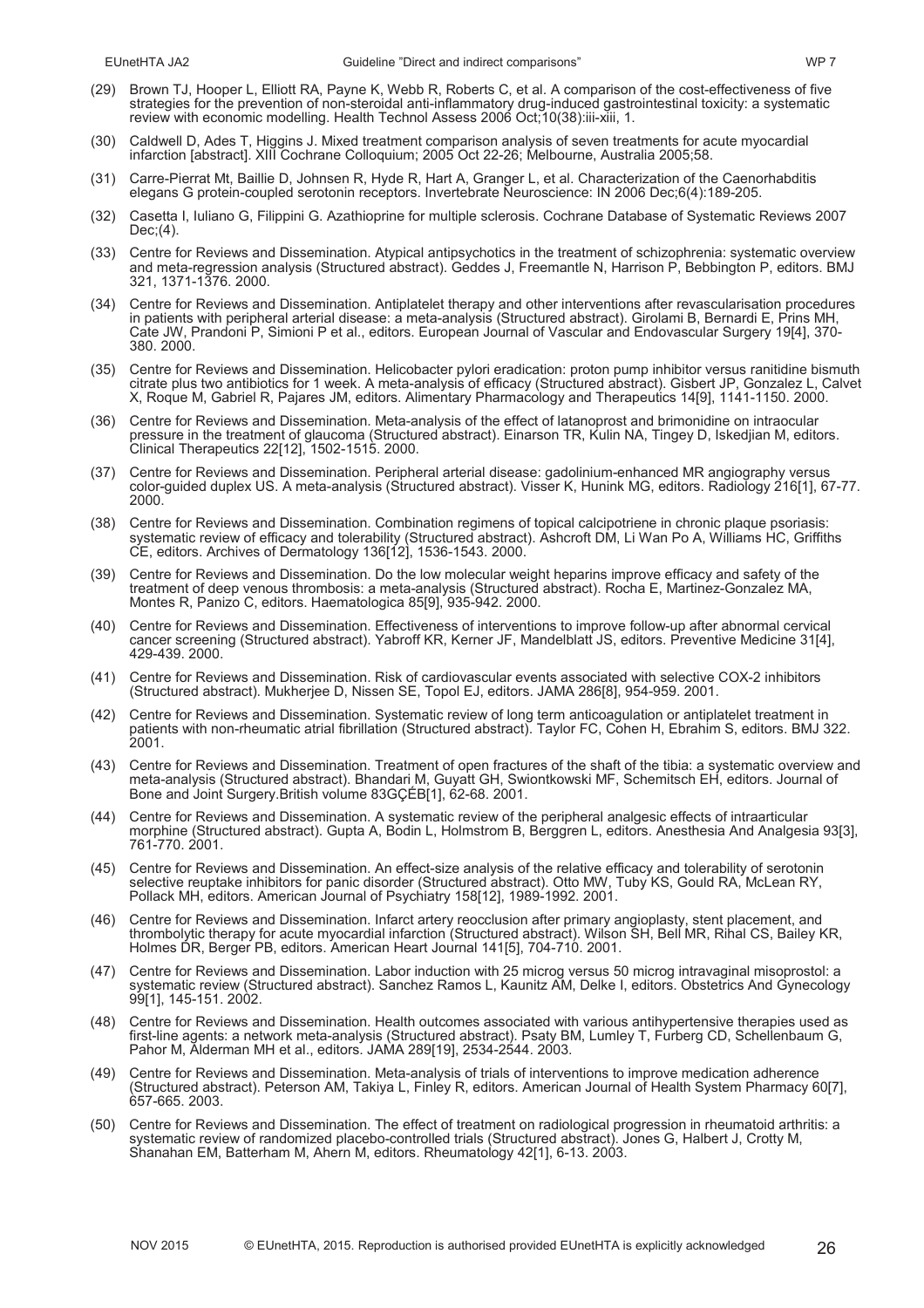- (51) Centre for Reviews and Dissemination. Effects of different blood-pressure-lowering regimens on major cardiovascular events: results of prospectively-designed overviews of randomised trials (Structured abstract). Turnbull F, Neal B, Algert C, Chalmers J, Woodward M, MacMahon S, editors. Lancet 362, 1527-1535. 2003.
- (52) Centre for Reviews and Dissemination. Indirect comparison meta-analysis of aspirin therapy after coronary surgery (Structured abstract). Lim E, Ali Z, Ali A, Routledge T, Edmonds L, Altman DG et al., editors. BMJ 327, 1309-1311. 2003.
- (53) Centre for Reviews and Dissemination. Characteristics of effective school-based substance abuse prevention (Structured abstract). Gottfredson DC, Wilson DB, editors. Prevention Science 4[1], 27-38. 2003.
- (54) Centre for Reviews and Dissemination. Clinical trial response and dropout rates with olanzapine versus risperidone (Structured abstract). Santarlasci B, Messori A, editors. Annals of Pharmacotherapy 37[4], 556-563. 2003.
- (55) Centre for Reviews and Dissemination. Effectiveness of proton pump inhibitors in nonerosive reflux disease (Structured abstract). Dean BB, Gano AD, Knight K, Ofman JJ, Fass R, editors. Clinical Gastroenterology and Hepatology 2[8], 656-664. 2004.
- (56) Centre for Reviews and Dissemination. Antibiotics for reduction of posttonsillectomy morbidity: a meta-analysis (Structured abstract). Burkart CM, Steward DL, editors. Laryngoscope 115[6], 997-1002. 2005.
- (57) Centre for Reviews and Dissemination. Drug-eluting stents versus bare metal stents in percutaneous coronary interventions (a meta-analysis) (Structured abstract). Indolfi C, Pavia M, Angelillo IF, editors. American Journal of Cardiology 95[10], 1146-1152. 2005.
- (58) Centre for Reviews and Dissemination. Duloxetine and venlafaxine-XR in the treatment of major depressive disorder: a meta-analysis of randomized clinical trials (Structured abstract). Vis PM, Baardewijk M, Einarson TR, editors. Annals of Pharmacotherapy 39[11], 1798-1807. 2005.
- (59) Centre for Reviews and Dissemination. A comparison of olanzapine versus risperidone for the treatment of schizophrenia: a meta-analysis of randomised clinical trials (Structured abstract). Mudge MA, Davey PJ, Coleman KA, Montgomery W, Croker VS, Mullen K et al., editors. International Journal of Psychiatry in Clinical Practice 9[1], 3-15. 2005.
- (60) Centre for Reviews and Dissemination. Adjusted indirect comparison of intracoronary drug-eluting stents: evidence from a metaanalysis of randomized bare-metal-stent-controlled trials (Structured abstract). Biondi-Zoccai GG, Agostoni P, Abbate A, Testa L, Burzotta F, Lotrionte M et al., editors. International Journal of Cardiology 100[1], 119- 123. 2005.
- (61) Centre for Reviews and Dissemination. Aerobic walking or strengthening exercise for osteoarthritis of the knee: a systematic review (Structured abstract). Roddy E, Zhang W, Doherty M, editors. Annals Of The Rheumatic Diseases 64[4], 544-548. 2005.
- (62) Centre for Reviews and Dissemination. Treatments for later-life depressive conditions: a meta-analytic comparison of pharmacotherapy and psychotherapy (Structured abstract). Pinquart M, Duberstein PR, Lyness JM, editors. American Journal of Psychiatry 163[9], 1493-1501. 2006.
- (63) Centre for Reviews and Dissemination. The comparative efficacy and safety of biologics for the treatment of rheumatoid arthritis: a systematic review and metaanalysis (Structured abstract). Gartlehner G, Hansen RA, Jonas BL, Thieda P, Lohr KN, editors. Journal of Rheumatology 33[12], 2398-2408. 2006.
- (64) Centre for Reviews and Dissemination. Survival benefits with diverse chemotherapy regimens for ovarian cancer: meta-analysis of multiple treatments (Structured abstract). Kyrgiou M, Salanti G, Pavlidis N, Paraskevaidis E, Ioannidis JP, editors. Journal of the National Cancer Institute 98[22], 1655-1663. 2006.
- (65) Centre for Reviews and Dissemination. Differential effectiveness of behavioral parent-training and cognitive-behavioral therapy for antisocial youth: a meta-analysis (Structured abstract). McCart MR, Priester PE, Davies WH, Azen R, editors. Journal of Abnormal Child Psychology 34[4], 527-543. 2006.
- (66) Centre for Reviews and Dissemination. Drug eluting stents: an updated meta-analysis of randomised controlled trials (Structured abstract). Roiron C, Sanchez P, Bouzamondo A, Lechat P, Montalescot G, editors. Heart 92[5], 641-649. 2006.
- (67) Centre for Reviews and Dissemination. Echinacea in the prevention of induced rhinovirus colds: a meta-analysis (Structured abstract). Schoop R, Klein P, Suter A, Johnston SL, editors. Clinical Therapeutics 28[2], 174-183. 2006.
- (68) Centre for Reviews and Dissemination. Efficacy and safety of balloon kyphoplasty in the treatment of vertebral compression fractures: a systematic review (Structured abstract). Bouza C, Lopez T, Magro A, Navalpotro L, Amate JM, editors. European Spine Journal 15[7], 1050-1067. 2006.
- (69) Centre for Reviews and Dissemination. Strategies for discontinuing long-term benzodiazepine use: meta-analysis (Structured abstract). Oude Voshaar RC, Couvee JE, Balkom AJ, Mulder PG, Zitman FG, editors. British Journal of Psychiatry 189, 213-220. 2006.
- (70) Centre for Reviews and Dissemination. Anti-TNF antibody therapy in rheumatoid arthritis and the risk of serious infections and malignancies: systematic review and meta-analysis of rare harmful effects in randomized controlled trials (Structured abstract). Bongartz T, Sutton AJ, Sweeting MJ, Buchan I, Matteson EL, Montori V, editors. JAMA 295[19], 2275-2285. 2006.
- Centre for Reviews and Dissemination. Assessing the diagnostic test accuracy of natriuretic peptides and ECG in the diagnosis of left ventricular systolic dysfunction: a systematic review and meta-analysis (Structured abstract). Davenport C, Cheng EY, Kwok YT, Lai AH, Wakabayashi T, Hyde C et al., editors. British Journal of General Practice 56, 48-56. 2006.
- (72) Centre for Reviews and Dissemination. Are statins created equal: evidence from randomized trials of pravastatin, simvastatin, and atorvastatin for cardiovascular disease prevention (Structured abstract). Zhou Z, Rahme E, Pilote L, editors. American Heart Journal 151[2], 273-281. 2006.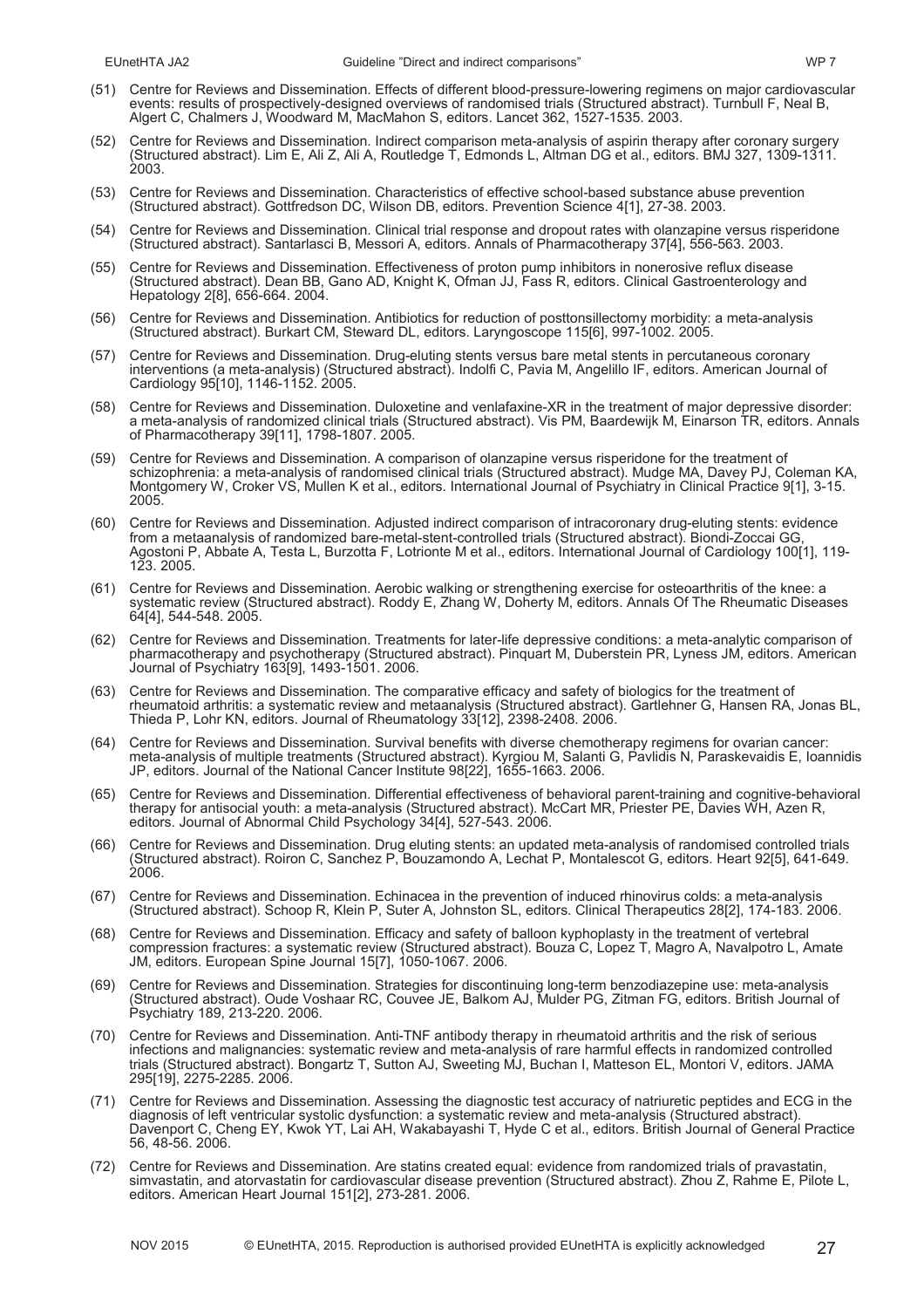- (73) Centre for Reviews and Dissemination. Diagnostic precision of nanoparticle-enhanced MRI for lymph-node metastases: a meta-analysis (Structured abstract). Will O, Purkayastha S, Chan C, Athanasiou T, Darzi AW, Gedroyc W et al., editors. Lancet Óncology 7[1], 52-60. 2006.
- (74) Centre for Reviews and Dissemination. Meta-analysis of comparative diagnostic performance of magnetic resonance imaging and multislice computed tomography for noninvasive coronary angiography (Structured abstract). Schuijf JD, Bax JJ, Shaw LJ, Roos A, Lamb HJ, Wall EE et al., editors. American Heart Journal 151[2], 404-411. 2006.
- (75) Centre for Reviews and Dissemination. Etanercept and efalizumab for the treatment of psoriasis: a systematic review (Structured abstract). 2006.
- (76) Centre for Reviews and Dissemination. Efficacy of drug eluting stents in patients with and without diabetes mellitus: indirect comparison of controlled trials (Structured abstract). Stettler C, Allemann S, Egger M, Windecker S, Meier B, Diem P, editors. Heart 92[5], 650-657. 2006.
- (77) Centre for Reviews and Dissemination. Risk of corneal inflammatory events with silicone hydrogel and low Dk hydrogel extended contact lens wear: a meta-analysis (Structured abstract). Szczotka-Flynn L, Diaz M, editors. Optometry and Vision Science 84[4], 247-256. 2007. Ref Type: Generic
- (78) Centre for Reviews and Dissemination. Does the use of preoperative aspirin increase the risk of bleeding in patients undergoing coronary artery bypass grafting surgery: systematic review and meta-analysis (Structured abstract). Alghamdi AA, Moussa F, Fremes SE, editors. Journal of Cardiac Surgery 22[3], 247-256. 2007.
- (79) Centre for Reviews and Dissemination. Pharmacological and lifestyle interventions to prevent or delay type 2 diabetes in people with impaired glucose tolerance: systematic review and meta-analysis (Structured abstract). Gillies CL, Abrams KR, Lambert PC, Cooper NJ, Sutton AJ, Hsu RT et al., editors. BMJ 334, 299. 2007.
- (80) Centre for Reviews and Dissemination. The clinical effectiveness and cost-effectiveness of strontium ranelate for the prevention of osteoporotic fragility fractures in postmenopausal women (Structured abstract). Stevenson M, Davis S, Lloyd-Jones M, Beverley C, editors. Health Technology Assessment 11[4], 1-134. 2007.
- (81) Centre for Reviews and Dissemination. Use of octreotide for the prevention of pancreatic fistula after elective pancreatic surgery: a systematic review and meta-analysis (Structured abstract). Alghamdi AA, Jawas AM, Hart RS, editors. Canadian Journal of Surgery 50[6], 459-466. 2007.
- (82) Centre for Reviews and Dissemination. The number needed to treat for adalimumab, etanercept, and infliximab based on ACR50 response in three randomized controlled trials on established rheumatoid arthritis: a systematic literature review (Structured abstract). Kristensen LE, Christensen R, Bliddal H, Geborek P, Danneskiold-Samsoe B, Saxne T, editors. Scandinavian Journal of Rheumatology 36[6], 411-417. 2007.
- (83) Centre for Reviews and Dissemination. The efficacy of behavioral interventions in reducing HIV risk sex behaviors and incident sexually transmitted disease in black and Hispanic sexually transmitted disease clinic patients in the United States: a meta-analytic review (Structured abstract). Crepaz N, Horn AK, Rama SM, Griffin T, Deluca JB, Mullins MM et al., editors. Sexually Transmitted Diseases 34[6], 319-332. 2007.
- (84) Centre for Reviews and Dissemination. Deliberate hypotension in orthopedic surgery reduces blood loss and transfusion requirements: a meta-analysis of randomized controlled trials (Structured abstract). Paul JE, Ling E, Lalonde C, Thabane L, editors. Canadian Journal of Anaesthesia 54[10], 799-810. 2007.
- (85) Centre for Reviews and Dissemination. Antifungal prophylaxis in cancer patients after chemotherapy or hematopoietic stem-cell transplantation: systematic review and meta-analysis (Structured abstract). Robenshtok E, Gafter-Gvili A, Goldberg E, Weinberger M, Yeshurun M, Leibovici L et al., editors. Journal of Clinical Oncology 25[34], 5471-5489. 2007.
- (86) Centre for Reviews and Dissemination. Meta-analysis of mixed treatment comparisons at multiple follow-up times (Brief record). Statistics In Medicine 2007;26(20):3681-99.
- (87) Centre for Reviews and Dissemination. Thiazolidinediones and the risk of edema: a meta-analysis (Structured abstract). Berlie HD, Kalus JS, Jaber LA, editors. Diabetes Research and Clinical Practice 76[2], 279-289. 2007.
- (88) Centre for Reviews and Dissemination. Cost-effectiveness of pegaptanib compared to photodynamic therapy with verteporfin and to standard care in the treatment of subfoveal wet age-related macular degeneration in Canada (Structured abstract). Clinical Therapeutics 2007;29(9):2096-106.
- (89) Centre for Reviews and Dissemination. A cost-effectiveness analysis of angiotensin-converting enzyme inhibitors and angiotensin receptor blockers in diabetic nephropathy (Structured abstract). Journal of Clinical Hypertension 2007;9(10):751-9.
- (90) Centre for Reviews and Dissemination. Hylan versus hyaluronic acid for osteoarthritis of the knee: a systematic review and meta-analysis (Structured abstract). Reichenbach S, Blank S, Rutjes AW, Shang A, King EA, Dieppe PA et al., editors. Arthritis And Rheumatism 57[8], 1410-1418. 2007.
- (91) Centre for Reviews and Dissemination. Behavioral activation treatments of depression: a meta-analysis (Structured abstract). Cuijpers P, Straten A, Warmerdam L, editors. Clinical Psychology Review 27[3], 318-326. 2007.
- (92) Centre for Reviews and Dissemination. Chemotherapy compared with biochemotherapy for the treatment of metastatic melanoma: a meta-analysis of 18 trials involving 2,621 patients (Structured abstract). Ives NJ, Stowe RL, Lorigan P, Wheatley K, editors. Journal of Clinical Oncology 25[34], 5426-5434. 2007.
- (93) Centre for Reviews and Dissemination. Clinical impact of adjuvant chemotherapy in glioblastoma multiforme: a metaanalysis (Structured abstract). Spiegel BM, Esrailian E, Laine L, Chamberlain MC, editors. CNS Drugs 21[9], 775-787. 2007.
- (94) Centre for Reviews and Dissemination. A meta-analysis of topical prostaglandin analogues intra-ocular pressure lowering in glaucoma therapy (Structured abstract). Denis P, Lafuma A, Khoshnood B, Mimaud V, Berdeaux G, editors. Current Medical Research And Opinion 23[3], 601-608. 2007.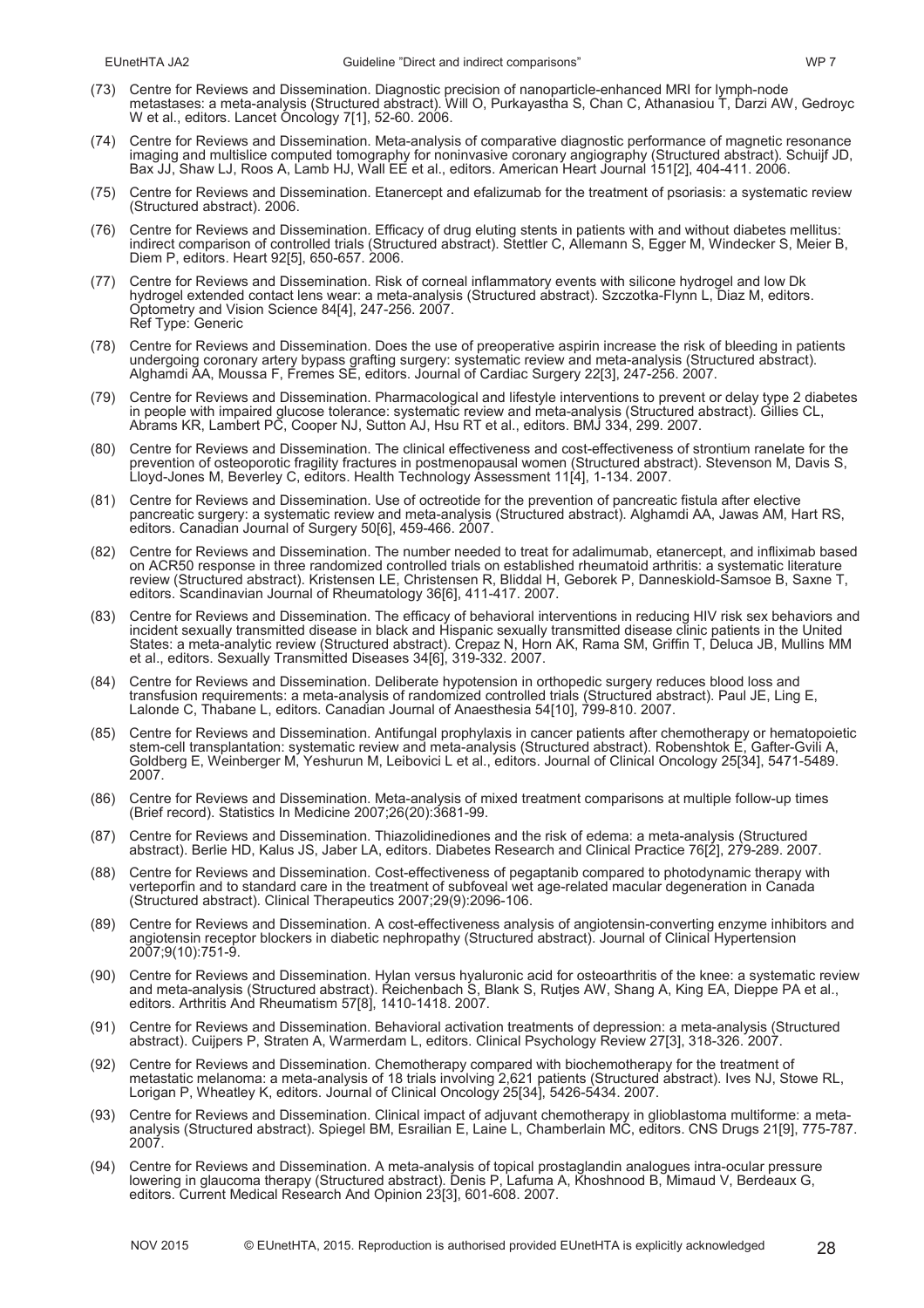- (95) Centre for Reviews and Dissemination. Twice vs three times daily heparin dosing for thromboembolism prophylaxis in the general medical population: a metaanalysis (Structured abstract). King CS, Holley AB, Jackson JL, Shorr AF, Moores LK, editors. Chest 131[2], 507-516. 2007.
- (96) Centre for Reviews and Dissemination. Adalimumab, etanercept and infliximab for the treatment of ankylosing spondylitis: a systematic review and economic evaluation (Structured abstract). McLeod C, Bagust A, Boland A, Dagenais P, Dickson R, Dundar Y et al., editors. Health Technology Assessment 11[28], 1-158. 2007.
- (97) Centre for Reviews and Dissemination. Drug eluting and bare metal stents in people with and without diabetes: collaborative network meta-analysis (Structured abstract). Stettler C, Allemann S, Wandel S, Kastrati A, Morice MC, Schömig A et al., editors. BMJ . 2008.
- (98) Centre for Reviews and Dissemination. How much does pharmacologic prophylaxis reduce postoperative vomiting in children? Calculation of prophylaxis effectiveness and expected incidence of vomiting under treatment using Bayesian meta-analysis (Structured abstract). Engelman E, Salengros JC, Barvais L, editors. Anesthesiology 109[6], 1023- 1035. 2008.
- (99) Centre for Reviews and Dissemination. Relative oral corticosteroid-sparing effect of 7 inhaled corticosteroids in chronic asthma: a meta-analysis (Structured abstract). Abdullah AK, Khan S, editors. Annals of Allergy, Asthma and Immunology 101[1], 74-81. 2008.
- (100) Centre for Reviews and Dissemination. Long-term antidepressant treatment in bipolar disorder: meta-analyses of benefits and risks (Structured abstract). Ghaemi SN, Wingo AP, Filkowski MA, Baldessarini RJ, editors. Acta Psychiatrica Scandinavica 118[5], 347-356. 2008.
- (101) Centre for Reviews and Dissemination. A meta-analysis of parent-involved treatment for child sexual abuse (Structured abstract). Corcoran J, Pillai V, editors. Research on Social Work Practice 18[5], 453-464. 2008.
- (102) Centre for Reviews and Dissemination. Cost utility analysis of early adjuvant letrozole or anastrozole versus tamoxifen in postmenopausal women with early invasive breast cancer: the UK perspective (Structured abstract). European Journal of Health Economics 2008;9:171-83.
- (103) Centre for Reviews and Dissemination. Computer aids and human second reading as interventions in screening mammography: two systematic reviews to compare effects on cancer detection and recall rate (Structured abstract). Taylor P, Potts HW, editors. European Journal of Cancer 44[6], 798-807. 2008.
- (104) Centre for Reviews and Dissemination. Antihypertensive medication and their impact on cancer incidence: a mixed treatment comparison meta-analysis of randomized controlled trials (Structured abstract). Coleman CI, Baker WL, Kluger J, White CM, editors. Journal of Hypertension 26[4], 622-629. 2008.
- (105) Centre for Reviews and Dissemination. Statins and cancer: a systematic review and meta-analysis (Structured abstract). Kuoppala J, Lamminpaa A, Pukkala E, editors. European Journal of Cancer 44[15], 2122-2132. 2008.
- (106) Centre for Reviews and Dissemination. Repeat thrombolysis or conservative therapy vs. rescue percutaneous coronary intervention for failed thrombolysis: systematic review and meta-analysis (Structured abstract). Testa L, Gaal WJ, Biondi-Zoccai GG, Abbate A, Agostoni P, Bhindi R et al., editors. QJM: an International Journal of Medicine 101[5], 387-395. 2008.
- (107) Centre for Reviews and Dissemination. The relative efficacy of bona fide psychotherapies for treating post-traumatic stress disorder: a meta-analysis of direct comparisons (Structured abstract). Benish SG, Imel ZE, Wampold BE, editors. Clinical Psychology Review 28[5], 746-758. 2008.
- (108) Centre for Reviews and Dissemination. Antifungal treatment for invasive Candida infections: a mixed treatment comparison meta-analysis (Provisional abstract). Mills EJ, Perri D, Cooper C, Nachega JB, Wu P, Tleyjeh I et al., editors. Annals Of Clinical Microbiology And Antimicrobials 8:23. 2009.
- (109) Centre for Reviews and Dissemination. Economic evaluation of systemic therapies for moderate to severe psoriasis (Structured abstract). British Journal of Dermatology 2009;160(6):1264-72.
- (110) Centre for Reviews and Dissemination. No study left behind: a network meta-analysis in non-small-cell lung cancer demonstrating the importance of considering all relevant data (Provisional abstract). Hawkins N, Scott DA, Woods BS, Thatcher N, editors. Value in Health 12[6], 996-1003. 2009.
- (111) Centre for Reviews and Dissemination. Inhaled drugs to reduce exacerbations in patients with chronic obstructive pulmonary disease: a network meta-analysis (Provisional abstract). Puhan MA, Bachmann LM, Kleijnen J, ter Riet G, Kessels AG, editors. BMC Medicine 7[2]. 2009.
- (112) Centre for Reviews and Dissemination. Metastatic renal cell cancer treatments: an indirect comparison meta-analysis (Structured abstract). Mills EJ, Rachlis B, O'Regan C, Thabane L, Perri D, editors. BMC Cancer 9:34. 2009.
- (113) Centre for Reviews and Dissemination. Treatment of fibromyalgia syndrome with antidepressants: a meta-analysis (Structured abstract). Hauser W, Bernardy K, Uceyler N, Sommer C, editors. JAMA 301[2], 198-209. 2009.
- (114) Centre for Reviews and Dissemination. Percutaneous coronary interventions for non-acute coronary artery disease: a quantitative 20-year synopsis and a network meta-analysis (Structured abstract). Trikalinos TA, Alsheikh-Ali AA, Tatsioni A, Nallamothu BK, Kent DM, editors. Lancet 373, 911-918. 2009.
- (115) Centre for Reviews and Dissemination. The effectiveness of intravenous 5-fluorouracil-containing chemotherapy after curative resection for gastric carcinoma: a systematic review of published randomized controlled trials (Structured abstract). Hu JK, Li CM, Chen XZ, Chen ZX, Zhou ZG, Zhang B et al., editors. Journal of Chemotherapy 19[4], 359- 375. 2010.
- (116) Chilcott J, Lloyd JM, Wilkinson A. Docetaxel for the adjuvant treatment of early node-positive breast cancer: a single technology appraisal. Health Technol Assess 2009 Jun;13 Suppl 1:7-13.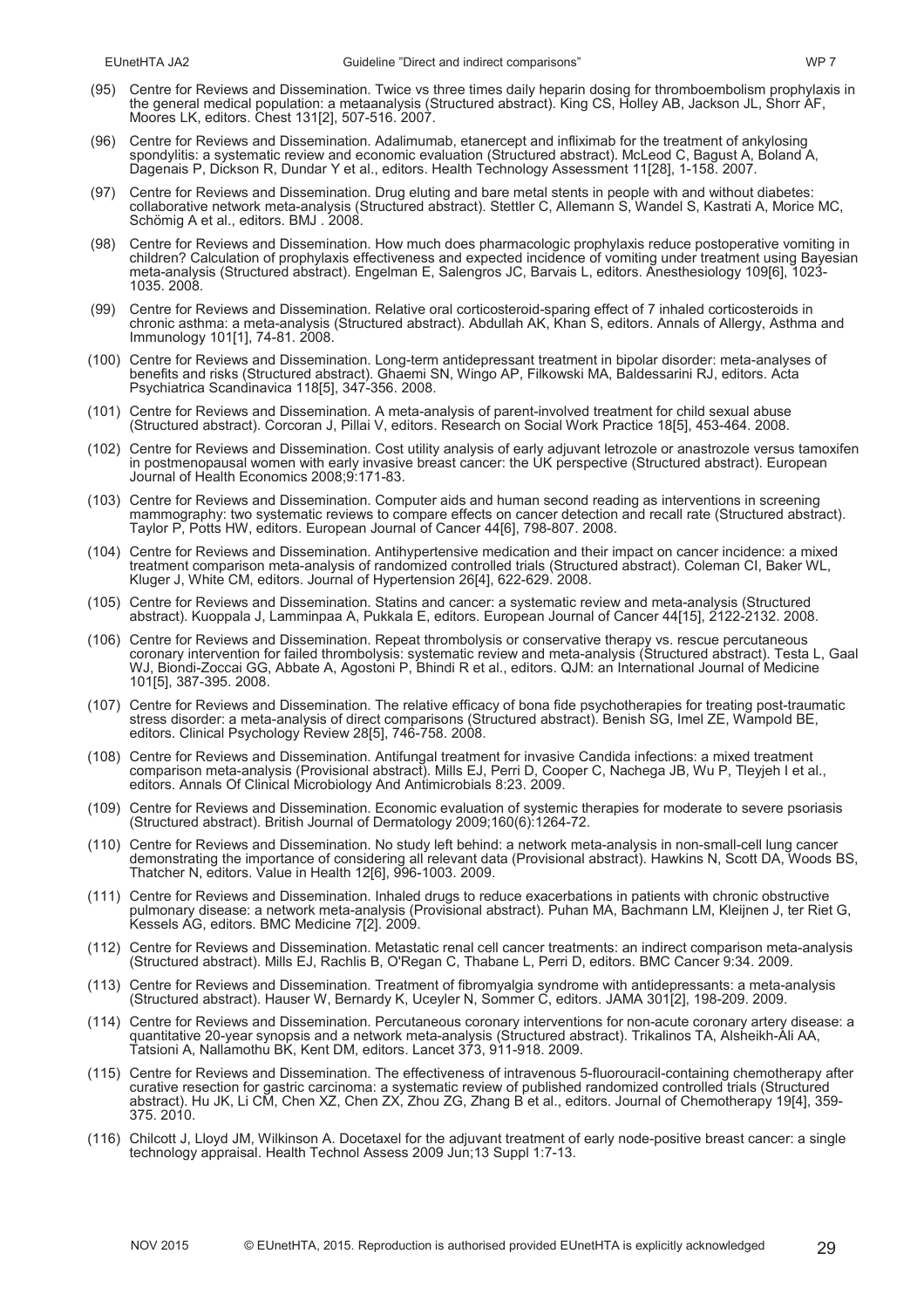- (117) Chlapoutakis K, Theocharopoulos N, Yarmenitis S, Damilakis J. Performance of computed tomographic urography in diagnosis of upper urinary tract urothelial carcinoma, in patients presenting with hematuria: Systematic review and meta-analysis. European Journal Of Radiology 2010 Feb;73(2):334-8.
- (118) Chou R, Fu R, Hoyt Huffman L, Korthuis PT. Initial highly-active antiretroviral therapy with a protease inhibitor versus a non-nucleoside reverse transcriptase inhibitor: discrepancies between direct and indirect meta-analyses. Lancet 2006 Oct 28;368(9546):1503-15.
- (119) Chou R, Fu R. Validity of indirect comparisons in meta- analysis. Lancet 369[9558], 271. 27-1-2007.
- (120) Chung H, Lumley T. Graphical exploration of network meta-analysis data: the use of multidimensional scaling. Clinical Trials (London, England) 2008;5(4):301-7.
- (121) Cipriani A, Furukawa TA, Churchill R, Barbui C. Validity of indirect comparisons in meta- analysis. Lancet 369[9558], 270-271. 27-1-2007.
- (122) Cipriani A, La Ferla T, Furukawa TA, Signoretti A, Nakagawa A, Churchill R, et al. Sertraline versus other antidepressive agents for depression. Cochrane Database Of Systematic Reviews (Online) 2009;(2):CD006117.
- (123) Cipriani A, La Ferla T, Furukawa TA, Signoretti A, Nakagawa A, Churchill R, et al. Sertraline versus other antidepressive agents for depression. Cochrane Database Of Systematic Reviews (Online) 2010;4:CD006117.
- (124) Clark W, Jobanputra P, Barton P, Burls A. The clinical and cost-effectiveness of anakinra for the treatment of rheumatoid arthritis in adults: a systematic review and economic analysis. Health Technology Assessment (Winchester, England) 2004 May;8(18):iii.
- (125) Coleman CI, Baker WL, Kluger J, White CM. Antihypertensive medication and their impact on cancer incidence: a mixed treatment comparison meta-analysis of randomized controlled trials. Journal of Hypertension 2008 Apr;26(4):622-9.
- (126) Collins R, Fenwick E, Trowman R, Perard R, Norman G, Light K, et al. A systematic review and economic model of the clinical effectiveness and cost-effectiveness of docetaxel in combination with prednisone or prednisolone for the treatment of hormone-refractory metastatic prostate cancer. Health Technology Assessment 2007;11(2):1-198.
- (127) Connock M, Juarez-Garcia A, Jowett S, Frew E, Liu Z, Taylor RJ, et al. Methadone and buprenorphine for the management of opioid dependence: a systematic review and economic evaluation. Health Technology Assessment (Winchester, England) 2007 Mar;11(9):1.
- (128) Coomarasamy A, Knox EM, Gee H, Song F, Khan KS. Effectiveness of nifedipine versus atosiban for tocolysis in preterm labour: a meta-analysis with an indirect comparison of randomised trials. BJOG: An International Journal Of Obstetrics And Gynaecology 2003 Dec;110(12):1045-9.
- (129) Cooper NJ, Sutton AJ, Lu G, Khunti K. Mixed comparison of stroke prevention treatments in individuals with nonrheumatic atrial fibrillation. Arch Intern Med 2006 Jun 26;166(12):1269-75.
- (130) Cooper NJ, Sutton AJ, Ades AE, Welton NJ. Addressing between-study heterogeneity and inconsistency in mixed treatment comparisons: application to stroke prevention treatments for Atrial Fibrillation patients. Oral presentation at the 16th Cochrane Colloquium: Evidence in the era of globalisation; 2008 Oct 3-7; Freiburg, Germany [abstract]. Zeitschrift fur Evidenz, Fortbildung und Qualitat im Gesundheitswesen 2008;102(Suppl VI):21.
- (131) Cooper NJ, Sutton AJ, Morris D, Ades AE, Welton NJ. Addressing between-study heterogeneity and inconsistency in mixed treatment comparisons: Application to stroke prevention treatments in individuals with non-rheumatic atrial fibrillation. Statistics In Medicine 2009 Jun 30;28(14):1861-81.
- (132) Cross NB, Webster AC, Masson P, O'Connell PJ, Craig JC. Antihypertensive treatment for kidney transplant recipients. Cochrane Database of Systematic Reviews 2009 Sep;(3).
- (133) Cross NB, Webster AC, Masson P, O'Connell PJ, Craig JC. Antihypertensives for kidney transplant recipients: systematic review and meta-analysis of randomized controlled trials. Transplantation 2009 Jul 15;88(1):7-18.
- (134) Davies L, Brown TJ, Haynes S, Payne K, Elliott RA, McCollum C. Cost-effectiveness of cell salvage and alternative methods of minimising perioperative allogeneic blood transfusion: a systematic review and economic model. Health Technology Assessment 2006;10(44):iii.
- (135) Eckert L, Lancon C. Duloxetine compared with fluoxetine and venlafaxine: use of meta-regression analysis for indirect comparisons. BMC Psychiatry 2006;6:30.
- (136) Edwards SJ, Smith CJ. Tolerability of atypical antipsychotics in the treatment of adults with schizophrenia or bipolar disorder: a mixed treatment comparison of randomized controlled trials. Clinical Therapeutics 2009 Jun 3;31(Theme Issue):1345-59.
- (137) Edwards SJ, Lind T, Lundell L, DAS R. Systematic review: standard- and double-dose proton pump inhibitors for the healing of severe erosive oesophagitis -- a mixed treatment comparison of randomized controlled trials. Alimentary Pharmacology & Therapeutics 2009 Sep 15;30(6):547-56.
- (138) Edwards SJ, Clarke MJ, Wordsworth S, Welton NJ. Carbapenems versus other beta-lactams in the treatment of hospitalised patients with infection: a mixed treatment comparison. Current Medical Research And Opinion 2009 Jan;25(1):251-61.
- (139) Einarson TR, Kulin NA, Tingey D, Iskedjian M. Meta-analysis of the effect of latanoprost and brimonidine on intraocular pressure in the treatment of glaucoma. Clinical Therapeutics 2000 Dec;22(12):1502-15.
- (140) Eisenberg MJ, Filion KB, Yavin D, Bélisle P, Mottillo S, Joseph L, et al. Pharmacotherapies for smoking cessation: a meta-analysis of randomized controlled trials. CMAJ: Canadian Medical Association Journal 2008 Jul 15;179(2):135- 44.
- (141) Elliott WJ, Meyer PM. Incident diabetes in clinical trials of antihypertensive drugs: a network meta-analysis. Lancet 2007 Jan 20;369(9557):201-7.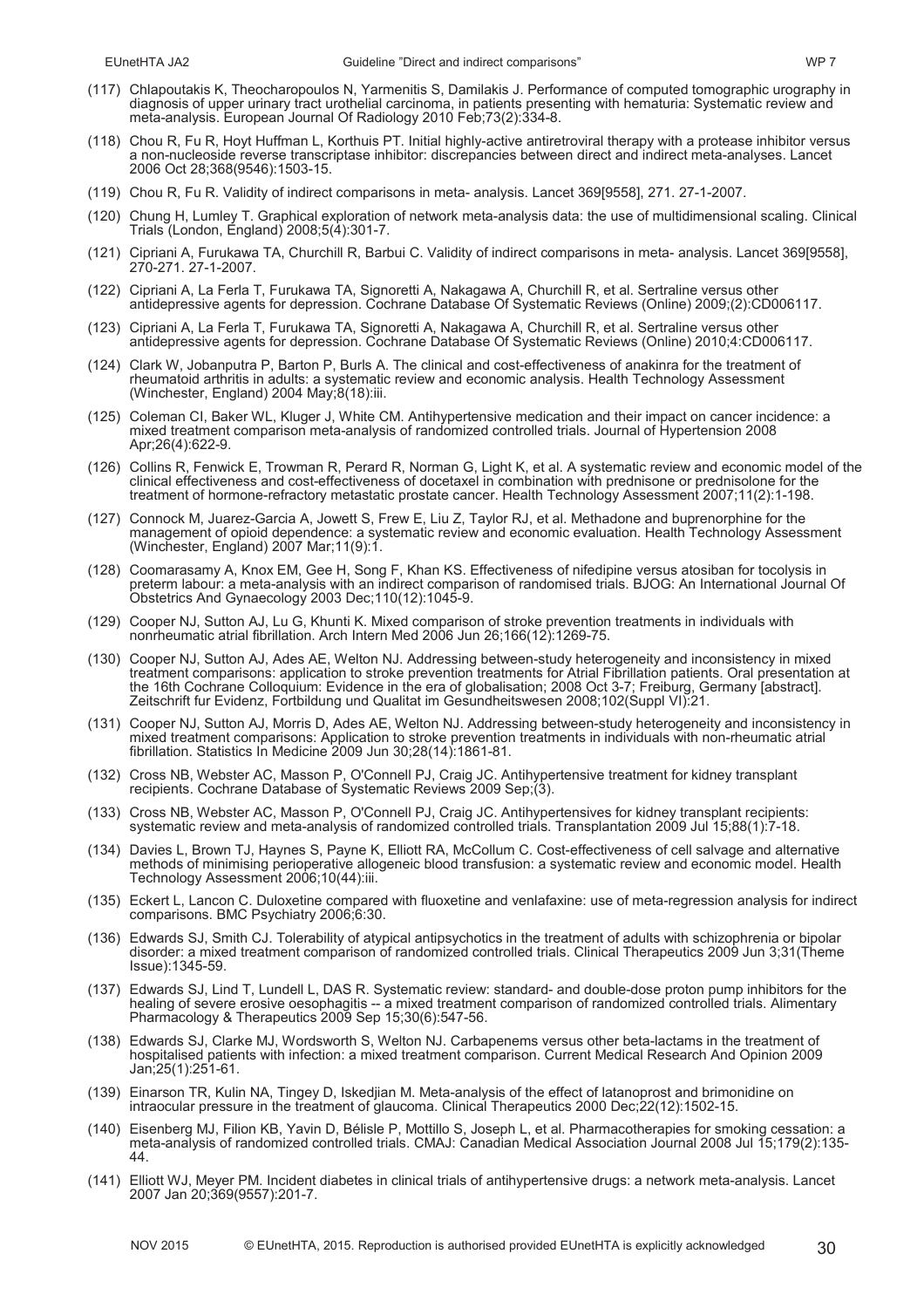- (142) Fakhoury W, Lockhart I, Kotchie RW, Aagren M, LeReun C. Indirect comparison of once daily insulin detemir and glargine in reducing weight gain and hypoglycaemic episodes when administered in addition to conventional oral antidiabetic therapy in patients with type-2 diabetes. Pharmacology 2008;82(2):156-63.
- (143) Golfinopoulos V, Salanti G, Pavlidis N, Ioannidis JPA. Survival and disease-progression benefits with treatment regimens for advanced colorectal cancer: a meta-analysis. Lancet Oncology 2007 Oct;8(10):898-911.
- (144) Grandjean EM, Berthet P, Ruffman R, Leuenberger P. Efficacy of oral long-term N-acetylcysteine in chronic bronchopulmonary disease: a meta-analysis of published double-blind, placebo-controlled clinical trials. Clinical Therapeutics 2000 Feb;22(2):209-21.
- (145) Hansen RA, Gaynes BN, Gartlehner G, Moore CG, Tiwari R, Lohr KN. Efficacy and tolerability of second-generation antidepressants in social anxiety disorder. International Clinical Psychopharmacology 2008 May;23(3):170-9.
- (146) Hansen RA, Gartlehner G, Webb AP, Morgan LC, Moore CG, Jonas DE. Efficacy and safety of donepezil, galantamine, and rivastigmine for the treatment of Alzheimer's disease: a systematic review and meta-analysis. Clinical Interventions In Aging 2008;3(2):211-25.
- (147) Hawkins N, Scott DA, Woods BS, Thatcher N. Tim to broaden our horizons: the case for network meta-analysis within relapsed nonsmall cell lung cancer (NSCLC) [abstract]. Annals of Oncology 2008;19(Supplement 8):115.
- (148) Hawkins N, Scott DA, Woods BS, Thatcher N. No study left behind: a network meta-analysis in non-small-cell lung cancer demonstrating the importance of considering all relevant data. Value In Health: The Journal Of The International Society For Pharmacoeconomics And Outcomes Research 2009 Sep;12(6):996-1003.
- (149) Hind D, Calvert N, McWilliams R, Davidson A, Paisley S, Beverley C, et al. Ultrasonic locating devices for central venous cannulation: meta-analysis. BMJ (Clinical Research Ed ) 2003 Aug 16;327(7411):361.
- (150) Hochberg MC, Tracy JK, Hawkins-Holt M, Flores RH. Comparison of the efficacy of the tumour necrosis factor alpha blocking agents adalimumab, etanercept, and infliximab when added to methotrexate in patients with active rheumatoid arthritis. Ann Rheum Dis 2003 Nov;62 Suppl 2:ii13-ii16.
- (151) Hodson EM, Craig JC, Strippoli GF, Webster AC. Antiviral medications for preventing cytomegalovirus disease in solid organ transplant recipients. Cochrane Database of Systematic Reviews 2008 Jun;(2).
- (152) Hofmeyr GJ, Gülmezoglu AM, Novikova N, Linder V, Ferreira S, Piaggio G. Misoprostol to prevent and treat postpartum haemorrhage: a systematic review and meta-analysis of maternal deaths and dose-related effects. Bulletin of the World Health Organization 2009 Sep;87(9):666-F.
- (153) Holmes M, Carroll C, Papaioannou D. Dabigatran etexilate for the prevention of venous thromboembolism in patients undergoing elective hip and knee surgery: a single technology appraisal. Health Technology Assessment 2009 Feb;13:55-62.
- (154) Jansen JP. Self-monitoring of glucose in type 2 diabetes mellitus: a Bayesian meta-analysis of direct and indirect comparisons. Curr Med Res Opin 2006 Apr;22(4):671-81.
- (155) Jansen JP, Gaugris S, Choy EH, Ostor A, Nash JT, Stam W. Cost effectiveness of etoricoxib versus celecoxib and non-selective NSAIDS in the treatment of ankylosing spondylitis. Pharmacoeconomics 2010 Apr 1;28(4):323-44.
- (156) Jansen JP, Bergman GJD, Huels J, Olson M. Prevention of vertebral fractures in osteoporosis: mixed treatment comparison of bisphosphonate therapies. Current Medical Research And Opinion 2009 Aug;25(8):1861-8.
- (157) King S, Griffin S, Hodges Z, Weatherly H, Asseburg C, Richardson G, et al. A systematic review and economic model of the effectiveness and cost-effectiveness of methylphenidate, dexamfetamine and atomoxetine for the treatment of attention deficit hyperactivity disorder in children and adolescents. Health Technology Assessment 2006;10(23):iii.
- (158) Kulisevsky J, Pagonabarraga J. Tolerability and safety of ropinirole versus other dopamine agonists and levodopa in the treatment of Parkinson's disease: meta-analysis of randomized controlled trials. Drug Safety: An International Journal Of Medical Toxicology And Drug Experience 2010 Feb 1;33(2):147-61.
- (159) Lam SKH, Owen A. Combined resynchronisation and implantable defibrillator therapy in left ventricular dysfunction: Bayesian network meta-analysis of randomised controlled trials. BMJ (Clinical Research Ed ) 2007 Nov 3;335(7626):925.
- (160) Lam SKH, Owen A. Is the finding of the PROFESS study consistent with predictions of network meta-analysis? European Heart Journal 2008 Oct;29(20):2580.
- (161) Lancaster T, Stead L. Physician advice for smoking cessation. Cochrane Database Of Systematic Reviews (Online) 2004;(4):CD000165.
- (162) Lee YH, Woo JH, Rho YH, Choi SJ, Ji JD, Song GG. Meta-analysis of the combination of TNF inhibitors plus MTX compared to MTX monotherapy, and the adjusted indirect comparison of TNF inhibitors in patients suffering from active rheumatoid arthritis. Rheumatology International 2008 Apr;28(6):553-9.
- (163) Lim E, Harris G, Patel A, Adachi I, Edmonds L, Song F. Preoperative versus postoperative chemotherapy in patients with resectable non-small cell lung cancer: Systematic review and indirect comparison meta-analysis of randomized trials [abstract no.7546]. Journal of Clinical Oncology: ASCO annual meeting proceedings 2008;26(15S part I):408.
- (164) Lim E, Ali Z, Ali A, Routledge T, Edmonds L, Altman DG, et al. Indirect comparison meta-analysis of aspirin therapy after coronary surgery. BMJ (Clinical Research Ed ) 2003 Dec 6;327(7427):1309.
- (165) Lim E, Harris G, Patel A, Adachi I, Edmonds L, Song F. Preoperative versus postoperative chemotherapy in patients with resectable non-small cell lung cancer: systematic review and indirect comparison meta-analysis of randomized trials. Journal Of Thoracic Oncology: Official Publication Of The International Association For The Study Of Lung Cancer 2009 Nov;4(11):1380-8.
- (166) Loveman E, Turner D, Hartwell D, Cooper K, Clegg A. Infliximab for the treatment of adults with psoriasis. Health Technology Assessment 2009 Feb;13:55-60.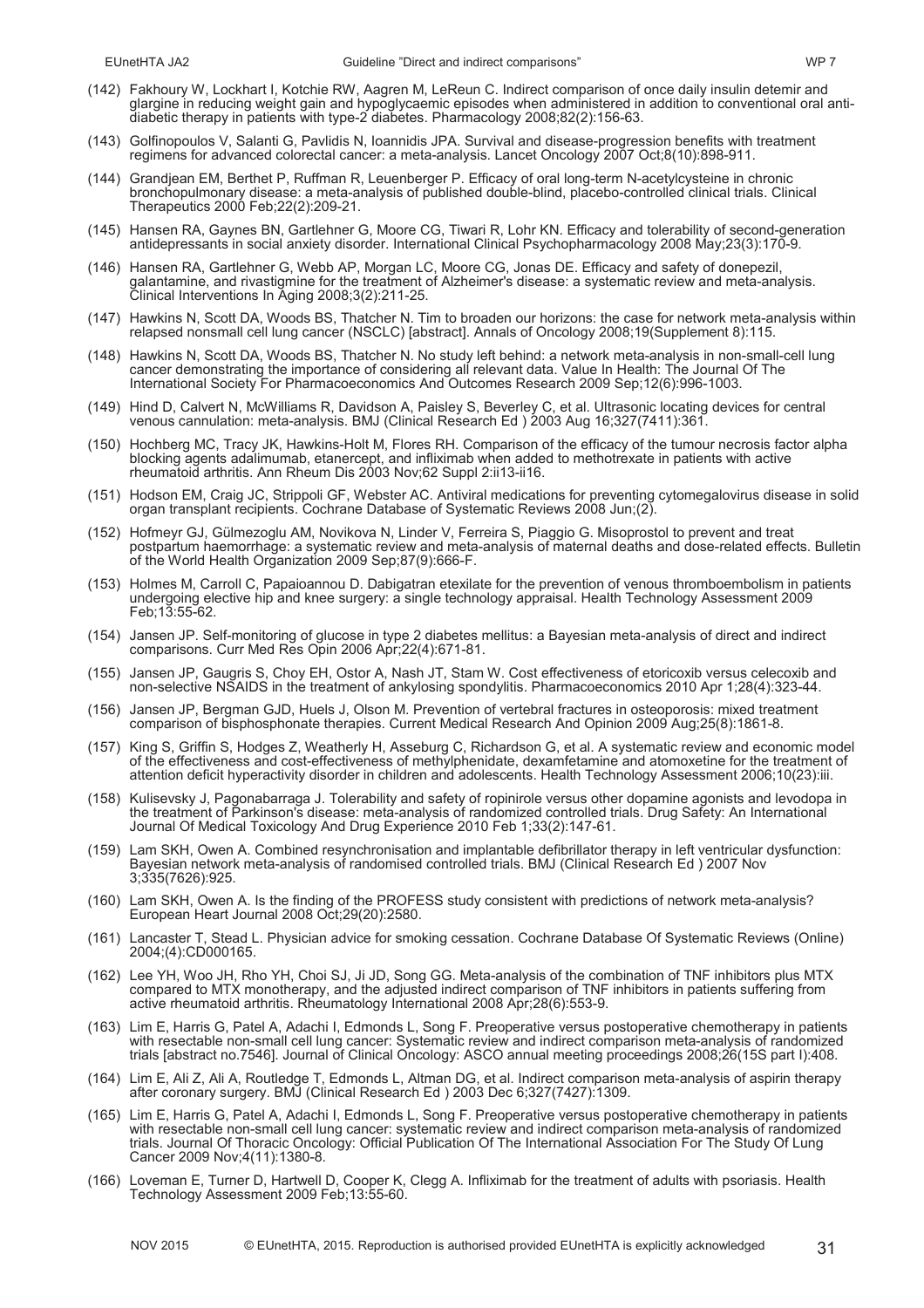- (167) Manzoli L, Salanti G, De Vito C, Boccia A, Ioannidis JPA, Villari P. Immunogenicity and adverse events of avian influenza A H5N1 vaccine in healthy adults: multiple-treatments meta-analysis. The Lancet Infectious Diseases 2009 Aug;9(8):482-92.
- (168) Mason JB, Fehring TK, Estok R, Banel D, Fahrbach K. Meta-analysis of alignment outcomes in computer-assisted total knee arthroplasty surgery. The Journal Of Arthroplasty 2007 Dec;22(8):1097-106.
- (169) McLeod C, Bagust A, Boland A, Hockenhull J, Dundar Y, Proudlove C, et al. Erlotinib for the treatment of relapsed non-small cell lung cancer. Health Technol Assess 2009 Jun;13 Suppl 1:41-7.
- (170) Meader N. A comparison of methadone, buprenorphine and alpha(2) adrenergic agonists for opioid detoxification: a mixed treatment comparison meta-analysis. Drug And Alcohol Dependence 2010 Apr 1;108(1-2):110-4.
- (171) Mhaskar R, Redzepovic J, Wheatley K, Clark OA, Miladinovic B, Glasmacher A, et al. Bisphosphonates in multiple myeloma. Cochrane Database Syst Rev 2010;3:CD003188.
- (172) Mills EJ, Rachlis B, Wu P, Devereaux PJ, Arora P, Perri D. Primary prevention of cardiovascular mortality and events with statin treatments: a network meta-analysis involving more than 65,000 patients. J Am Coll Cardiol 2008 Nov 25;52(22):1769-81.
- (173) Mills EJ, Rachlis B, O'Regan C, Thabane L, Perri D. Metastatic renal cell cancer treatments: an indirect comparison meta-analysis. BMC Cancer 2009;9:34.
- (174) Mills EJ, Perri D, Cooper C, Nachega JB, Wu P, Tleyjeh I, et al. Antifungal treatment for invasive Candida infections: a mixed treatment comparison meta-analysis. Annals Of Clinical Microbiology And Antimicrobials 2009;8:23.
- (175) Moore RA, Derry S, McQuay HJ. Indirect comparison of interventions using published randomised trials: systematic review of PDE-5 inhibitors for erectile dysfunction. BMC Urology 2005;5:18.
- (176) Nixon R, Bansback N, Brennan A. The efficacy of inhibiting tumour necrosis factor alpha and interleukin 1 in patients with rheumatoid arthritis: a meta-analysis and adjusted indirect comparisons. Rheumatology (Oxford) 2007 Jul;46(7):1140-7.
- (177) Nixon RM, Bansback N, Brennan A. Using mixed treatment comparisons and meta-regression to perform indirect comparisons to estimate the efficacy of biologic treatments in rheumatoid arthritis. Statistics In Medicine 2007 Mar 15;26(6):1237-54.
- (178) Norris SL, Carson S, Roberts C. Comparative effectiveness of pioglitazone and rosiglitazone in type 2 diabetes, prediabetes, and the metabolic syndrome: a meta-analysis. Current Diabetes Reviews 2007 May;3(2):127-40.
- (179) Orme M, Collins S, Dakin H, Kelly S, Loftus J. Mixed treatment comparison and meta-regression of the efficacy and safety of prostaglandin analogues and comparators for primary open-angle glaucoma and ocular hypertension. Current Medical Research And Opinion 2010 Mar;26(3):511-28.
- (180) Perlis RH, Welge JA, Vornik LA, Hirschfeld RMA, Keck PEJ. Atypical antipsychotics in the treatment of mania: a metaanalysis of randomized, placebo-controlled trials. The Journal Of Clinical Psychiatry 2006 Apr;67(4):509-16.
- (181) Peterson K, McDonagh MS, Rongwei F. Comparative benefits and harms of competing medications for adults with attention-deficit hyperactivity disorder: a systematic review and indirect comparison meta-analysis. Psychopharmacology 2008 Mar 15;197(1):1-11.
- (182) Phung OJ, Scholle JM, Talwar M, Coleman CI. Effect of noninsulin antidiabetic drugs added to metformin therapy on glycemic control, weight gain, and hypoglycemia in type 2 diabetes. JAMA: The Journal Of The American Medical Association 2010 Apr 14;303(14):1410-8.
- (183) Piccini JP, Hasselblad V, Peterson ED, Washam JB, Califf RM, Kong DF. Comparative efficacy of dronedarone and amiodarone for the maintenance of sinus rhythm in patients with atrial fibrillation. Journal Of The American College Of Cardiology 2009 Sep 15;54(12):1089-95.
- (184) Psaty BM, Lumley T, Furberg CD, Schellenbaum G, Pahor M, Alderman MH, et al. Health outcomes associated with various antihypertensive therapies used as first-line agents: a network meta-analysis. JAMA 2003 May 21;289(19):2534-44.
- (185) Puhan MA, Bachmann LM, Kleijnen J, Ter Riet G, Kessels AG. Inhaled drugs to reduce exacerbations in patients with chronic obstructive pulmonary disease: a network meta-analysis. BMC Medicine 2009;7:2.
- (186) Purkayastha S, Athanasiou T, Tekkis PP, Constantinides V, Teare J, Darzi AW. Magnetic resonance colonography vs computed tomography colonography for the diagnosis of colorectal cancer: an indirect comparison. Colorectal Disease: The Official Journal Of The Association Of Coloproctology Of Great Britain And Ireland 2007 Feb;9(2):100- 11.
- (187) Quilici S, Abrams KR, Nicolas A, Martin M, Petit C, Lleu PL, et al. Meta-analysis of the efficacy and tolerability of pramipexole versus ropinirole in the treatment of restless legs syndrome. Sleep Medicine 2008 Oct;9(7):715-26.
- (188) Quilici S, Chancellor J, L+¦thgren M, Simon D, Said G+, Le TK, et al. Meta-analysis of duloxetine vs. pregabalin and gabapentin in the treatment of diabetic peripheral neuropathic pain. BMC Neurology 2009;9:6.
- (189) Raskob GE, Hirsh J. Controversies in timing of the first dose of anticoagulant prophylaxis against venous thromboembolism after major orthopedic surgery. Chest 2003 Dec;124(6 Suppl):379S-85S.
- (190) Rice VH, Stead LF. Nursing interventions for smoking cessation. Cochrane Database Of Systematic Reviews (Online) 2000;(2):CD001188.
- (191) Rice VH, Stead LF. Nursing interventions for smoking cessation. Cochrane Database Of Systematic Reviews (Online) 2001;(3):CD001188.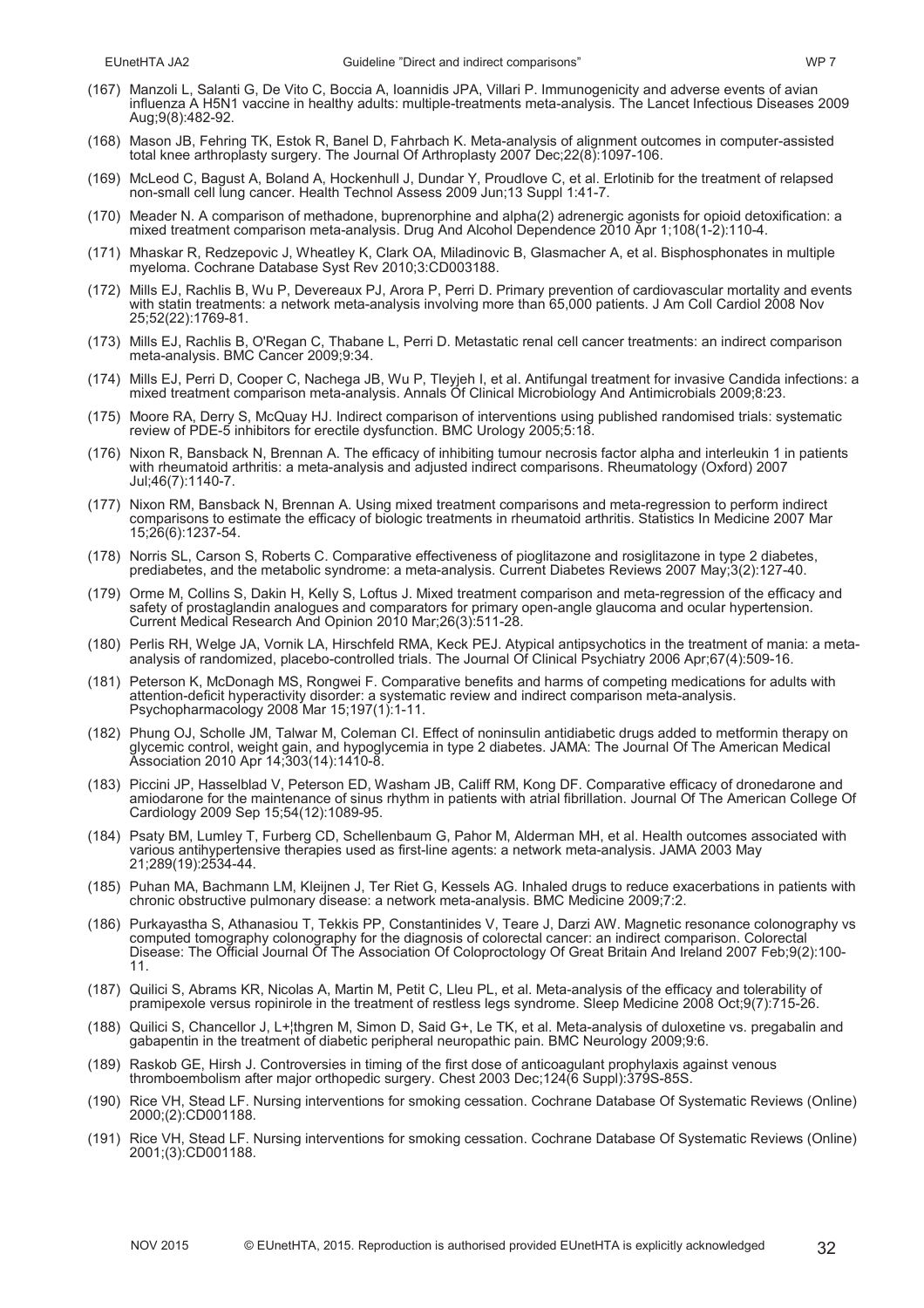- (192) Richy F, Schacht E, Bruyere O, Ethgen O, Gourlay M, Reginster JY. Vitamin D analogs versus native vitamin D in preventing bone loss and osteoporosis-related fractures: a comparative meta-analysis. Calcified Tissue International 2005 Mar;76(3):176-86.
- (193) Richy FF, Banerjee S, Brabant Y, Helmers S. Levetiracetam extended release and levetiracetam immediate release as adjunctive treatment for partial-onset seizures: an indirect comparison of treatment-emergent adverse events using meta-analytic techniques. Epilepsy & Behavior: E&B 2009 Oct;16(2):240-5.
- (194) Salanti G, Higgins J, Marinho V. How to determine the best treatment: a mixed-treatment-comparisons meta-analysis (MTM) of trials of topical fluoride therapies for the prevention of dental caries [abstract]. XIII Cochrane Colloquium; 2005 Oct 22-26; Melbourne, Australia 2005;58.
- (195) Salanti G, Marinho V, Higgins JP. A case study of multiple-treatments meta-analysis demonstrates that covariates should be considered. Journal Of Clinical Epidemiology 2009;62(8):857-64.
- (196) Sanchez-Ramos L, Kaunitz AM, Delke I. Labor induction with 25 microg versus 50 microg intravaginal misoprostol: a systematic review. Obstetrics And Gynecology 2002 Jan;99(1):145-51.
- (197) Sauriol L, Laporta M, Edwardes MD, Deslandes M, Ricard N, Suissa S. Meta-analysis comparing newer antipsychotic drugs for the treatment of schizophrenia: evaluating the indirect approach. Clin Ther 2001 Jun;23(6):942-56.
- (198) Schneeweiss S, Maclure M, Carleton B, Glynn RJ, Avorn J. Clinical and economic consequences of a reimbursement restriction of nebulised respiratory therapy in adults: direct comparison of randomised and observational evaluations. BMJ 2004 Mar 6;328(7439):560.
- (199) Segal JB, McNamara RL, Miller MR, Kim N, Goodman SN, Powe NR, et al. Prevention of thromboembolism in atrial fibrillation. A meta-analysis of trials of anticoagulants and antiplatelet drugs. Journal Of General Internal Medicine 2000 Jan;15(1):56-67.
- (200) Segal JB, McNamara RL, Miller MR, Powe NR, Goodman SN, Robinson KA, et al. Anticoagulants or antiplatelet therapy for non-rheumatic atrial fibrillation and flutter. Cochrane Database Syst Rev 2001;(1):CD001938.
- (201) Silagy C. Physician advice for smoking cessation. Cochrane Database Of Systematic Reviews (Online) 2000;(2):CD000165.
- (202) Singh JA, Christensen R, Wells GA, Suarez-Almazor ME, Buchbinder R, Lopez-Olivo MA, et al. Biologics for rheumatoid arthritis: an overview of Cochrane reviews. Cochrane Database of Systematic Reviews 2009 Dec;(4).
- (203) Singh JA, Christensen R, Wells GA, Suarez-Almazor ME, Buchbinder R, Lopez-Olivo MA, et al. A network metaanalysis of randomized controlled trials of biologics for rheumatoid arthritis: a Cochrane overview. CMAJ: Canadian Medical Association Journal 2009 Nov 24;181(11):787-96.
- (204) Singh JA. Biologics for rheumatoid arthritis: an overview of Cochrane reviews. Cochrane Database of Systematic Reviews 2010 Mar 16;(4).
- (205) Snick HK, Collins JA, Evers JL. What is the most valid comparison treatment in trials of intrauterine insemination, timed or uninfluenced intercourse? A systematic review and meta-analysis of indirect evidence. Hum Reprod 2008 Oct;23(10):2239-45.
- (206) Snyman JR, Wessels F. Perindopril: do randomised, controlled trials support an ACE inhibitor class effect? A metaanalysis of clinical trials. Cardiovascular Journal Of Africa 2009 Mar;20(2):127-34.
- (207) Stead LF, Bergson G, Lancaster T. Physician advice for smoking cessation. Cochrane Database of Systematic Reviews 2008 Jun;(2).
- (208) Stettler C, Allemann S, Egger M, Windecker S, Meier B, Diem P. Efficacy of drug eluting stents in patients with and without diabetes mellitus: indirect comparison of controlled trials. Heart 2006 May;92(5):650-7.
- (209) Stettler C, Wandel S, Allemann S, Kastrati A, Morice MC, Sch+¦mig A, et al. Outcomes associated with drug-eluting and bare-metal stents: a collaborative network meta-analysis. Lancet 2007 Sep 15;370(9591):937-48.
- (210) Stettler C, Allemann S, Wandel S, Kastrati A, Morice MC, Schömig A, et al. Drug eluting and bare metal stents in people with and without diabetes: collaborative network meta-analysis. BMJ 2008;337:a1331.
- (211) Stevenson M, Jones ML, De Nigris E, Brewer N, Davis S, Oakley J. A systematic review and economic evaluation of alendronate, etidronate, risedronate, raloxifene and teriparatide for the prevention and treatment of postmenopausal osteoporosis. Health Technology Assessment (Winchester, England) 2005 Jun;9(22):1-160.
- (212) Strassmann R, Bausch B, Spaar A, Kleijnen J, Braendli O, Puhan MA. Smoking cessation interventions in COPD: a network meta-analysis of randomised trials. The European Respiratory Journal: Official Journal Of The European Society For Clinical Respiratory Physiology 2009 Sep;34(3):634-40.
- (213) Strippoli GF, Bonifati C, Craig M, Navaneethan SD, Craig JC. Angiotensin converting enzyme inhibitors and angiotensin II receptor antagonists for preventing the progression of diabetic kidney disease. Cochrane Database Syst Rev 2006;(4):CD006257.
- (214) Sultana A, Ghaneh P, Cunningham D, Starling N, Neoptolemos JP, Smith CT. Gemcitabine based combination chemotherapy in advanced pancreatic cancer-indirect comparison. BMC Cancer 2008;8:192.
- (215) Thijs V, Lemmens R, Fieuws S. Network meta-analysis: simultaneous meta-analysis of common antiplatelet regimens after transient ischaemic attack or stroke. European Heart Journal 2008 May;29(9):1086-92.
- (216) Thompson Coon JS, Liu Z, Hoyle M, Rogers G, Green C, Moxham T, et al. Sunitinib and bevacizumab for first-line treatment of metastatic renal cell carcinoma: a systematic review and indirect comparison of clinical effectiveness. British Journal Of Cancer 2009 Jul 21;101(2):238-43.